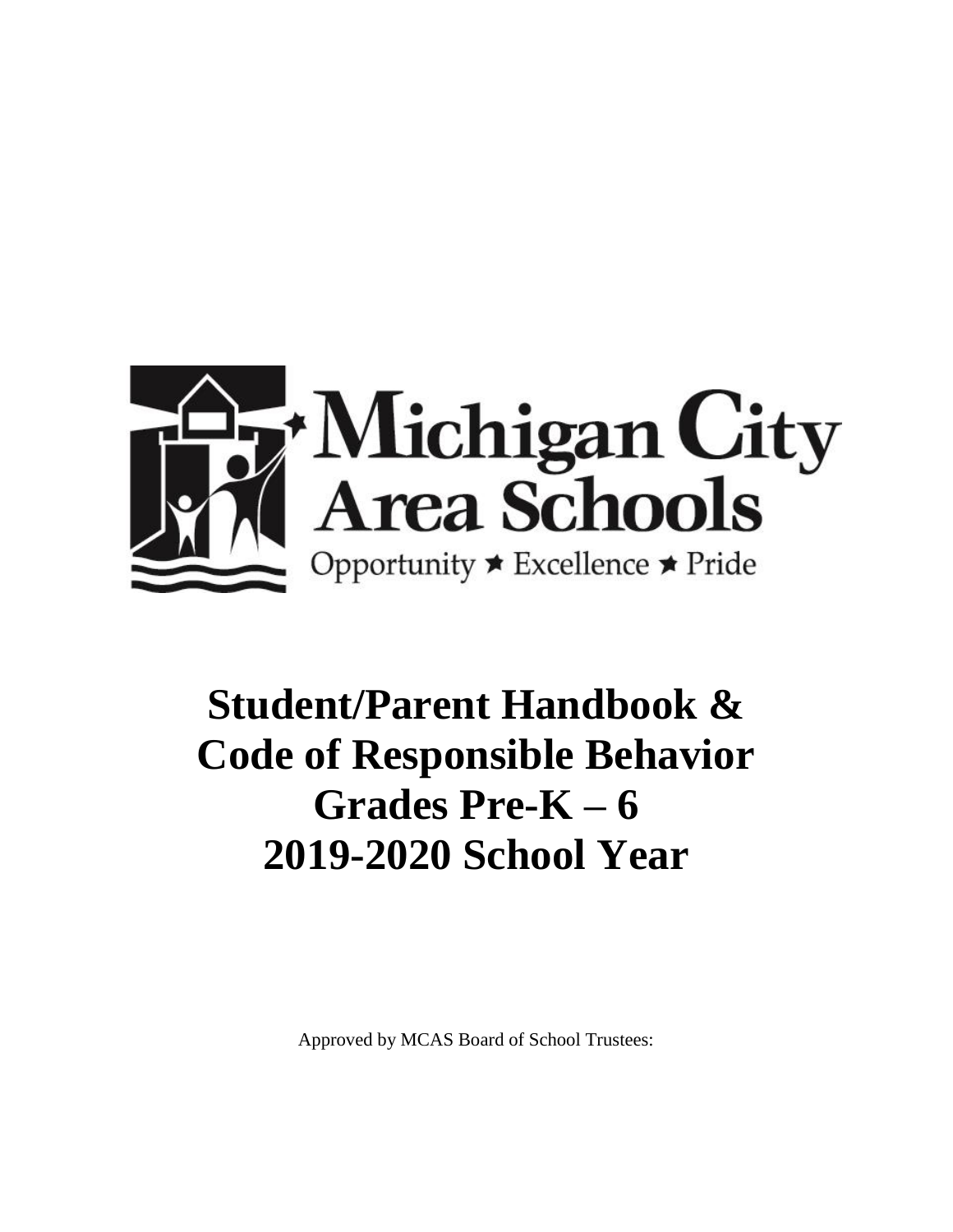#### August 2019

Dear Parents/Guardians of Michigan City Area Schools Students:

We are pleased to present to you a revised edition of the Michigan City Area Schools Code of Responsible Behavior for the 2019-2020 School Year. In keeping with our Michigan City Area Schools Mission Statement, our focus is on promoting the positive behaviors students should exhibit every day. Through each school's Positive Behavior Supports plan, these behaviors will be acknowledged and rewarded. Using this approach, students will learn responsibility and gain an understanding of how their behavior affects their success.

Our discipline is administered through a "level" system that assigns different consequences to behaviors based on the severity and frequency of the infraction. Our goal is to help students understand how their behaviors impact themselves and others. It is our hope that students will see value in behaving responsibly in classrooms, hallways, and in the school setting in general. Through this Code of Responsible Behavior, we believe students will be given the opportunity to learn and grow. Our aim is for students to contribute positively to society through a system that has clear goals and high expectations.

Thank you for your continued partnership with us as we work together to ensure success for all students!

Barbara Eason-Watters

Dr. Barbara Eason-Watkins Superintendent Michigan City Area Schools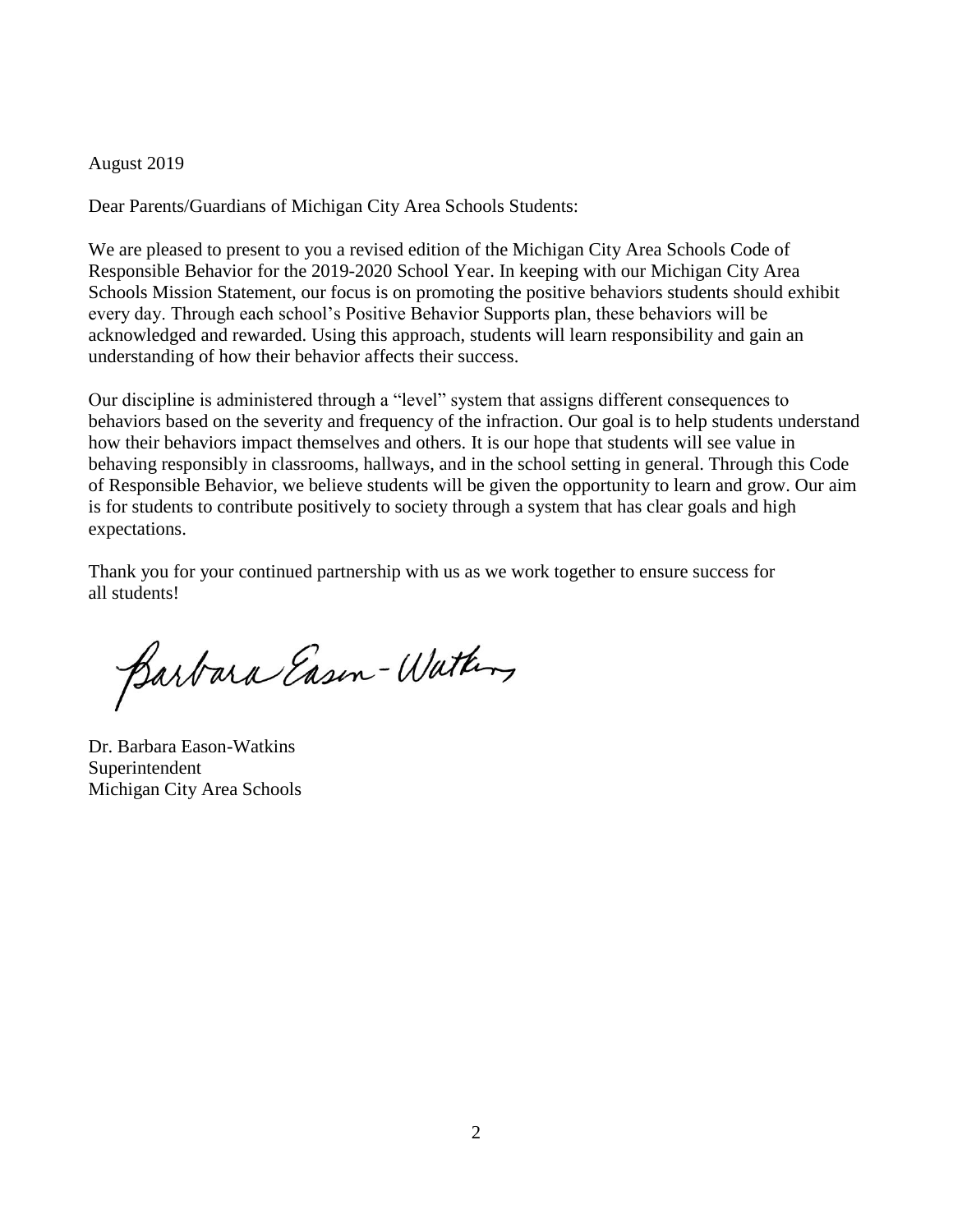# **Student/Parent Handbook & Code of Responsible Behavior Grades Pre-K – 6**

# **Table of Contents**

| Appendix B – Technology Acceptable Use Guidelines 42 |  |
|------------------------------------------------------|--|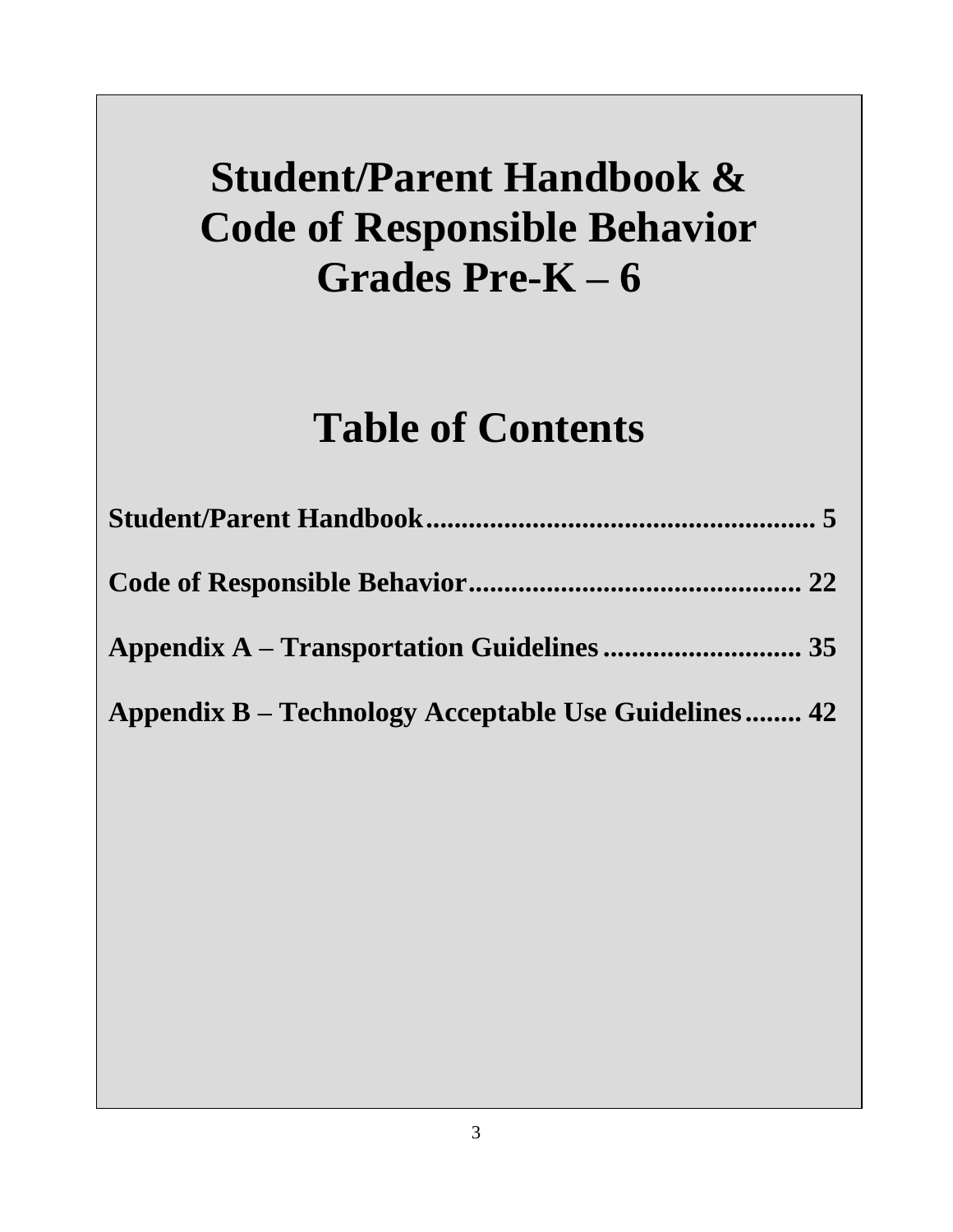#### **Equal Opportunity**

The Michigan City Area Schools does not discriminate on the basis of the Protected Classes of race, color, national origin, sex (including transgender status, sexual orientation and gender identity), disability, age, religion, military status, ancestry, or genetic information, which are classes protected by Federal and/or State law (collectively, "Protected Classes"). This includes the Corporation's employment opportunities, programs, and/or activities, or, if initially occurring off Corporation grounds or outside the Corporation's employment opportunities, programs and activities, affecting the Corporation's environment. For further information, clarification, or complaint, please contact the MCAS School Administration, 408 S. Carroll Avenue, Michigan City, Indiana 46360 at (219) 873-2000 for Title IX (gender equity related issues); or Student Support Services , 408 S. Carroll Avenue, Michigan City, Indiana 46360 at (219) 873-2000 for Section 504 (non-discrimination/disability issues and Americans with Disabilities). Any other information concerning the above policies may be obtained by contacting the Superintendent, Dr. Barbara Eason-Watkins, 408 S. Carroll Ave., Michigan City, Indiana 46360 at (219) 873-2000.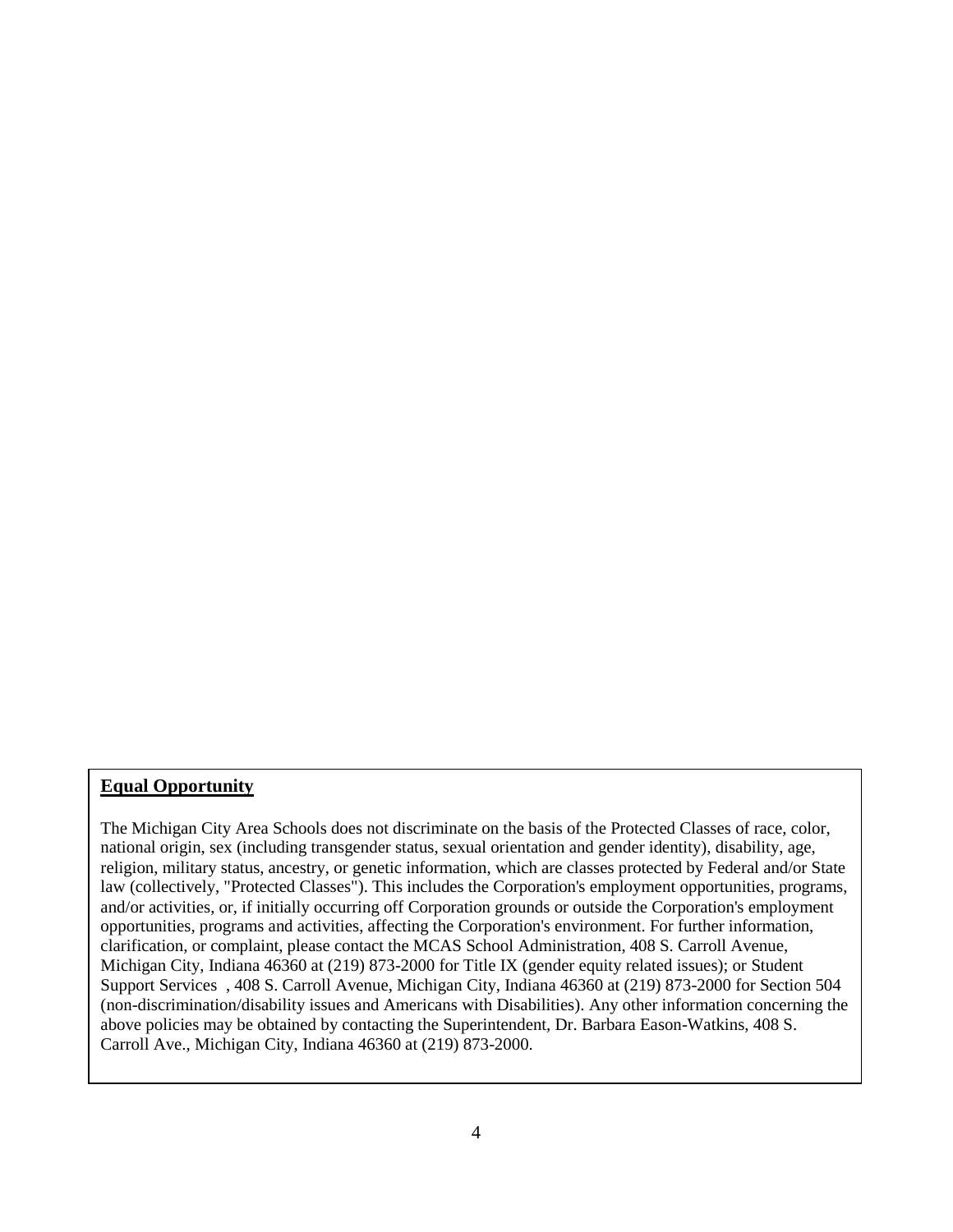# **Michigan City Area Schools Elementary School Student/Parent Handbook**

# **WELCOME**

Welcome to our school! On behalf of the faculty and staff, the administration wants to extend to you best wishes for the coming school year. We hope that you will have a great year full of academic growth and personal fulfillment.

We believe that our school is a great place to learn and work. Our school is a school that embraces student individuality and diversity while encouraging excellence and commitment. Our goal is to create a positive learning environment in which students gain knowledge and develop the skills and attitudes necessary for success. Success depends upon all of us working together to accomplish our goals.

You are a vital part of our school team. Together, students, parents, and teachers can achieve great things for our school and community.

# **MICHIGAN CITY AREA SCHOOLS MISSION STATEMENT**

The mission of the Michigan City Area Schools, the unifying force of our diverse community, is to ensure that each student will be able to achieve any goal to which he or she aspires and contribute positively to society through a system characterized by:

- learning as a continuous experience of excitement, opportunity, and achievement;
- clear goals and high expectations for students' success;
- supportive families and community;
- staff with pride and purpose leading by positive example; and
- a student prepared for and enthusiastic about his or her future.

# **BELIEFS**

We believe that:

- every person is valuable;
- each person is accountable for his or her actions;
- each person can effect change, especially in him or herself;
- every person deserves respect;
- all people have the right to live in safety;
- all people have the right to live life to their fullest potential;
- every child deserves a family that cares;
- diversity strengthens individuals and the community;
- learning is perpetual;
- the higher the expectation, the greater the achievement;
- the first obligation of society is education;
- excellence is worth the investment; and
- anything worthwhile requires hard work.

# **GENERAL INFORMATION**

Through this handbook, the school administration wishes to acquaint you with the services provided by the school and familiarize you with the regulations, rights, and responsibilities that apply to all preschool and elementary school students. In the event of a conflict between individual school procedures and guidelines, and Michigan City Area Schools policies and guidelines, Michigan City Area Schools policies and guidelines shall govern.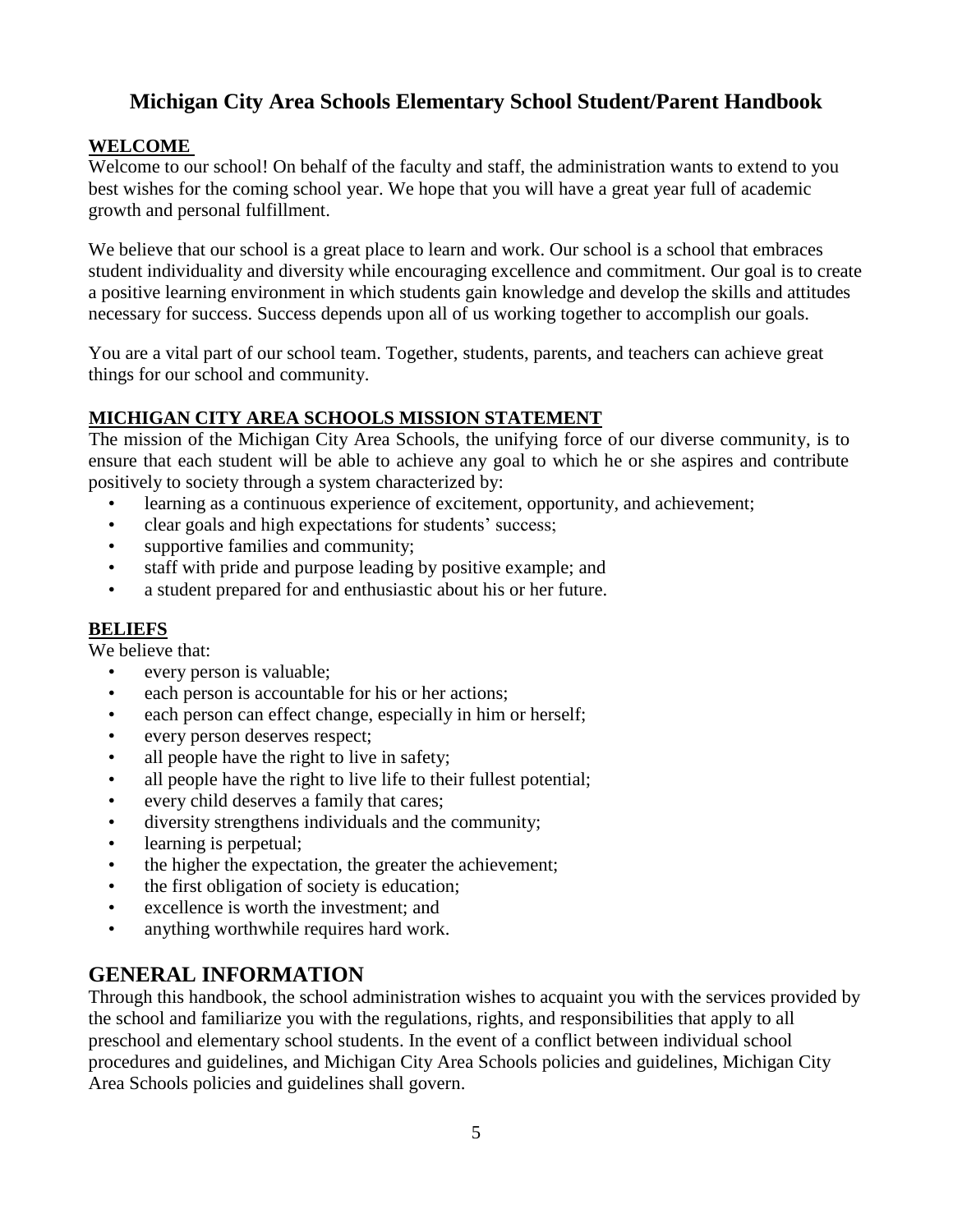# **Address and/or Telephone Change**

If a change in the student's or family's address or telephone number occurs, please notify the office of this change immediately. It is important that the school has all emergency numbers to contact the parent/legal guardian.

### **Americans with Disabilities Act and Section 504 Services**

The Americans with Disabilities Act and Section 504 of the Rehabilitation Act requires the Michigan City Area Schools to ensure that no individual will be discriminated against on the basis of a disability. This protection applies to students, staff, and all individuals who have access to the School Corporation's programs and facilities.

Students who have disabilities who do not qualify for IDEIA (Individuals with Disabilities Education Improvement Act) may be served within the regular education program with an accommodation plan developed through an interactive dialogue between the school, the student, and the student's parents. Parents who believe that their child may have a disability that interferes substantially with the child's ability to function in school should contact the building principal.

# **Attendance**

Any student not present at the designated school of enrollment for **any reason** other than defined exemptions will be reported as absent per the guidelines/procedures of the MCAS Attendance Policy and the Indiana Department of Education. It is the student's responsibility (or their parent's, in elementary grades) to gather, complete, and return classroom assignments in a timely manner upon return to school to his/her respective teacher(s). In general, a student has the same number of days to make up classroom assignments as the number of days he/she was absent from school.

# **The following are exempt student absences per IC 20-33-2-14 through 17.5 and do not count toward sanctions under the Attendance Policy:**

- Out-of-school suspensions and expulsions
- Observation or celebration of a bona fide religious holiday per the family's religious affiliations (Policy 5223)
- Adjudication into the Juvenile Service Center
- Approved student quarantine by the Indiana Department of Health
- Subpoenaed Court appearance
- National Guard and Civil Patrol active-duty assignments of not more than 10 days
- Service as an Indiana General Assembly page or precinct election assistant
- Planned absences approved in advance by the school principal, as permitted by law.

Additionally, excused absences as defined in Board Policy 5220 will not be used to designate a student as having "excessive absences."

# **Reporting of Student Absences:**

- The student's parent/legal guardian must call the school of the student's enrollment no later than 9:00 a.m. indicating the reason for the student's absence; otherwise after 3 days the student will be considered truant from school.
- Upon the student's return to school, the parent/legal guardian may be requested to provide a written statement and/or a doctor's statement indicating the reason for the student's absence.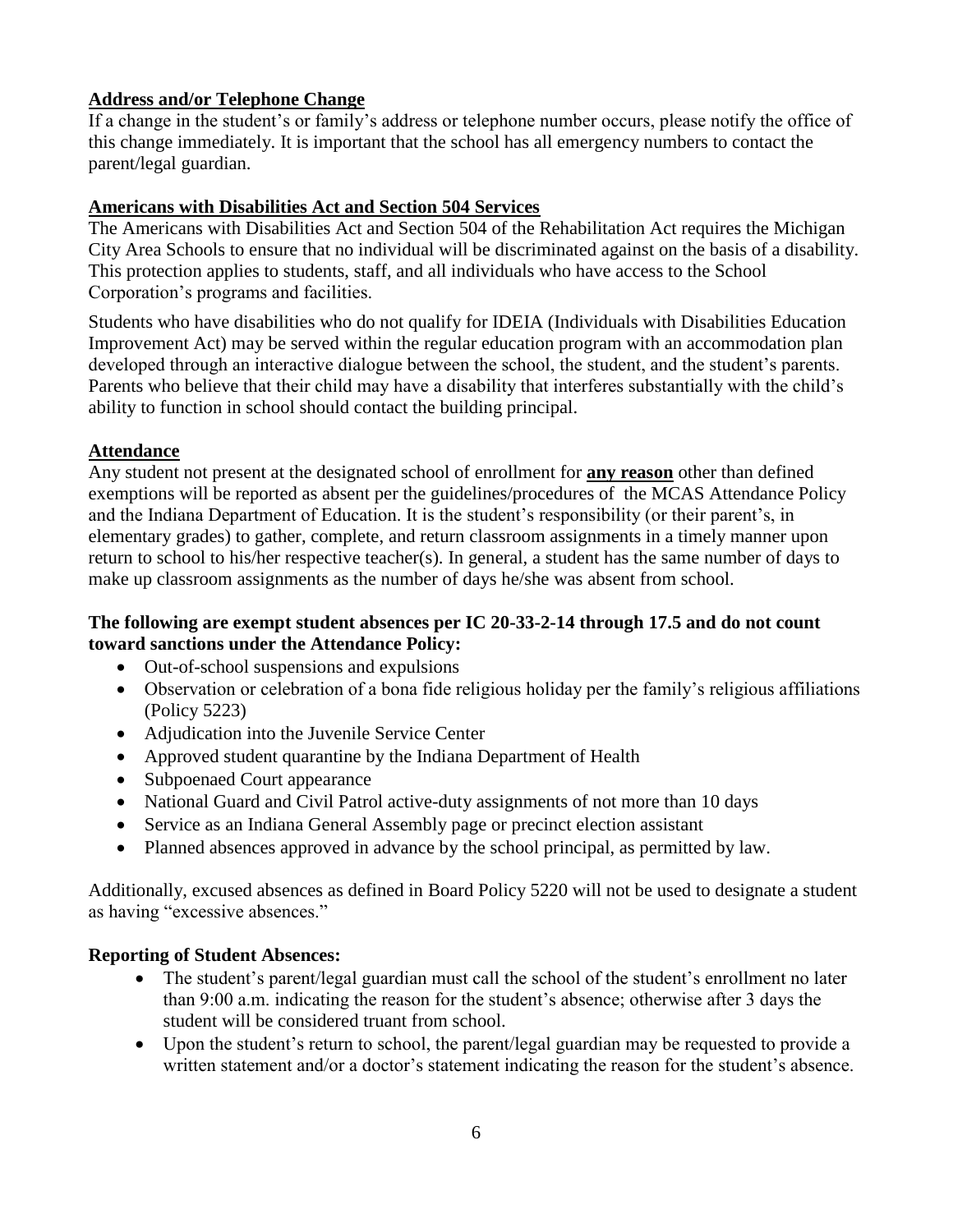• In cases where the student's absence has been extensive, a written Consent to Release Pertinent Medical Information (completed by the parent/legal guardian) and a Letter of Incapacity (completed by both the parent/legal guardian and physician) must be provided to the school if requested.

### **Planned Absences:**

- The student's parent/legal guardian must provide the building principal with a written explanation prior to the student's anticipated absence.
- It is the student's responsibility to gather all makeup work prior to a planned absence. Work is due to the student's teacher(s) immediately upon his/her return to school.
- **Absences resulting from approved planned absences are considered exempt by the Michigan City Area Schools and the Indiana Department of Education.**

#### **Excessive Absences:**

An excessive absence equates to any student who is below a 95% attendance rate in a given school year.

- It is important to note that any student's absence for reason of illness is calculated in the student's 95% daily attendance rate.
- Students' failure to attend class may be considered an act of academic misconduct, which may result in loss of a daily grade or credit for missed class period(s).

#### **Tardiness:**

Any student not present in his/her assigned class by the start of the school day will be considered tardy. A student's tardy offenses accumulate throughout the school year. A student who is tardy more than three times will be excluded from receiving perfect attendance awards.

#### **Truancies:**

Any student who is absent from school or class without his/her parent or legal guardian or school's knowledge will be considered truant. Any absence that is not phoned in or verified by a parent or legal guardian within three (3) days of the student's return will be labeled as truant. Truancies accumulate throughout the school year. Should a student be found truant from school, the child's parent will be contacted and relevant legal authorities may be notified.

# **Book Use Guidelines**

- **Libraries 360:** Sixth Grade students will have access to LaPorte County Public Library resources. Accounts will be generated at the beginning of the school year. Students will maintain a "student limited" Libraries360 account. Students will have access to youth and young adult books in both print and digital formats. Any materials checked out through Libraries 360 shall be considered MCAS materials and will be subject to all MCAS library policies and procedures. Students are welcome to utilize the Library 360 account personally with parent supervision.
- Lost or Damaged Books: Students are responsible for maintaining textbooks and library books. Teachers record the book number and condition of the textbook when it is issued to the student. Students must return the textbook(s) issued to them at the end of the course unmarked, and without unreasonable wear and tear. Students will pay for lost or damaged books.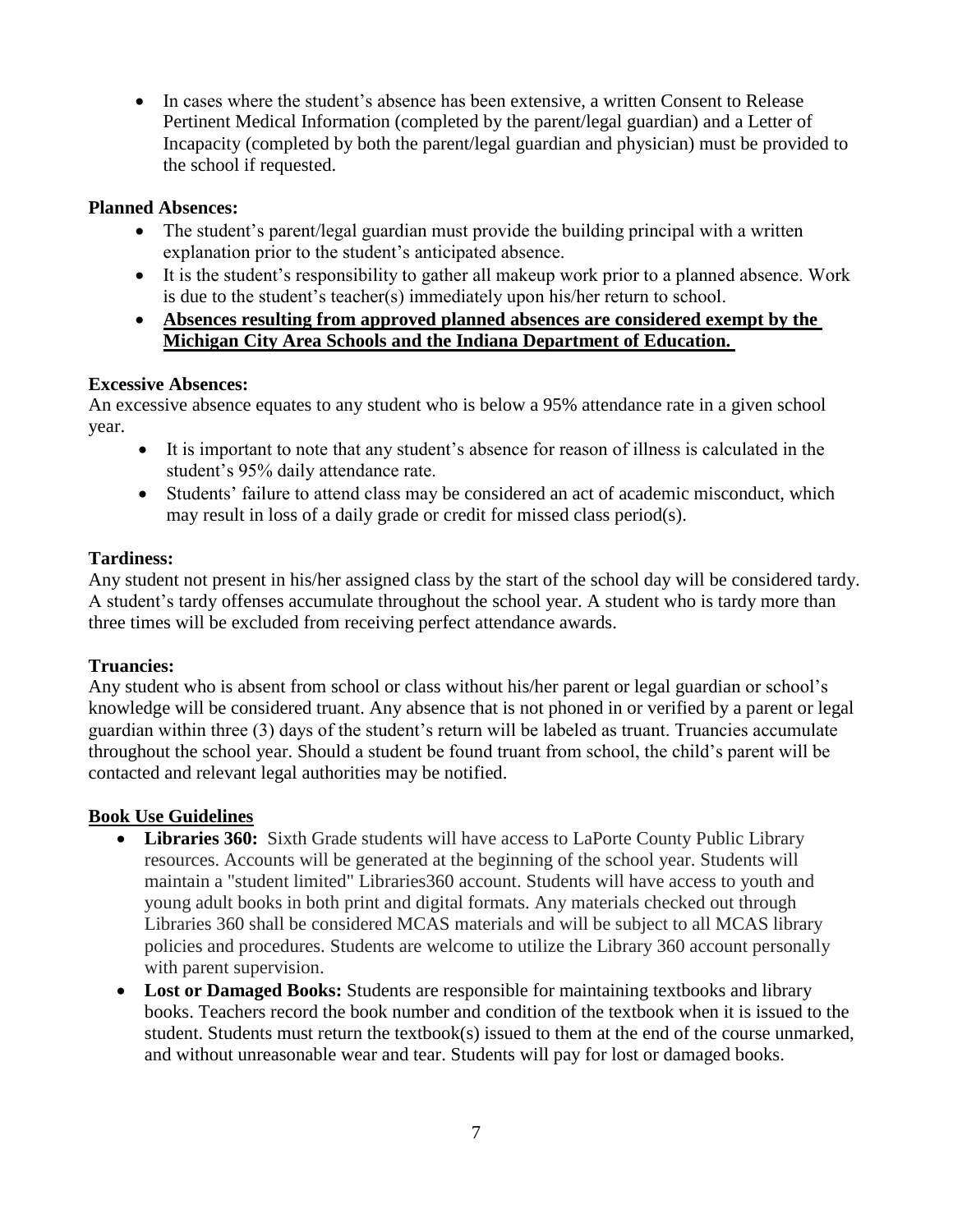• **Textbook Rental:** The textbooks in the schools are rented. The rental is based on the life expectancy of the books. Rental fees are paid by semester. This plan of renting books is a money-saver for students and parents/legal guardians. It eliminates the purchase of costly books that are needed for just one year by the student. Students are held financially accountable for any misuse or loss of any rental book or supplies at the end of the year. Parents/legal guardians receive mailed notices regarding book rental balances several times throughout the school year. Parents/legal guardians with outstanding balances at the end of each semester will be turned in to collection agencies.

#### **Bullying, Harassment and Intimidation**

Our schools take bullying, harassment and intimidation very seriously. Students should report bullying, harassment or intimidation promptly to a teacher or staff member. **Please see Code of Responsible Behavior for a definition of Bullying.**

#### **Building Access**

The Michigan City Area Schools welcomes parents and visitors during school hours. In order to ensure the safety of our students, the corporation screens individuals entering the building. All visitors are required to check in to the office after being screened into the building. At that time, visitors must explain their reason for being in the building, sign in and follow staff directions which may include being escorted to a location and/or providing valid identification.

It is against the corporation's procedures for staff, students, visitors or volunteers to allow someone into the building through a side door, to allow someone in the front door without being screened in or to allow someone to otherwise enter the building and not check into the office.

Visitors may be denied access to the building if, in the judgment of a principal, the visitor presents a physical risk or a substantial disruption to the educational process. At times, principals may issue "no trespass" letters to individuals who fulfill these criteria.

#### **Bus Transportation**

Bus transportation is provided to students who do not live within walking distance of the school. While commuting on school transportation, traveling to and from the bus stop, or waiting at the bus stop, students are expected to conduct themselves according to established school rules and follow the directions of the bus driver. **Please see Appendix A for Michigan City Area Schools' Transportation Guidelines.** 

#### **Cell Phones/Portable Electronic Devices**

Elementary students are not permitted to have cellphones, cameras, or other portable electronic devices at school. These items will be confiscated and parents will be contacted. The school is not responsible for the loss of these items.

#### **Conferences and Visitations**

Conferences between parents and teachers may be arranged at any time you have questions, concerns, or when there is information that needs to be shared. Conferences may be scheduled via a note, telephone call, or visit to the school. We encourage parents/legal guardians to visit their child's classroom at any time. We ask only that you make prior arrangements with the office or your child's teachers with 24 hours' advance notice.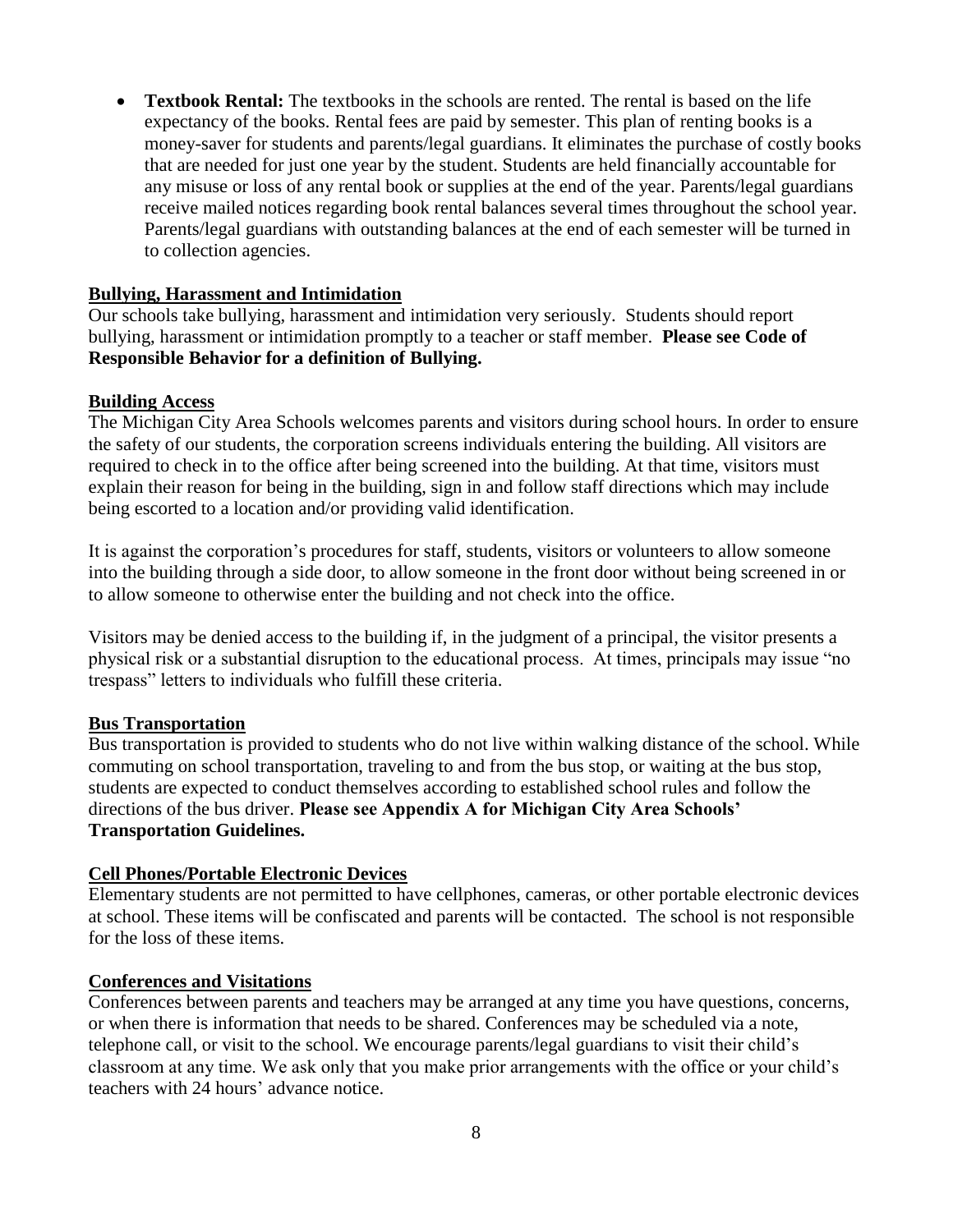# **Dress Code**

Michigan City Area Schools has adopted a "Dress for Success" dress code. This is an exciting opportunity to build school spirit and foster a sense of pride among students. By dressing for success, students stay focused on learning and reflect the high standards expected at school. The following is a list of the clothing items acceptable for this dress code:

### **PANTS and CAPRIS**

- Navy, khaki, gray, or black
- Cotton twill, cotton poly, or corduroy
- Straight leg, "docker" style
- **NO** jeans, cargo pants, yoga pants, or sweatpants
- **NO** wide legs, dropped crotch, sagging/bagging
- **NO** spandex/tight-fitting or "skinny" style
- **NO** leggings (unless worn under a skirt)

#### **SHORTS and SKIRTS**

- Navy, khaki, gray, or black
- "Bermuda" style shorts
- Pleated or straight skirts (must be fingertip length or longer)
- Jumpers allowed (navy, khaki, gray, or black)
- Cotton twill or cotton poly
- Wear with socks, tights, or leggings
- **NO** cargo-style shorts

#### **SHIRTS**

- Solid-color gray, white, blue (navy or light blue only), or black
- Polo, turtleneck, or "Oxford" style
- Long or short sleeves
- Cotton, polyester, or cotton/poly blend
- Tucked in or no longer than 7" below waist
- Small logos on chest allowed, must be smaller than a quarter
- **NO** T-shirts (white T-shirts may be worn under clothes)
- **NO** see-through, tight, or mesh shirts

# **SWEATERS & SWEATSHIRTS**

- Solid-color gray, white, blue (navy or light blue), or black
- Shirts worn under sweaters/sweatshirts must have collars
- Fleece sweaters/light jackets and vests are allowed
- School logowear allowed (varies by school)
- **NO** hoods

#### **FOOTWEAR**

- Gym shoes, boots (no rain boots), "loafer" or "Oxford" style, closed toes
- **NO** open toes, flip-flops, heels above 2'', slippers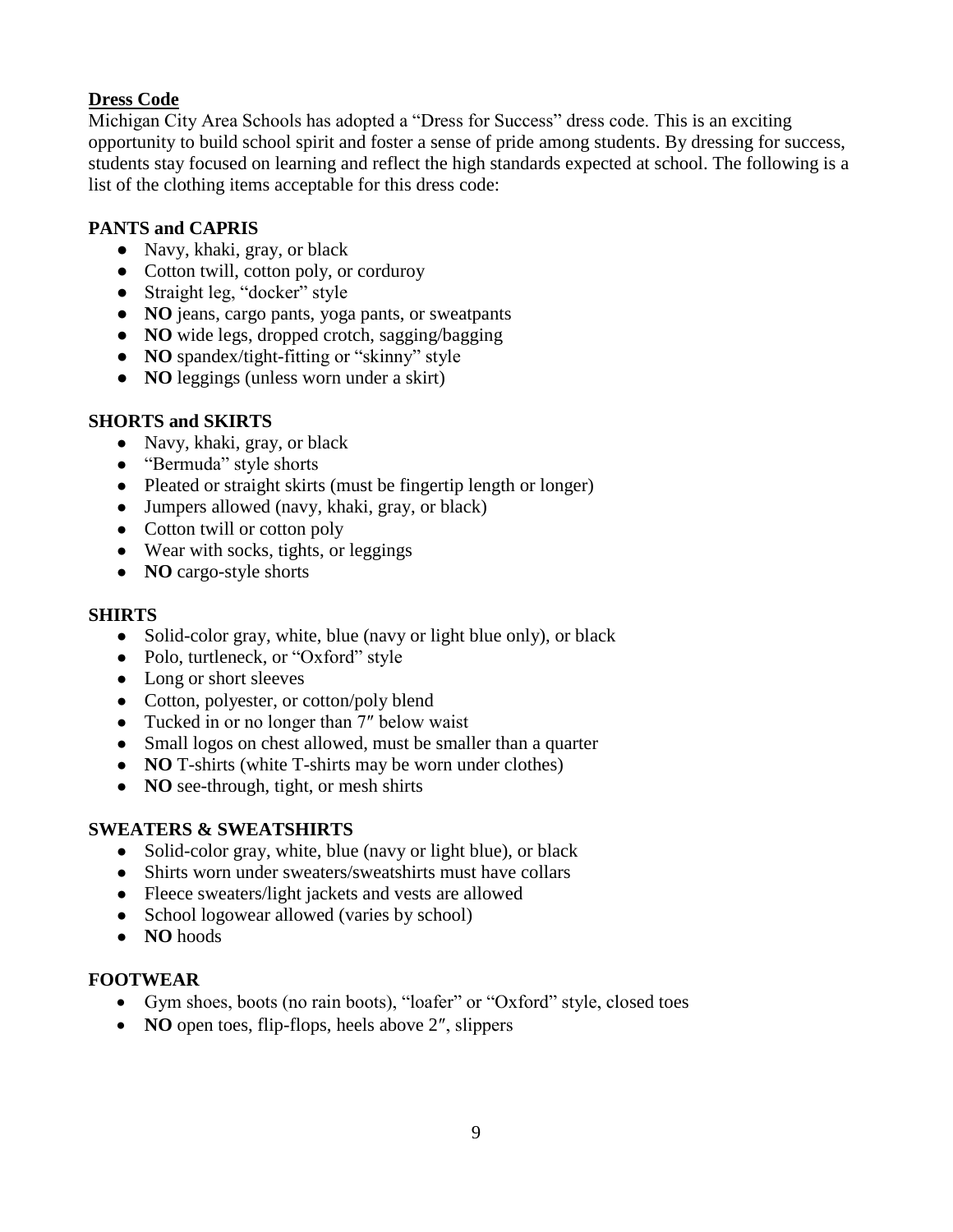# **ACCESSORIES**

- Scarves and neckties of any color may be worn
- Socks and tights of any color may be worn

In addition to the items specified above, the following guidelines regarding clothing and accessories must be observed. Please note that any clothing that causes a disruption to the educational process, is destructive to school property, or is a threat to safety and health is prohibited.

- 1. Hats, headgear, headphones, bandannas, sunglasses, *etc*. are not to be worn in the building. This includes extracurricular activities.
- 2. Layering of clothing is permitted (e.g., long-sleeve "Henley" style shirts under polos or leggings under skirts), however, items must be in "Dress for Success" code colors.
- 3. Pants that have rips, tears, holes, or shreds are not permitted.
- 4. All pants must be worn at the waistline; students must wear belts if necessary to keep pants at waistline.
- 5. Tops and pants that reveal the midriff or undergarments are prohibited.
- 6. Jackets, coats, gloves, or other forms of outerwear are not to be worn in the classroom.
- 7. Shoes must be worn at all times.
- 8. Belts that are unfastened or anything dangling from the waist or pockets such as chains, ropes, rags, *etc*, is strictly forbidden.
- 9. Jewelry will remain on during the day unless students are instructed to remove it for gym. Jewelry that creates an unsafe situation or causes a disruption will not be allowed. Large, gaudy jewelry is unacceptable.
- 10. Clothing and accessories signifying gang-related activities, slogans, colors, *etc*. are prohibited.
- 11. Obscene or inappropriate writing on pins, buttons, jewelry, or other items is not permitted. Any items that advertise or promote alcoholic beverages, drugs, tobacco, profanity, sex, or disregard for human life are not allowed.
- 12. Theatrical and exotic stage-style makeup is not permitted.

#### **eLearning**

The eLearning Day Program allows schools to continue instructional programming away from the school building when the weather prevents school from being in session or during teacher professional development days. Students are able to connect digitally with their lessons for the day and teachers are available to assist students from 9:00 am - 3:00 pm. For more information visit http://educateMC.net/eLearning.

#### **Emergency School Closings and Delays**

Student safety is a primary goal of the Michigan City Area Schools. At all times, weather conditions are monitored to ensure that students can be safely delivered to schools and returned home. Parents are strongly encouraged to make arrangements for the welfare of their children due to school closings or delays and ensure that their children are appropriately dressed for weather conditions.

#### **General Procedures:**

Weather and road conditions are monitored by the Director of Transportation on a daily basis. Between 4:30 a.m. and 5:00 a.m., the Director of Transportation will make a recommendation to the Superintendent to close or delay schools.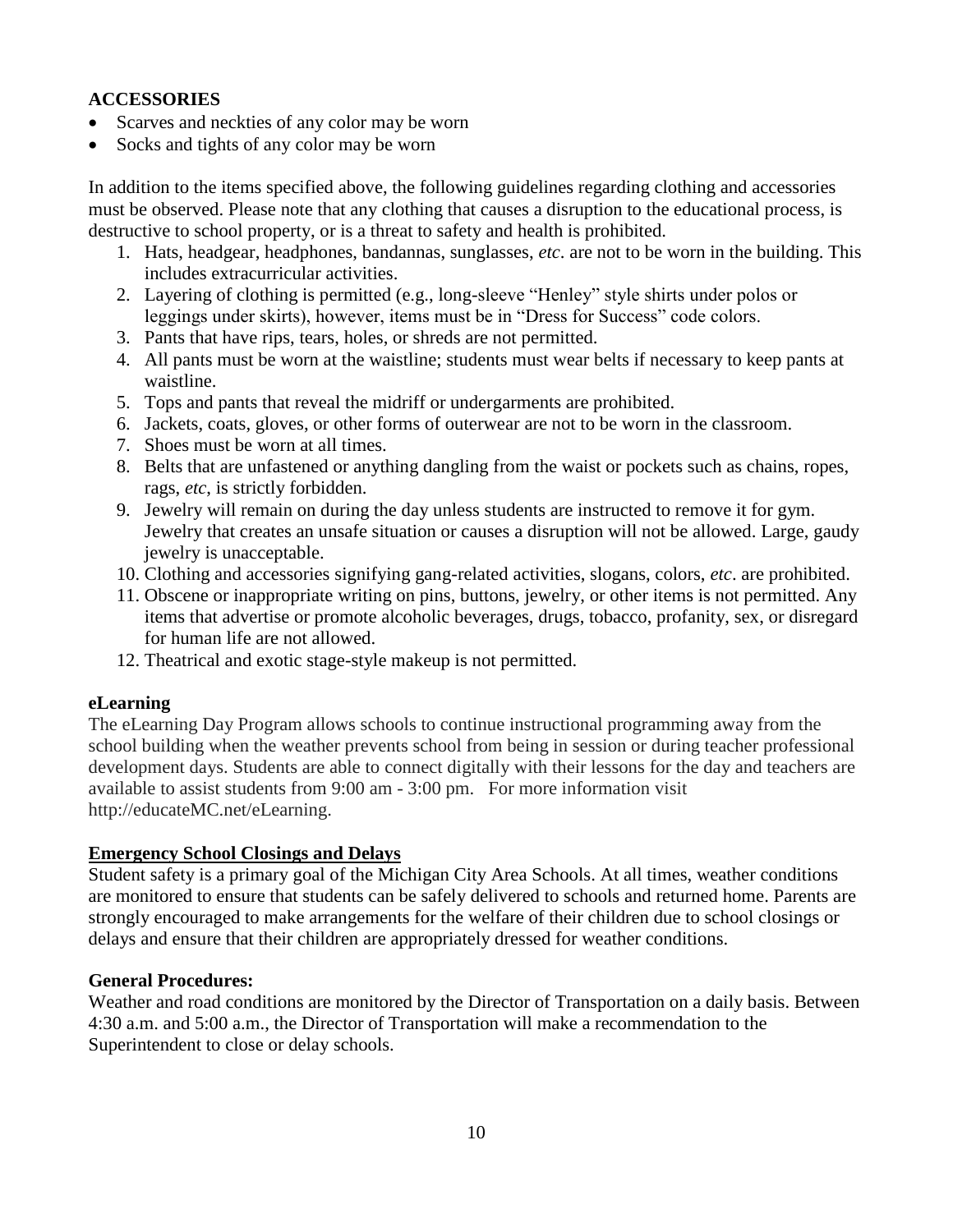When weather conditions, such as severe cold or heavy snow, can be predicted before 4:30 a.m., the Director of Transportation will recommend closing or a delay of start the night before.

Once the recommendation to close is accepted by the Superintendent, the media is notified no later than 5:30 a.m. (except in extreme conditions) and parents are informed via the news media, Internet and other available means.

School closing and delay information is available on the MCAS website **[\(www.E](http://www.mcas.k12.in.us/)ducateMC.net)** or by calling the MCAS Delay and Cancellation Information Line at **(219) 873-2000 (press option "2").** In addition, in the event of a delay or closing, the following media will be notified. (Many of these media outlets also have smartphone apps and Facebook pages that announce closings/delays.)

**Radio:** WEFM (95.9 FM); WCOE (96.7 FM); WIMS (AM1420 and 95.1 FM); WLOI (1540 AM); WAKE (1500 AM)

**Television:** FOX28 - Channel 28; WNDU - Channel 16; WSBT - Channel 22

**Other:** Emergency Closing Center - [www.emergencyclosings.com](http://www.emergencyclosings.com/) (You may register for email alerts at this site.)

Parents are encouraged to register for text alerts from MCAS about closings and delays, at http://educateMC.net/texts.

Parents are also encouraged to stay tuned to local media and to check for updated text messages, particularly in the case of a school delay. On rare occasions a decision may be made to move from a delay status to a closed status.

If school is closed for the entire day, after-school activities, Adult Education courses and Safe Harbor and Boys and Girls Club are all canceled. High school athletic activities are considered on an individual basis.

#### **Hazardous Road Conditions**

Decisions to close or delay school due to hazardous road conditions are determined by the Director of Transportation and the Superintendent of Schools based on the ability to successfully navigate buses both within the city limits and the county areas. Weather conditions across the district can vary greatly due to the potential of lake effect snow. The conditions of the parking lots and the temperature and wind chill factor as well as the safety of children who walk to school are considered.

# **Wind Chill**

As a general rule, a wind chill factor of -19 degrees will be the determining factor as to whether to close or delay school. Frostbite can occur on exposed skin in a relatively short time for children out in extreme temperatures. Parents are encouraged to ensure that students are appropriately dressed for these conditions while waiting at the bus stop or walking to and from school.

Decisions to close or delay school will take into consideration the current conditions as well as the duration of the wind chill factor predictions.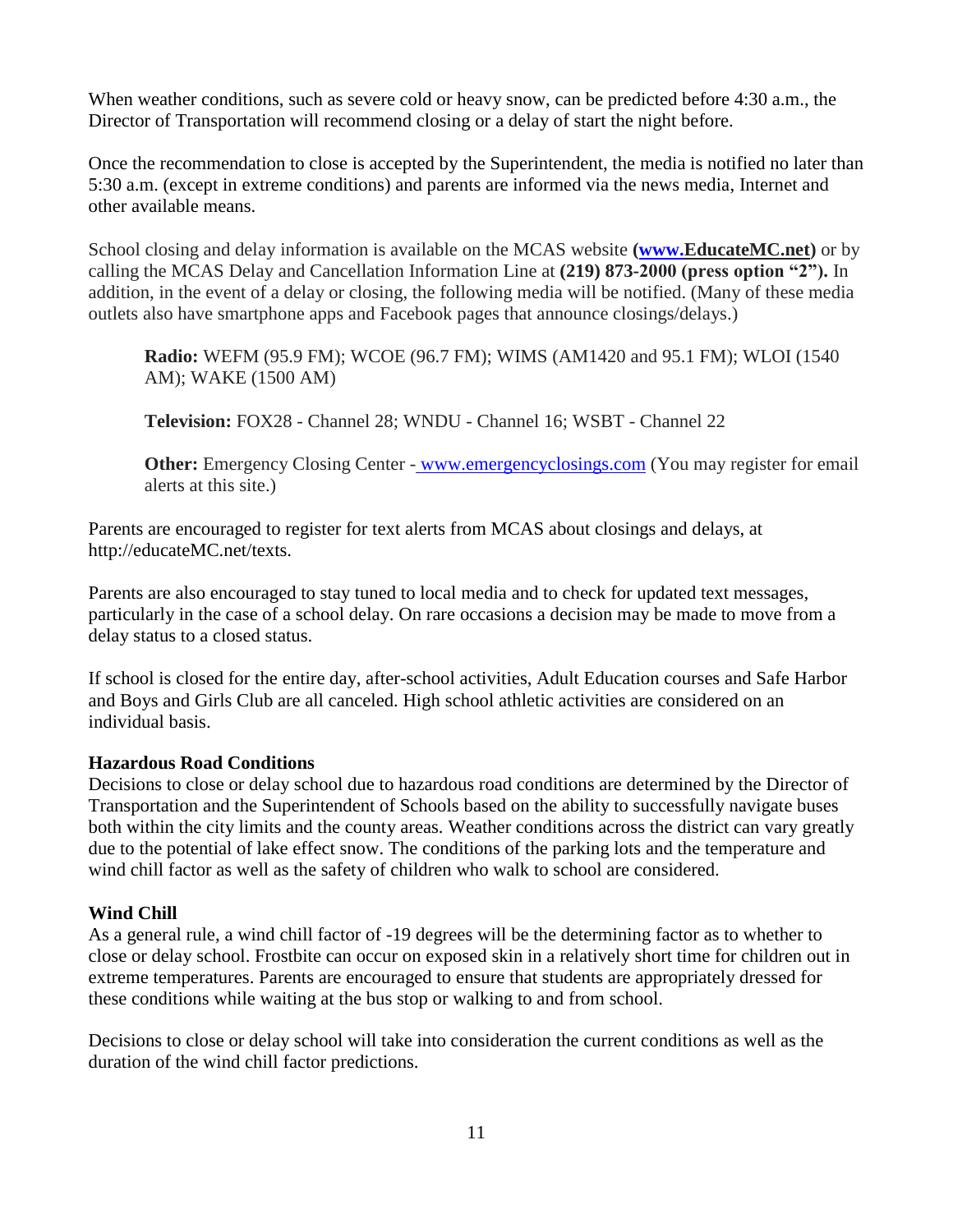# **Fog**

As in the case of hazardous road conditions, fog conditions can vary greatly across the district. Consideration to delay the start of school for fog conditions will be determined by 5:00 a.m.

# **Tornado Warnings**

Our bus drivers are trained to know how and where to seek safety for children in the event of a tornado. Drivers also are instructed by the Transportation Department, which will be monitoring weather alert warnings. Individual buses or the fleet may be ordered back to the school(s) to unload students at the buildings or to the nearest school site to safely unload students.

# **Two-Hour Delay Schedule**

If the notice is given that school will be delayed **two hours**, elementary schools will start at 10:45 a.m. (doors open at 10:25 a.m.) **There is no a.m. Pre-K on a two-hour delay.** Buses arrive at the designated bus stop two hours later than on a normal school day. There is no breakfast served on a two-hour delay schedule. Please note that a two-hour delay can change to a cancellation of school if weather conditions warrant.

# **Early Dismissal Due to Weather Conditions**

On rare occasions, weather conditions may necessitate closing school early. The same media will be contacted in the event that this is necessary, and parents should have child-care arrangements in place should this occur. On these rare occasions, usually all secondary schools will be dismissed first and then elementary schools will be dismissed approximately one hour later.

# **Outdoor Activity**

When the wind chill factor is below -10 degrees, children will not go outside for recess. As a general rule, the decision to hold recess rests at the building level.

# **Enrollment Procedures**

Students enrolling in the Michigan City Area Schools in any grade must provide the following information, along with a completed MCAS Student Enrollment Form:

- The name and address of the school the student last attended (if any).
- The student's birth certificate, issued by a State Board of Health (hospital certificates are not acceptable).
- Parent/legal guardian's proof of residency consisting of a utility bill, deed, rental agreement, or public assistance documentation.
- Parent/guardian's driver's license or state picture identification card, which must be presented for the school to photocopy.
- An updated record of the student's immunizations, as Indiana law requires all students to have their immunizations up-to-date. If a student's immunizations are not up-to-date, the school has the authority to exclude the student from school until immunizations are up-todate.
- For entering kindergarteners only, documentation of a blood lead level screening.
- Updated emergency contact and student medical information.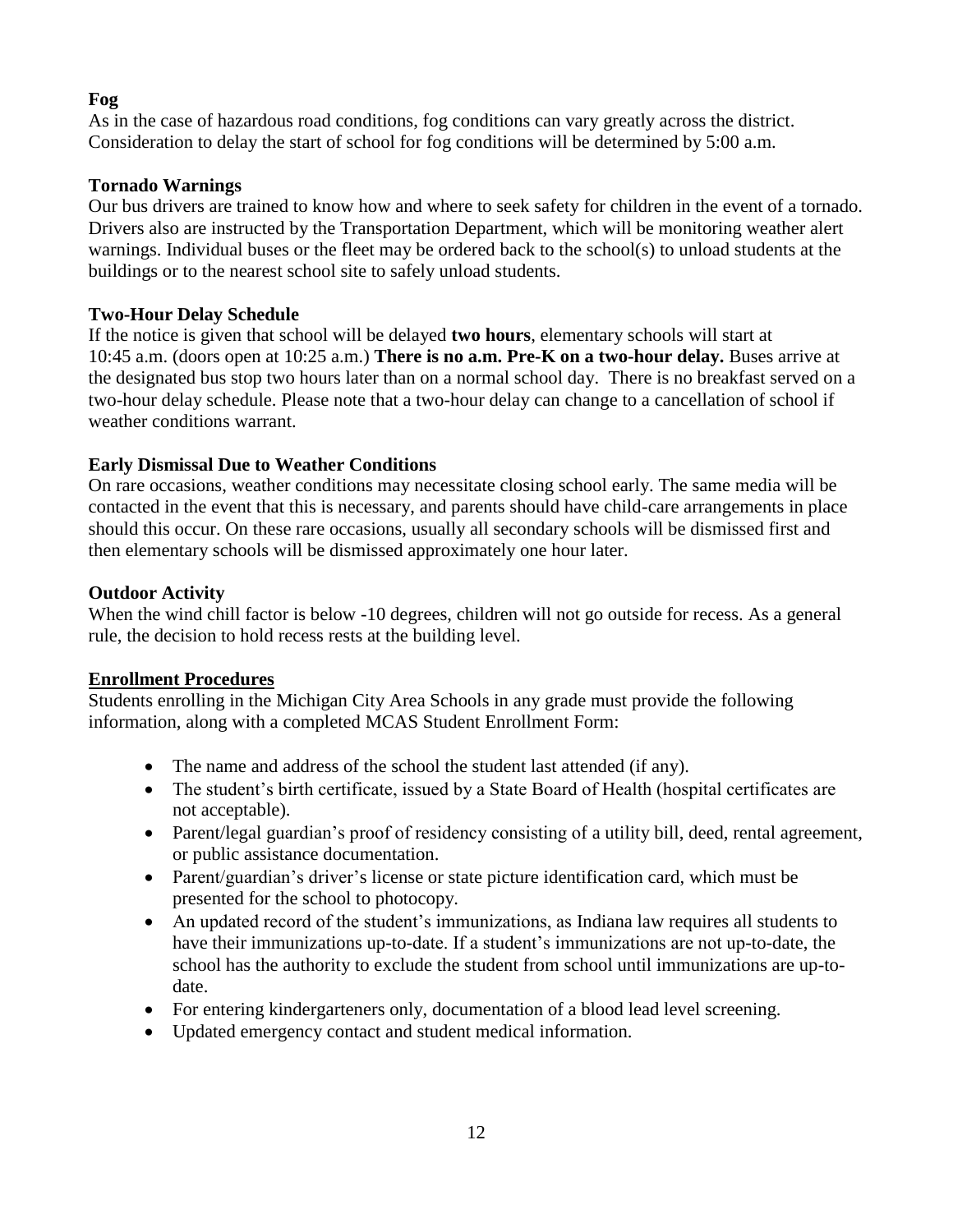In the event that a student is not living with both biological or adoptive parents, parents/legal guardians may be asked to provide legal documentation confirming legal residency/guardianship of the student, in addition to completed Legal Settlement Forms required by the Indiana Department of Education. If there are legal reasons why a non-custodial parent may not have access to their natural child's academic records, it is the custodial parent's responsibility to provide proof to the school.

New students who are in the process of expulsion/suspension or who are expelled or suspended at their current school of enrollment may not be accepted for enrollment in MCAS.

#### **Extracurricular Activities and Athletics**

Students will follow the procedures and guidelines established by club sponsors, athletic coaches, and any other adult supervisor of extracurricular activities. At all times, students will exhibit sportsmanship and appropriate behavior toward participants. A minimum grade point average of 1.5 is required for extracurricular participation, and students must be in good standing regarding behavior.

Parents and student supporters are encouraged to attend extracurricular activities and events. They must comply with the same rules of sportsmanship and appropriate behavior expected from students. The individual supervising events will have the final decision to exclude disruptive participants.

#### **Field Trips**

Students who wish to participate in field trip activities must complete a permission slip (used for the entire school year) signed by a parent/legal guardian. Additional criteria may be established as needed for specific field trips. The permission slip must be on file with the class sponsor or teacher prior to the student's participation. Class assignments for work missed while the student is on the field trip are the responsibility of the student. The School Corporation does not sponsor overseas trips or out-of-state trips (with the exception of the Chicago area and southwest Michigan). Field trip chaperones will be subject to the volunteer background check procedures described in this handbook.

# **Food Services**

#### **Meal Charge Policy**

The National School Lunch Program (NSLP) requires school food authorities to establish written administrative guidelines and policy for meal charges. Michigan City Area Schools will adhere to the following meal charge policy.

#### **High School, Middle Schools and Elementary Schools**

- 1. Michigan City Area Schools will not allow any charging through the meal program.
- 2. Michigan City Area Schools will be providing meals at no charge under the Community Eligibility Program (CEP).
- 3. All students are required to have money in their account to purchase a milk or a la carte items. They will not be able to make a purchase without funds available in their account.
- 4. All staff is required to have money in their account to purchase a meal or a la carte items.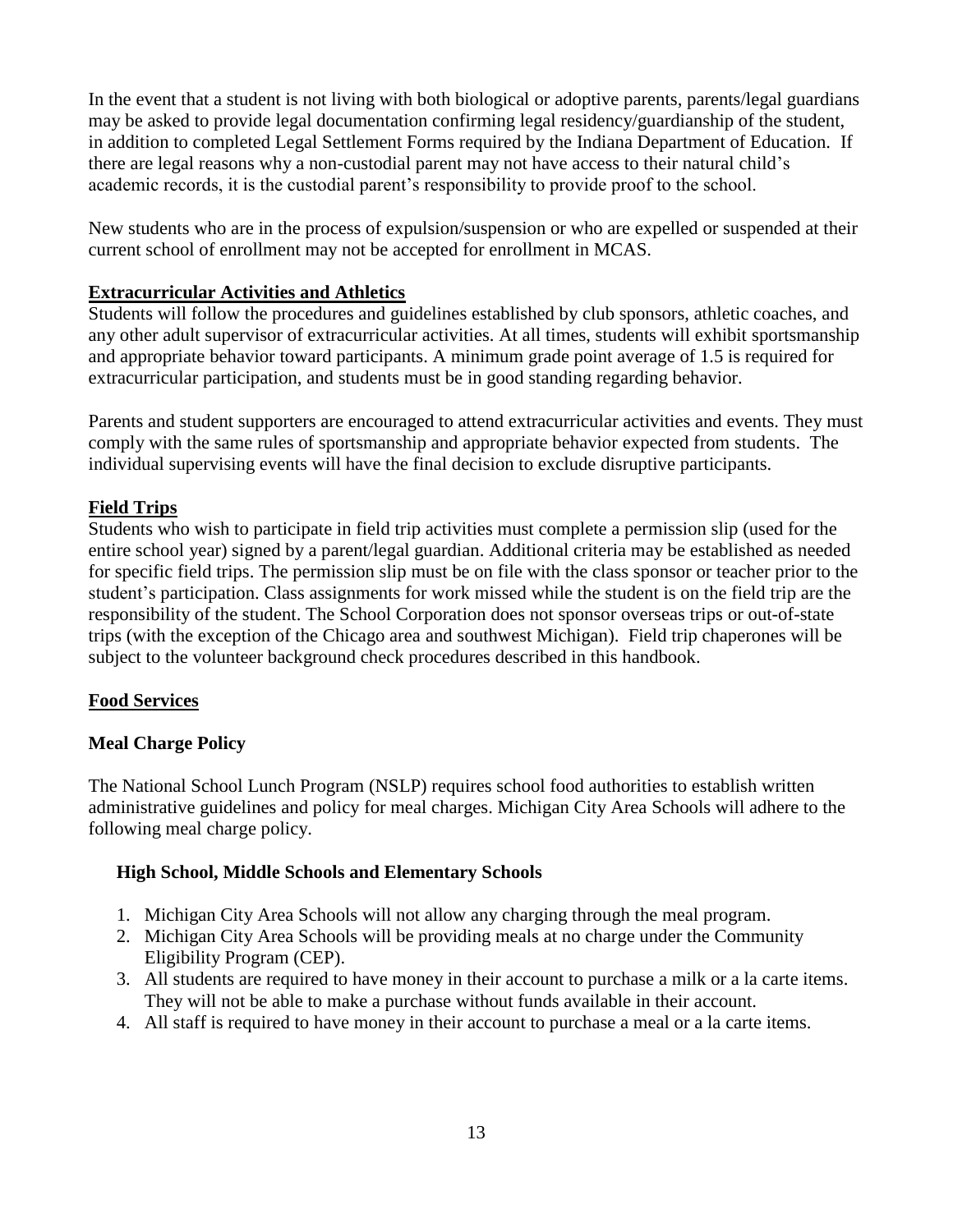#### **All Accounts**

Students who graduate or withdraw from the district and have \$2.00 or more in their food service account will be notified by mail by the district Food and Nutrition Department office at the end of the school year and given an option to transfer the funds to another account or to receive a refund. If no response is received in 30 days the student's food service account will be closed and the funds will no longer be available. Staff who leave the district will need to notify the Food Service Department for a refund.

#### **School Breakfast and Lunch**

Free breakfast is available to all Michigan City Area Schools preschool and elementary school students prior to the start of the school day. There is also a closed lunch period every day, during which healthy school lunches are available at no cost. Michigan City Area Schools participates in the Community Eligibility Option so that all pre-kindergarten and elementary students are eligible for free meals. However, the community eligibility program does not include textbook rental. To receive free textbook rental benefits you must fill out an application and submit it to the food service department. Information and applications will be made available to students/parents at registration and during the students' first day of school. If you need an additional form, please request one from the school office or visit [http://educatemc.net/food.](http://educatemc.net/food) For children with food allergies, a Dietary Prescription Form and Food Allergy Action Plan must be completed. For further information, including menus, nutrition information, current pricing, and an online payment option, please visit [www.EducateMC.net/food or](http://www.educatemc.net/food%20or%20call%20873-2131)  [call 873-2131.](http://www.educatemc.net/food%20or%20call%20873-2131)

#### **Harassment**

It is the policy of the School Board to maintain an education and work environment which is free from all forms of unlawful harassment, including sexual harassment. This commitment applies to all School Corporation operations, programs, and activities. All students, parents, administrators, teachers, staff, and all other school personnel share responsibility for avoiding, discouraging, and reporting any form of unlawful harassment. The Corporation will not retaliate against any person who makes a report or files a complaint alleging harassment or a violation of this policy. This policy applies to unlawful conduct occurring on school property, or at another location if such conduct occurs during an activity sponsored by the Board.

The Board will vigorously enforce its prohibition against harassment based on sex, race, color, national origin, religion, disability, or any other unlawful basis, and encourages those within the School Corporation community as well as third parties who feel aggrieved to seek assistance to rectify the problems. The Board will investigate all allegations of harassment and in those cases where unlawful harassment is substantiated, the Board will take immediate steps to end the harassment. Individuals who are found to have engaged in unlawful harassment will be subject to appropriate disciplinary action, including but not limited to 1.) Suspension or expulsion of a student; 2.) Suspension or termination of an employee.

All reports of harassment should be reported to Associate Superintendent, Dr. Wendel McCollum, Complaint Coordinator.

Office: 408 S. Carroll Ave., Michigan City, IN 46360 Telephone: (219) 873-2000, extension 8357 Email: [wmccollum@mcas.k12.in.us](mailto:wmccollum@mcas.k12.in.us)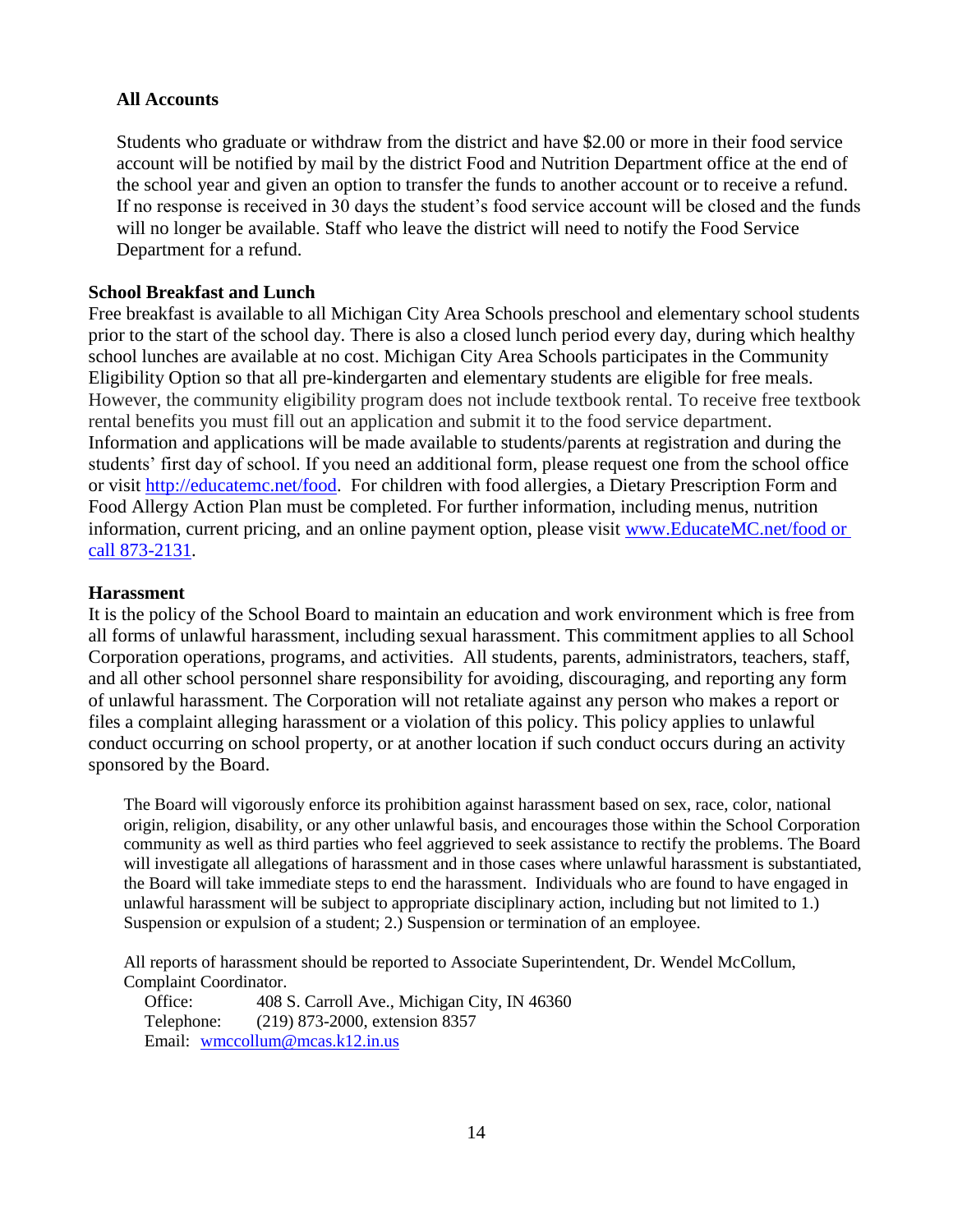#### **Sexual Harassment**

Pursuant to Title VII of the Civil Rights Act of 1964 and Title IX of the Education Amendments of 1972, "sexual harassment" is defined as:

Unwelcome sexual advances, requests for sexual favors, and other verbal or physical conduct of a sexual nature, when:

- A. Submission to such conduct is made either implicitly or explicitly a term or condition of an individual's employment, or status in a class, educational program, or activity.
- B. Submission or rejection of such conduct by an individual is used as the basis for employment or educational decisions affecting such individual.
- C. Such conduct has the purpose or effect of interfering with the individual's work or educational performance; of creating an intimidating, hostile, or offensive working, and/or learning environment; or of interfering with one's ability to participate in or benefit from a class or an educational program or activity.

"School Corporation community" means students, parents, administrators, teachers, staff, and all other school personnel, including Board members, agents, volunteers, contractors, or other persons subject to the control and supervision of the Board.

"Third parties" include, but are not limited to, guests and/or visitors on School Corporation property (e.g., visiting speakers, participants on opposing athletic teams, parents), vendors doing business with, or seeking to do business with, the Board, and other individuals who come in contact with members of the School Corporation community at school-related events/activities (whether on or off School Corporation property).

The Board will also take immediate steps to impose disciplinary action on individuals engaging in any of the following prohibited acts:

- A. Retaliating against a person who has made a report or filed a complaint alleging harassment, or who has participated as a witness in a harassment investigation.
- B. Filing a malicious or knowingly false report or complaint of harassment.
- C. Disregarding, failing to investigate adequately, or delaying investigation of allegations of harassment when responsibility for reporting and/or investigating harassment charges comprises part of one's supervisory duties.

Members of the School Corporation community and third parties are encouraged to promptly report incidents of harassing conduct to an administrator, supervisor or other School Corporation official so that the Board may address the conduct before it becomes severe, pervasive, or persistent.

When a Complainant believes criminal activity may have occurred the Complainant has the option to pursue a criminal complaint with an appropriate law enforcement agency, to pursue a harassment complaint under the Corporation's complaint procedures, or to pursue both processes simultaneously.

Members of the School Corporation community or third parties who believe they have been unlawfully harassed by another member of the School Corporation community or a third party are entitled to utilize the Board's informal and/or formal investigation and complaint processes. Initiating a complaint, whether formally or informally, will not adversely affect the complaining individual's participation in educational or extra-curricular programs. Individuals should make every effort to file an informal or a formal complaint as soon as possible after the conduct occurs while the facts are known and potential witnesses are available.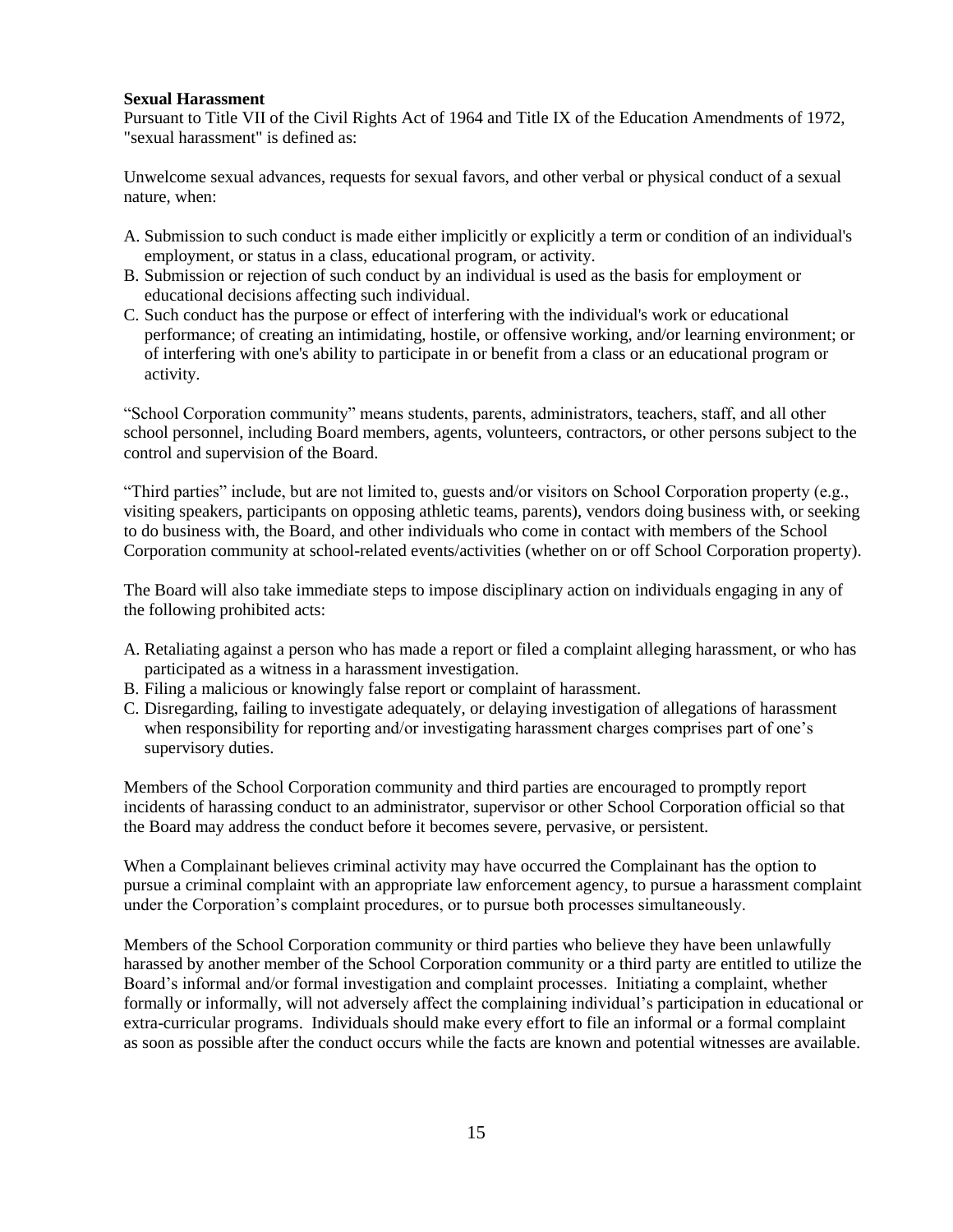The School Corporation will respect the privacy of the complainant, the individual(s) against whom the complaint is filed, and the witnesses as much as possible, consistent with the Board's legal obligations to investigate, to take appropriate action, and to conform with any discovery or disclosure obligations. All records generated under the terms of this policy and its related administrative guidelines shall be maintained as confidential to the extent permitted by law.

Although certain cases may require additional time, either the Complaint Coordinator or a designee will attempt to complete an investigation into the allegations of harassment or retaliation within fifteen (15) business days of receiving either an informal or a formal complaint pursuant to the Board's policy.

The Board encourages everyone to read through the Board's policy on anti-harassment which can be found online on the Corporation's website or by requesting a copy from the central office. The current Complaint Coordinator is Associate Superintendent, Dr. Wendel McCollum, and his contact information is provided above.

Additionally, any inquiries concerning the application of Title IX and its implementing regulation may be referred the Complaint Coordinator or to the United States Department of Education Office for Civil Rights. The OCR Office for Indiana is located at:

Chicago Office Office for Civil Rights U.S. Department of Education Citigroup Center 500 W. Madison Street, Suite 1475 Chicago, IL 60661-4544 Telephone: (312) 730-1560 TDD: 800-877-8339 Email: [OCR.Chicago@ed.gov](mailto:OCR.Chicago@ed.gov)

#### **Homework**

Homework is an extension of classwork and is related to the objectives of the curriculum. Homework fulfills the following purposes or objectives:

- 1) To review, reinforce, or extend classroom learning by providing practice and application of knowledge gained.
- 2) To teach students responsibility and organizational skills.
- 3) To promote wise and orderly use of time.
- 4) To provide opportunities for enrichment activities.

It is the student's responsibility to complete all homework assignments. Failure to complete or submit homework assignments on time may affect the student's overall class grade. If a student is absent from school, the student should approach his/her teachers and request the missed assignment(s). Upon returning to school following an absence, the student will have the same number of days that he/she was absent to complete assignments missed. If a student is to be absent for an extended period of time, the parent/legal guardian may contact the classroom teacher and request information pertaining to homework assignments. No homework or daily school assignment is to be submitted in the parents'/adults' handwriting unless previous arrangements have been made with the classroom teacher. All suspended students must make up any missed work resulting from a suspension.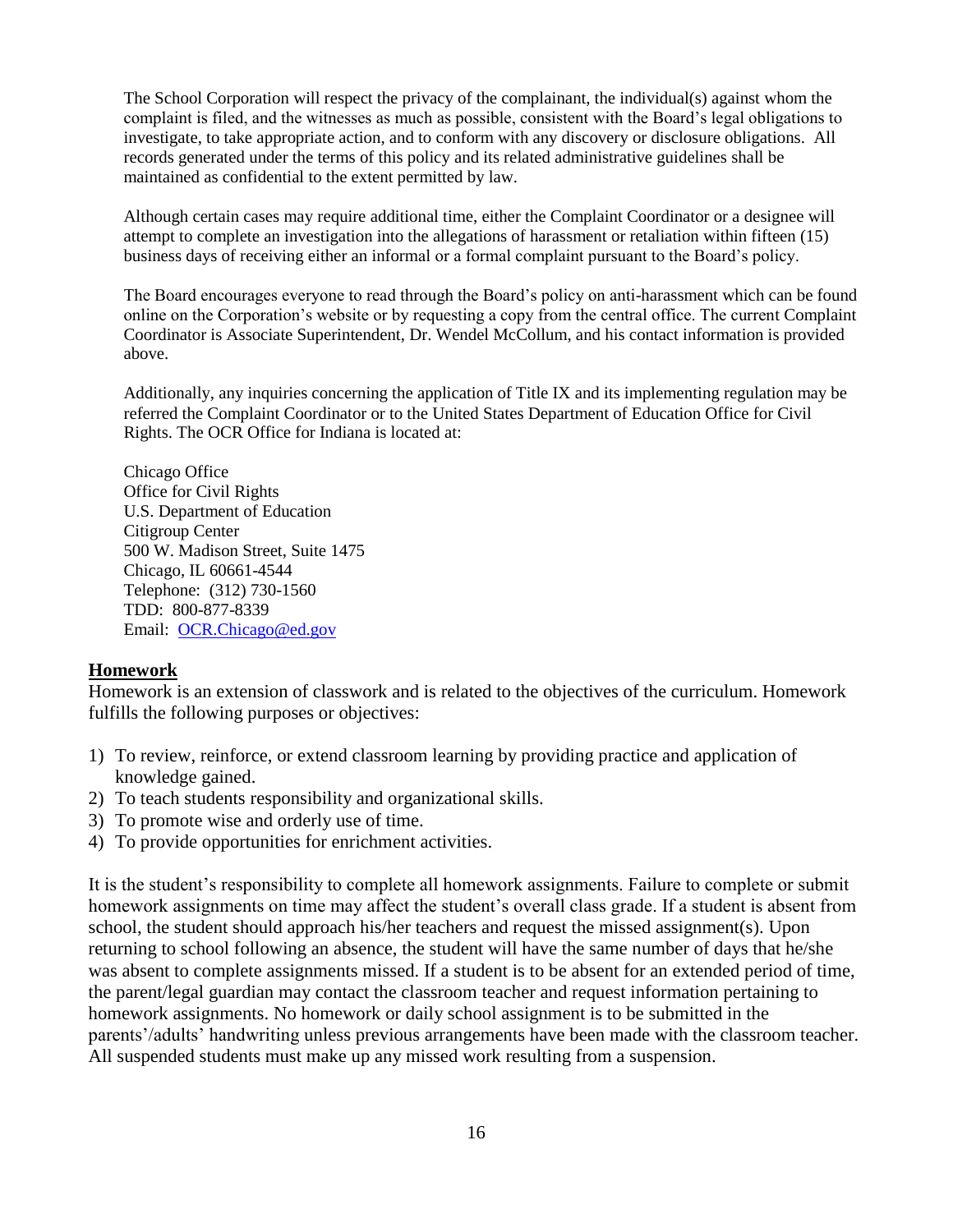#### **Leaving School Early for an Appointment**

When a parent/legal guardian finds it necessary for a student to leave during the school day for an appointment, prior notification informing the school of the appointment is required before the student may be released from school. The parent/legal guardian is required to report to the office to obtain the early dismissal. Once in the office, the parent/legal guardian must sign the student out of the building. The student will be called down to the office for the early dismissal. Failure to follow sign-out procedures may constitute truancy and may result in appropriate disciplinary action. Under no circumstances is the parent/legal guardian allowed to go to the classroom and take the student out of the classroom. The student will be released only to the parent/legal guardian or the name(s) of the adult(s) listed on the emergency form subject to verification. If changes to the form are required throughout the school year, it is the responsibility of the parent/legal guardian to notify the office so a change may occur. Parents/legal guardians are encouraged to schedule student appointments before or after school hours.

#### **Mandatory Reporting**

Under Indiana Code 31-33-5 an individual who has reason to believe that a child is a victim of child abuse or neglect shall make a report to the proper authorities. School personnel will make reports to the Department of Child Services or law enforcement as required under this statute. School personnel are prohibited by law from investigating the claims or concerns prior to making the required report.

#### **Medication**

A student who requires prescription or over-the-counter medications must have the appropriate forms on file in the nurse's office. For prescription medication, an **Authorization to Administer Prescription Medication form 241** must be completed by a physician and parent. Also, the prescription medication must be given to the nurse in the original container dispensed by a registered pharmacist. For over-the-counter medication a **Parent's Authorization to Administer Non-Prescription Medication form 239** must be completed by the parent and the medicine must be given to the nurse in its original container. This includes pain relievers, cough syrup, throat lozenges, *etc*. Both forms may be obtained in the school office or on the MCAS website a[t](http://www.mcas.k12.in.us/health) [http://www.E](http://www.mcas.k12.in.us/health)ducateMC.ne[t/health.](http://www.mcas.k12.in.us/health)

# **Nurse's Office**

The following procedures will be in place when interacting with the nurse or the nurse's office:

- 1. Students who become ill while at school should report to their teacher and obtain permission before going to the nurse or office.
- 2. All students with a personal injury, other than one of an emergency nature, must have permission from their teacher before going to the nurse or the office.
- 3. No student will be sent home unless the nurse (or designee) contacts a parent/legal guardian. Students must be fever/vomit-free for 24 hours before returning to school. It is the parent's responsibility to arrange transportation home for a sick child.
- 4. The school nurse (or appropriate designee) will dispense all prescription and over-the-counter medications.
- 5. Indiana law requires all students to have their immunizations up-to-date. If a student's immunizations are not up-to-date, the school has the authority to exclude said student from school until such time that immunizations are up-to-date. The nurse maintains these files. The nurse has information about clinics where immunizations can be provided free or at a reduced cost.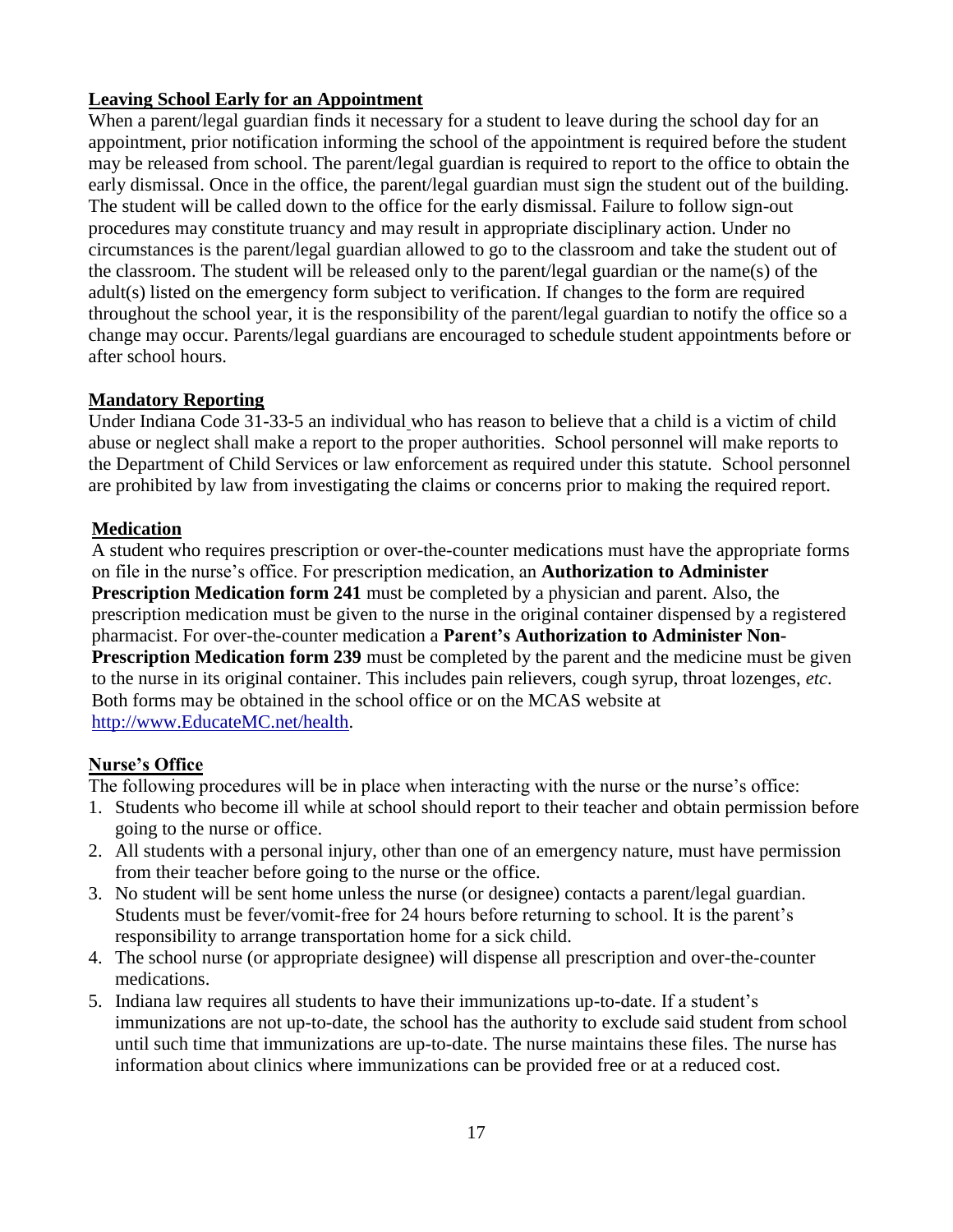School nurses are not equipped to diagnose or treat many illnesses and injuries. Whenever a student is seen in the office for anything other than a minor issue, the nurse will notify the parent/guardian that the child was seen and it will be the parent/guardian's responsibility to pursue further diagnosis and treatment.

#### **Parent Access/Progress Reports**

Parent Access is an online program that permits parents/legal guardians to obtain information about students' progress, attendance, discipline, and book rental information in a timely manner. Parent Access is available via the MCAS website, at [http://www.EducateMC.net.](http://www.educatemc.net/) You are encouraged to visit this site regularly to discuss your child's progress with him/her and to contact the teacher or team for a conference if there are concerns about academic progress. If you are unable to access the MCAS website to reach Parent Access, please notify your school and arrangements will be made to assist you in obtaining the information. Contact your school office for information and a password to gain access to this site.

#### **Police Involvement**

Cooperation between schools and law enforcement agencies is vital to school safety and the administration of justice. To these ends, schools and law enforcement agencies cooperate with each other, within the confines of the law and consistent with their respective legal responsibilities. When in the estimation of school personnel, law enforcement is called to investigate or assist in an investigation of school related matters, the school will inform parents prior to an interview being conducted unless extenuating circumstances exist that would necessitate the investigation proceeding without parent notification.

#### **Positive Behavior Supports (PBS)**

All Michigan City Area Schools have established school-wide behavior expectations and procedures in all settings using a framework called Positive Behavior Supports (PBS). PBS is the application of a behaviorally based approach to allow schools, families, and communities to design an effective environment for teaching and learning.

#### **Recess**

Weather permitting, all students are expected to participate in recess. Please make sure that your child dresses appropriately for the weather. A student may be kept inside following an illness when a parent/legal guardian or a doctor requests such in writing. However, a doctor's excuse is required for a student staying in from recess for any length of time after an illness.

#### **Response to Instruction (RTI)**

Michigan City Area Schools utilizes Response to Instruction, a process that provides systematic, research-based instruction and tiered interventions for at-risk learners. Instruction/interventions are matched to student needs and the monitoring of progress is continuous and reviewed/revised as needed. RTI is considered a general education service, but can be applied to student support services settings. Each school has an established RTI Team that meets as needed to design, implement, and monitor individual student intervention plans.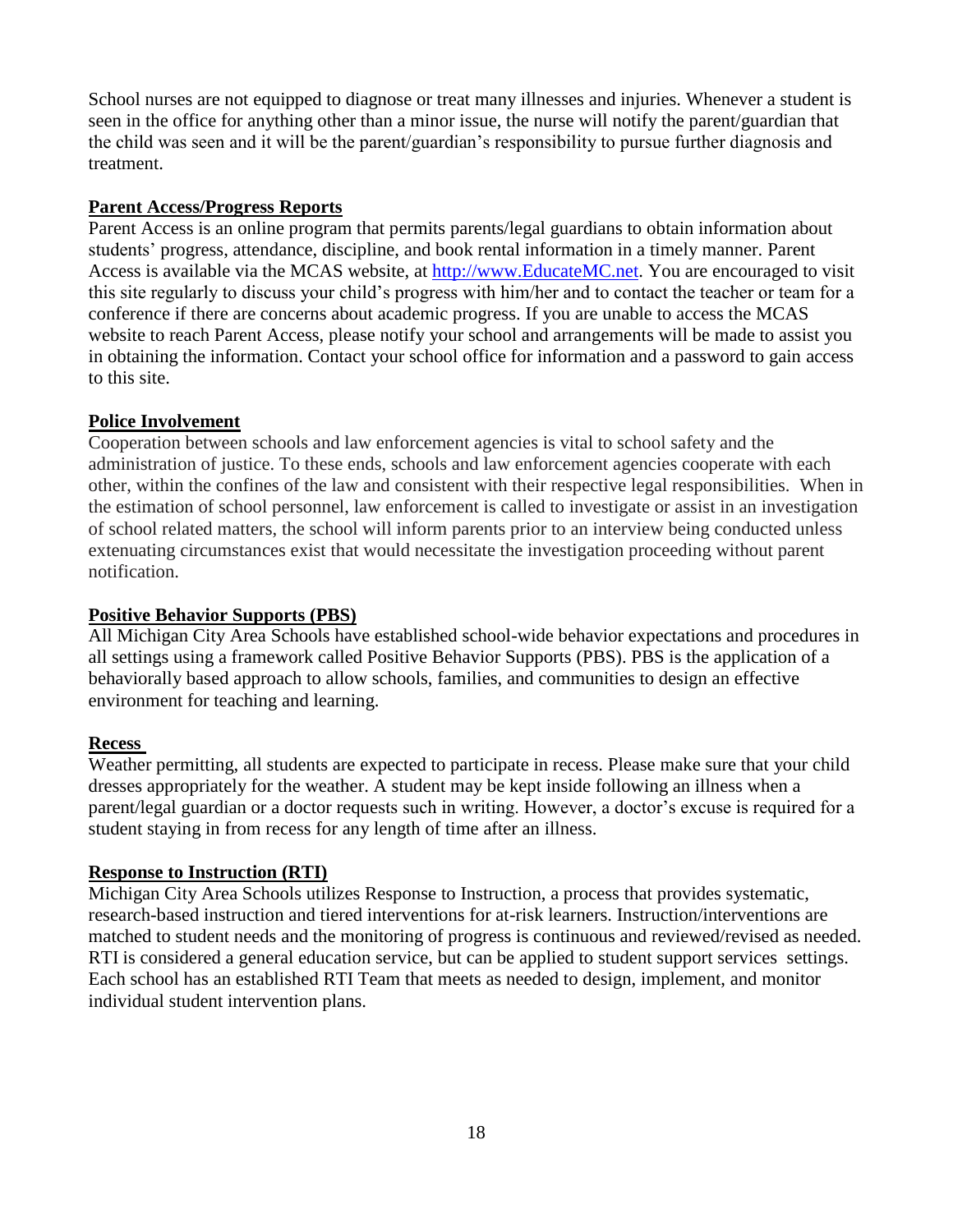#### **Safety**

#### **Metal Detectors:**

In an effort to provide a safe and secure learning environment for students and employees, the Michigan City Area Schools believes it is necessary to periodically conduct searches of students and their property using corporation owned metal detectors. Only school personnel who have received training in the use of metal detectors will conduct searches. Searches will be conducted by employees who are the same gender as students, and all searches will be supervised by school or district administrators. For more information on specific procedures, please visit http:\\educateMC.net\safety.

#### **Safety Drills:**

School officials will stage disaster drills (fire, tornado, and lockdown) in order to prepare students and staff for a possible emergency. Students will receive instructions on the proper procedures for each type of drill. Where appropriate, posted signs will also provide instructions. However, because each of these emergency situations may be unique, it is critical that students remain calm and quiet so they may hear the directions of the teacher or adult supervising them.

#### **School Hours (First Bell and Last Bell)**

| PM classes: 12:30 p.m. - 3:30 p.m. |
|------------------------------------|
| All Day: Same as elementary        |

#### **Seclusion and Restraints**

Consistent with State Law, local school corporations are required to develop a Seclusion and Restraint policy and Plan. Michigan City Area Schools Policy 5630.1, Use of Seclusion and Restraint with Students, complies with this requirement and directs the Student Support Services Director to develop a "Seclusion and Restraint Plan."

As a part of the emergency procedures in place in our schools, no student will be placed in seclusion and/or restrained by school staff unless the student's behavior poses an imminent risk of injury to him/herself or others. However, significant violations of the law including assaults on students and staff will be reported to the police. As soon as possible after any such use of restraint and/or seclusion, the parents or guardian will be informed when any of these actions have occurred and will be provided with a detailed account of the incident, including the circumstances that led to the use of seclusion and/or restraint.

Additionally, all incidents involving seclusion or restraints must be reported to the district's CPI coordinator using the appropriate forms.

# **Student Support Services**

The school provides a variety of student support service programs and a continuum of services for students identified as having a disability as defined by the Individuals with Disabilities Education Improvement Act (IDEIA). A student can access student support services only by using the proper evaluation and placement procedure. Parent involvement in this procedure is required. The school encourages the parent to be an active participant in the education of their child. To inquire about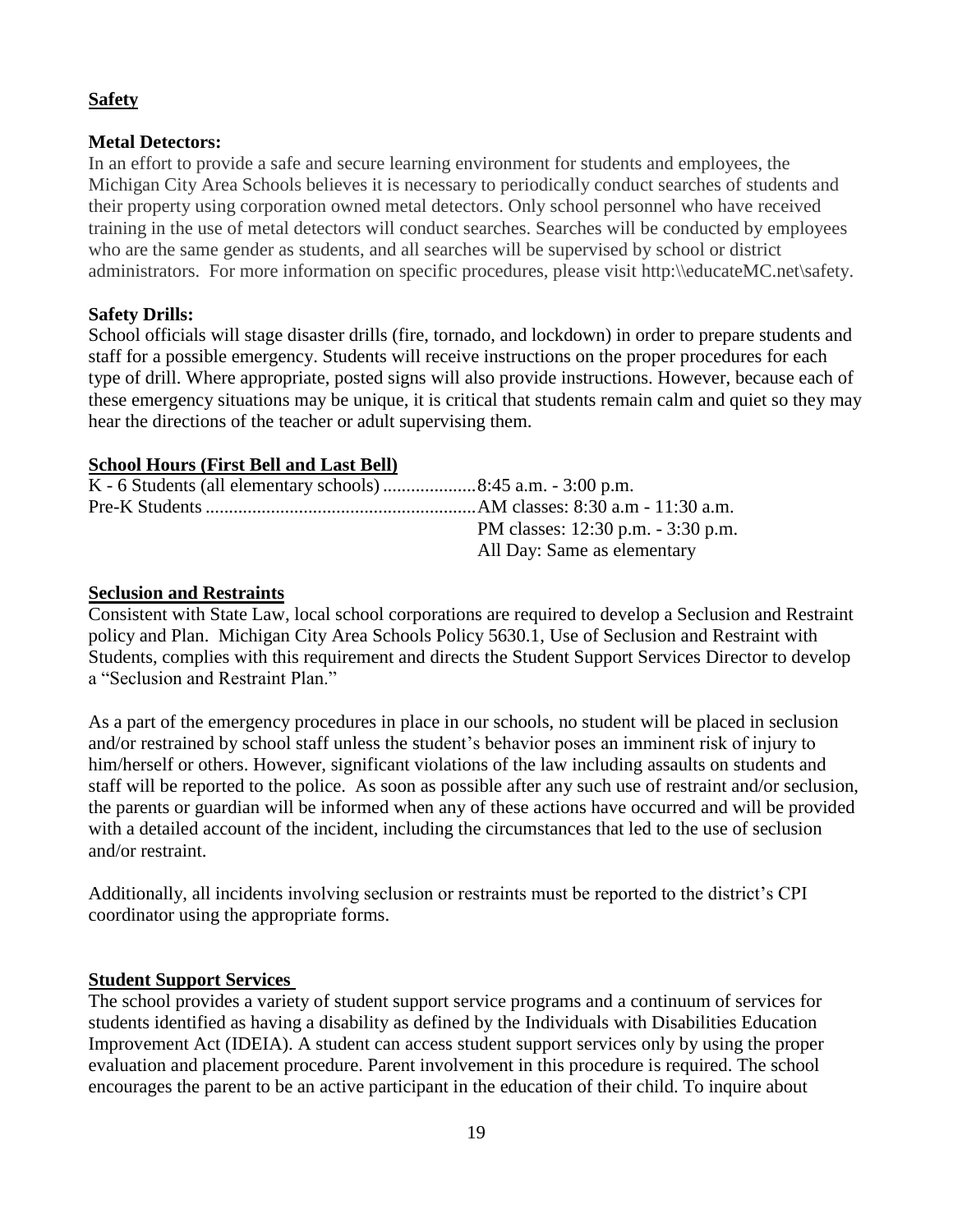student support services and the procedure that needs to be followed to access those services, a parent should contact the building principal.

#### **Student Records and the Family Education Rights and Privacy Act**

Many student records are kept by teachers, counselors, and administrative staff. There are two basic kinds of records: Directory Records and Confidential Records.

**Directory Records** or directory information can be given to any person or organization for nonprofit making purposes when requested, unless the parents of the student request in writing to the principal that their child's directory information be restricted. Directory information includes the student's name, address, and listed or published telephone number.

**Confidential Records** contain educational and behavioral information that has restricted access based upon the Family Education Rights and Privacy Act (FERPA). This information can only be released with the written consent of the parents, the adult student, or a surrogate. The only exception to this is a request for confidential records made by an organization to comply with State and Federal laws that may require release without consent. Included in confidential records may be test scores, psychological reports, behavioral data, disciplinary actions, and communications with the family and outside service providers.

The school must have a parent's written consent to obtain records from an outside professional or agency. Parents may also provide the school with copies of records made by non-school professionals or outside agencies.

Students and parents have the right to review all educational records generated by the School Corporation, request amendment to these records, insert addenda to the records, and obtain copies of such records. If a review of records is required, please contact the building principal, in writing, stating the records desired. The records will then be collected and an appointment will be made with the appropriate persons present to answer any questions.

The Family Policy Compliance Office in the United States Department of Education administers FERPA. Parents and students who feel that their rights have been violated may file a complaint with:

Family Policy Compliance Office U.S. Department of Education 400 Maryland Avenue, SW Washington, D.C. 20202-4650

For more information or assistance with the review of records, please contact the school principal.

#### **Things to Leave at Home**

Anything not needed for class should be left at home. The school does not accept responsibility for personal items brought to school. Games, skateboards, radios, iPods, toys, dolls, sports cards, pagers, cellphones, *etc*. should be left at home unless the teacher or the school is having a "special" day and students are requested to bring specific items. If these items come to school without the approval of the teacher or principal, they will be confiscated and placed in the office until the parent/legal guardian collects the item(s) or until the end of the school year. Any toy that may be viewed as a playful weapon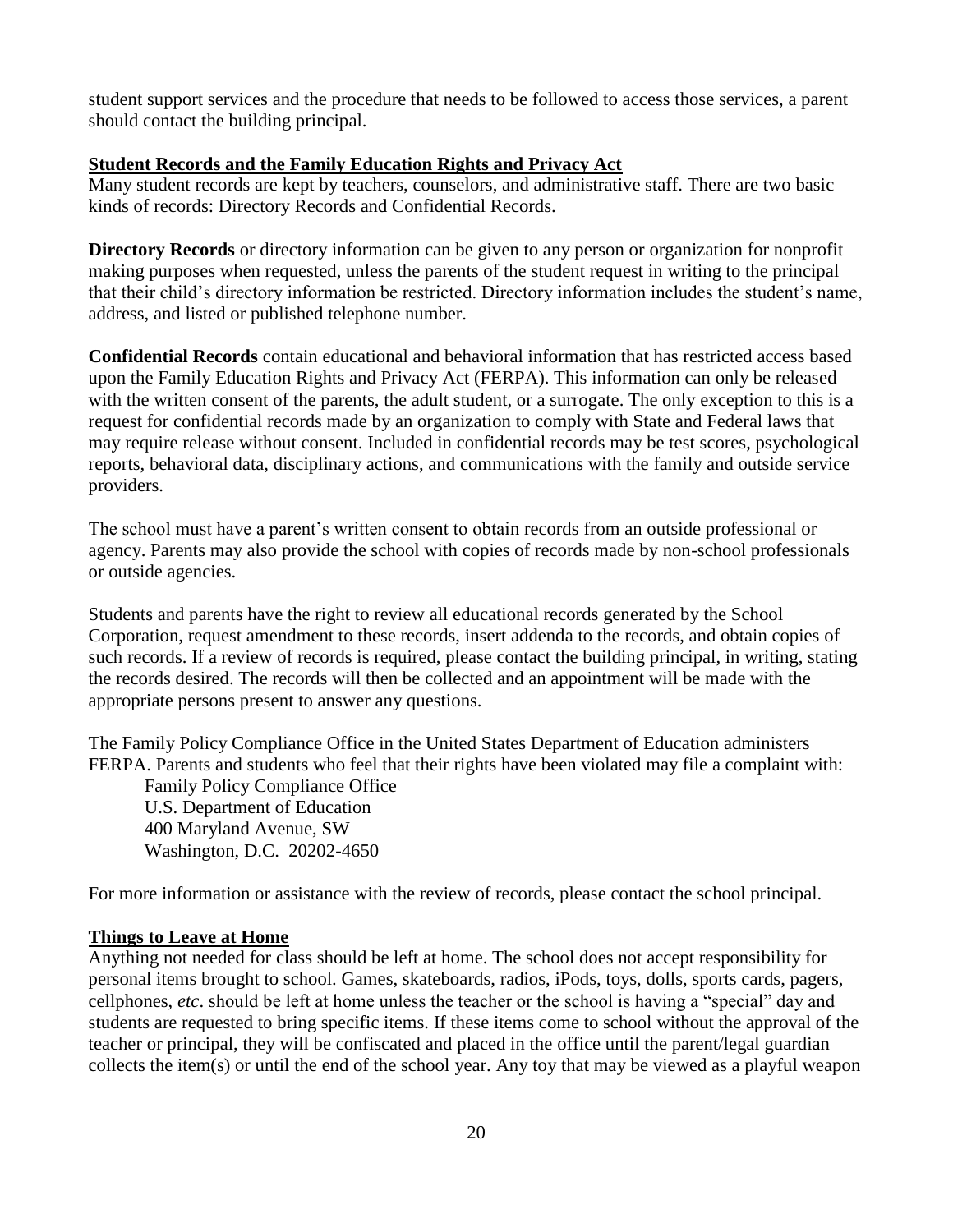will be confiscated and returned to a responsible adult only after a conference with the teacher and/or principal. Bringing toy weapons to school may be cause for disciplinary action.

# **Transfers**

Transfers may be requested (using Form 131, Elementary/Middle School Transfer Request) by parents/legal guardians whose school or work obligations require sitter supervision of their child or for students who have specific academic or emotional reasons to request enrollment at a school other than their neighborhood attendance school. Approvals are for one year only and the parent/legal guardian must complete a new application for the following school year. Parents will be notified when a decision has been made regarding the transfer. Transportation may be provided when a route exists that can accommodate the transfer. Otherwise, transportation must be provided by the parent/guardian.

#### **Video Cameras**

In an effort to keep students safe, Michigan City Area Schools uses video cameras to monitor many aspects of the school. Footage from video cameras may be used to determine disciplinary action and may be shared with law enforcement officials at their request. Video records are kept for a short period of time unless specifically saved for a disciplinary or legal case.

# **Visitors**

Visitors/parents must enter through the front doors of the school. All other outside doors are locked during the school day. Michigan City Area Schools uses the Raptor Visitor Management System in all schools to improve security for students and staff. The Raptor system tracks who is in school buildings, and allows MCAS to screen visitors, contractors, and volunteers. Upon entering a school, all visitors are asked to present an ID such as a Driver's License, which can either be scanned or manually entered into the system. If a parent or guardian for any reason does not have a US government-issued ID, the school staff member can use any form of identification and manually enter the person's name into the Raptor system. The Raptor system checks the visitor's name and date of birth for comparison with a national database of registered sex offenders. The registered sex offender database is the only official database checked by the Raptor system. No other data from the ID is gathered or recorded and the information is not shared with any outside agency. Once entry is approved, Raptor issues a badge that identifies the visitor, the date, and the purpose of his/her visit. Upon leaving the school, the visitor should again report to the school office, and he/she will be checked out of the system. A visitor's badge will not be necessary for those who visit our schools simply to drop off an item in the office or pick up paperwork. In addition, MCAS does not use this system for large events open to the public, such as school awards programs or performances.

#### **Volunteers**

MCAS values the many contributions of school volunteers. For the safety of all students, all volunteers must complete a Volunteer Application and undergo a criminal background check. This includes chaperones for field trips. Volunteer applications are available in the school office.

#### **Withdrawal / Transfer Procedures**

Parents who are seeking to transfer their child outside the MCAS district must complete a Student Withdrawal Form.

Parents who are seeking to transfer their child within the MCAS district must complete Form 131, the Elementary/Middle School Transfer Request form.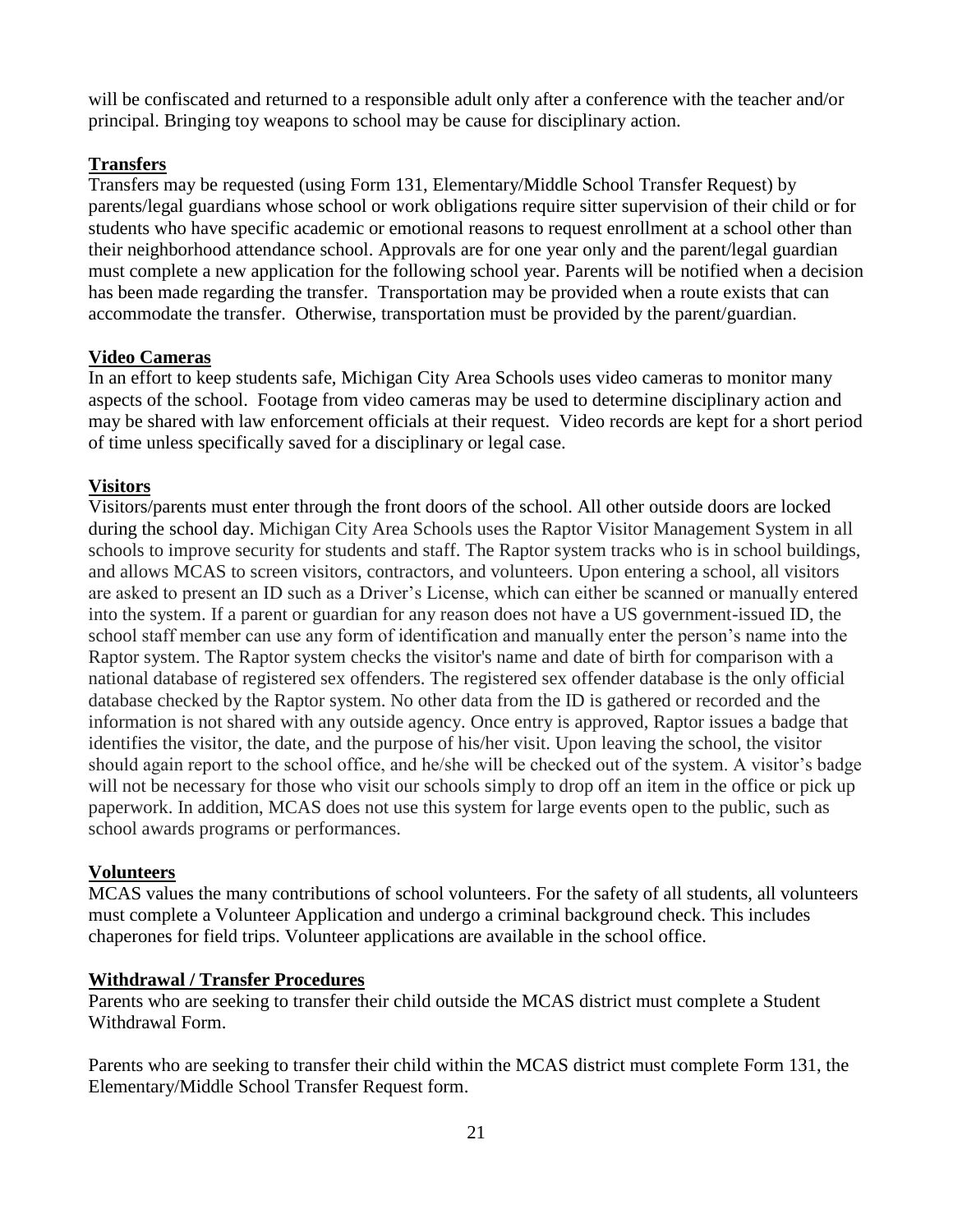# **Code of Responsible Behavior Grades Pre-K – 6**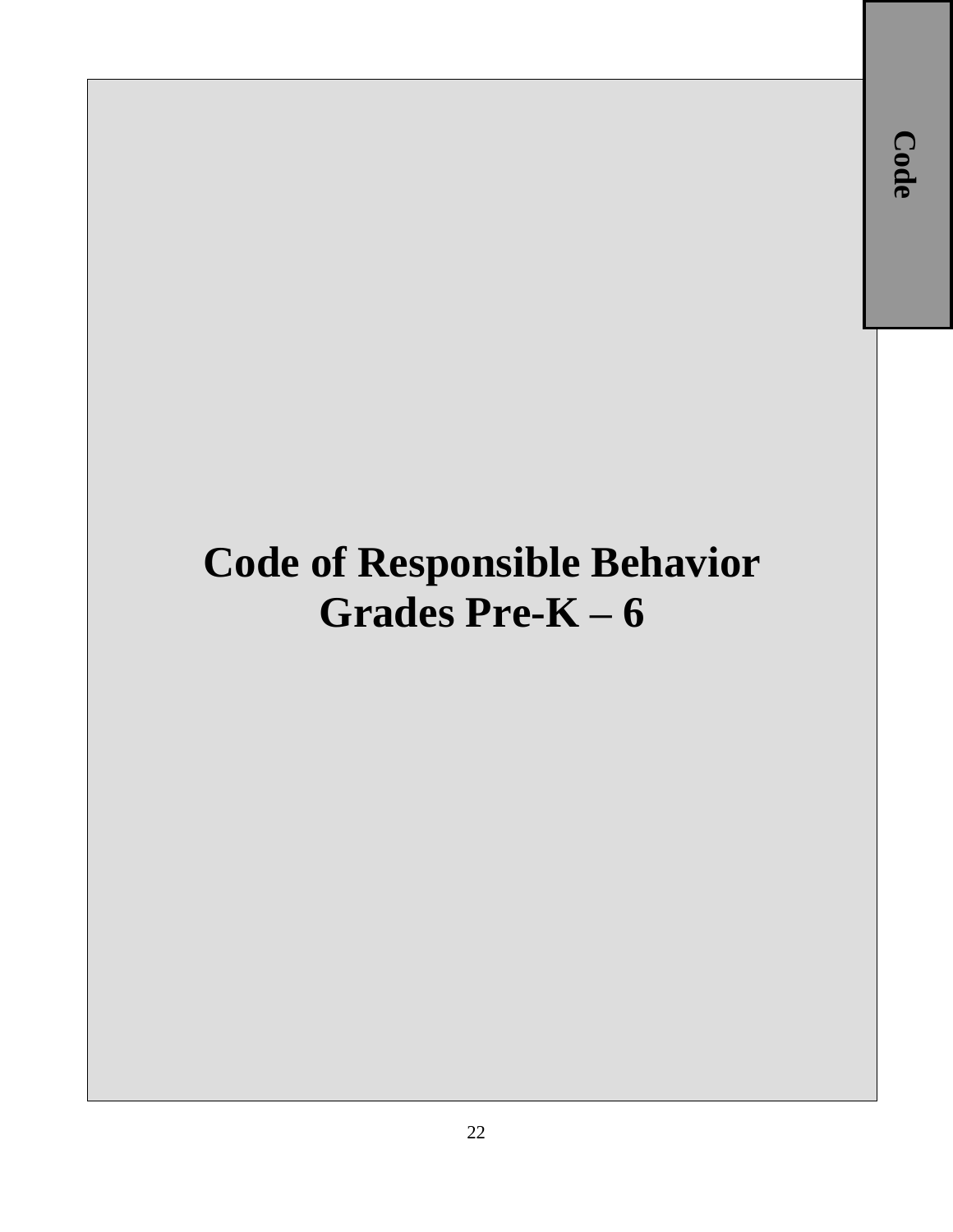# **Elementary School Code of Responsible Behavior**

# **Philosophy**

The primary focus of the Michigan City Area Schools is to create and maintain safe and caring schools that promote high expectations for behavior and learning, responsible choices, and success for all.

As students mature from childhood to adolescence to young adulthood, our practice will be to initially teach children to understand how their actions affect themselves and others, and that expectations for acceptable behavior are based on our culture and civilization. We will guide children to assume increasing responsibility for making decisions for their individual behavior based upon the laws and rules of our community and society.

Through our actions with students, we will demonstrate and model compassion, kindness, and integrity so that our children learn how to make good decisions, resolve conflicts peacefully, and work together cooperatively.

We believe that students have a right to attend school without fear and should be able to express themselves in their words and actions as individuals. However, this right to express oneself cannot be harmful, disrespectful, or disruptive to others or to the educational process.

# **Rights and Responsibilities**

When a student fails to meet expectations or makes inappropriate choices, the student will be subject to a series of interventions and/or consequences with the goal of improving future behaviors. Behaviors that occur outside of school but that have the effect of disrupting the educational process are subject to the consequences covered in this handbook.

At each school, the staff, using Positive Behavior Supports, and through the Response to Instruction Team, will develop and implement a series of interventions for the general population and individual students as needed to promote the goals of this Code.

When a student engages in actions considered irresponsible, the following process will occur:

Students will be afforded Minimum Due Process, which is defined as:

- The student will be informed of the alleged violation of this Code of Responsible Behavior;
- The student will have an opportunity to respond to the accusation;
- The student will be informed of the consequences for this action.

In assessing the consequence for the student, the age of the student, the frequency of the misbehavior, and the seriousness of the situation will all be taken into account.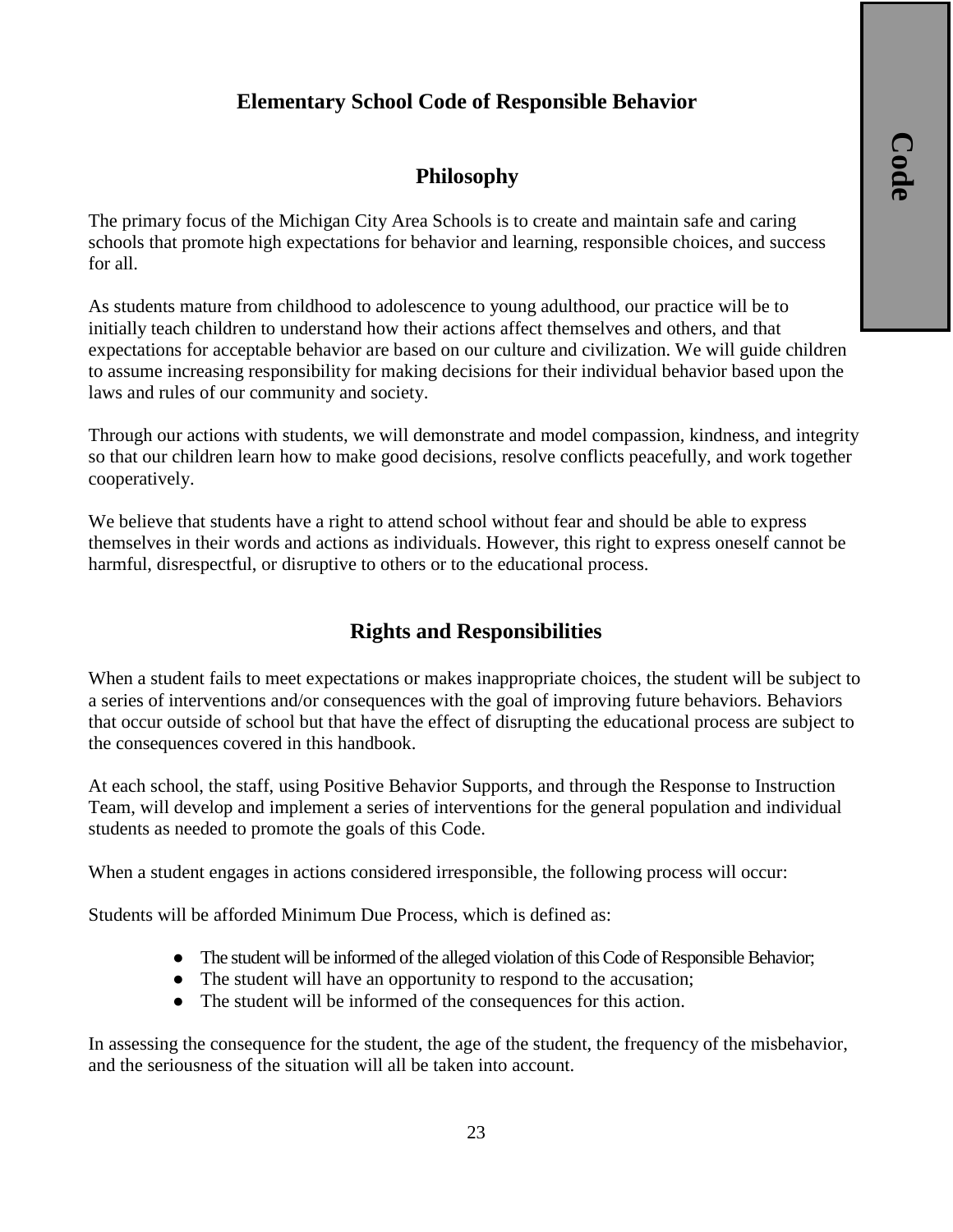**Code**

Parents/guardians will be informed of the administration of student due process. The school will work together with the parent/guardian to monitor and correct irresponsible and inappropriate actions.

Schools will follow due process in instances of suspension (whereby a student is separated from school attendance for a period of not more than ten school days) and expulsion (a denial of the right of a student to take part in any school function for any period greater than ten school days).

Any student recommended for expulsion shall be entitled to Formal Due Process as provided by law. Formal Due Process requires a written statement and notification to the parent that the school intends to seek expulsion and the parent/guardian has a right to a due process hearing with a Hearing Examiner.

The disciplinary interventions and/or consequences for Special Needs students will take into account the unique circumstances of their Individual Educational Plan and any behavior intervention plan and will be subject to procedural safeguards in accordance with state and federal regulations including Indiana Article 7 and the Federal Individuals with Disabilities Education Act.

**(continued on next page)**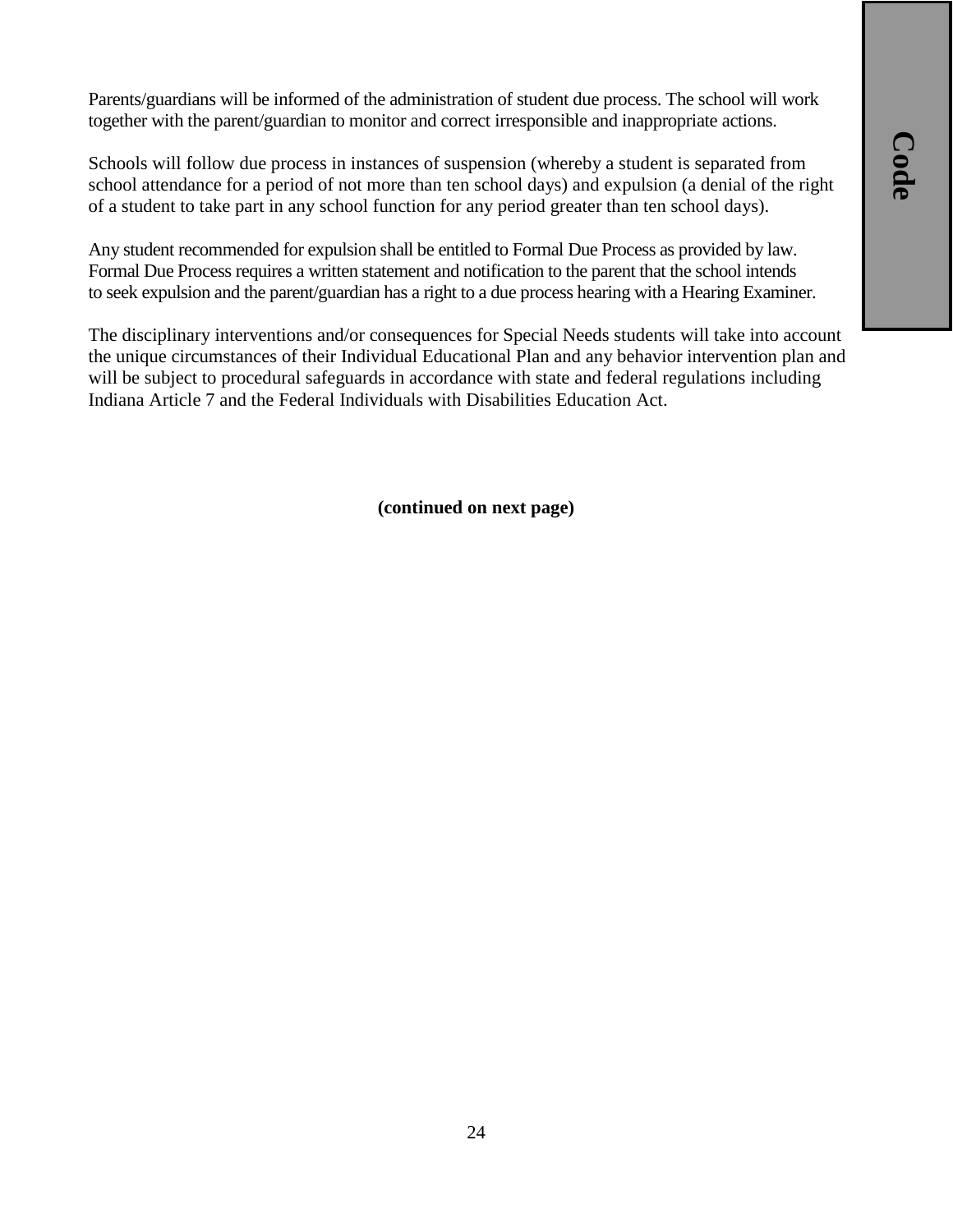# **Consequences for Irresponsible Actions**

The following is a list of actions subject to disciplinary action. This list is not intended to be allinclusive, but is a general list of actions that do not meet expectations for responsible behaviors, or are highly disruptive or illegal. While the Levels of Behavior are designed to follow a logical progression, the final determination of these responses rests with the building administration, who will take into consideration the results of any investigation and all relevant facts. Responses for an irresponsible action will always involve consequences and may involve other interventions as well.

Generally, Level One behaviors are behaviors that do not require administrator intervention and can be resolved at the point of contact between staff and students. Level Two and Three behaviors require a disciplinary referral. At that point, resolution rests with the administrator assigned to the behavior subject to all applicable due process requirements and within the framework of interventions and consequences.

| <b>Definition</b>                                                                       | <b>Examples</b>                                                                                                                                                 | <b>Possible</b>                                                                             | <b>Possible</b>                                                               |
|-----------------------------------------------------------------------------------------|-----------------------------------------------------------------------------------------------------------------------------------------------------------------|---------------------------------------------------------------------------------------------|-------------------------------------------------------------------------------|
|                                                                                         |                                                                                                                                                                 | <b>Interventions</b>                                                                        | <b>Consequences</b>                                                           |
|                                                                                         | academic dishonesty                                                                                                                                             | Inform student of                                                                           | Apology/Written                                                               |
| <b>Behaviors that:</b>                                                                  | classroom disruptions                                                                                                                                           | violation                                                                                   | <b>Apology</b>                                                                |
| do not<br>significantly<br>violate the rights                                           | dishonesty<br>dress code violation<br>forgery/deception/misuse                                                                                                  | <b>Additional practice</b><br>of correct behavior                                           | <b>Class time-out</b><br><b>Loss of classroom</b>                             |
| of others                                                                               | horseplay                                                                                                                                                       | <b>Closer monitoring/</b>                                                                   | privileges                                                                    |
| and<br>do not endanger<br>the safety of self<br>or others<br>and                        | inappropriate gestures/<br>language<br>insubordination and/or<br>disrespect<br>possession or use of<br>portable electronic<br>equipment<br>procedure violations | proximity<br><b>Discussion with</b><br>peers)<br><b>Responsible</b><br><b>Behavior Plan</b> | <b>Redirection</b><br><b>Restitution</b><br><b>Parent/Guardian</b><br>contact |
| do not appear to<br>be chronic<br>and<br>do not require<br>administrator<br>involvement | public displays of affection<br>unauthorized presence<br>in unsupervised areas                                                                                  | Review/re-teach<br>expected behavior<br><b>Teacher conference</b><br>with student           |                                                                               |

# **Level One Behaviors**

25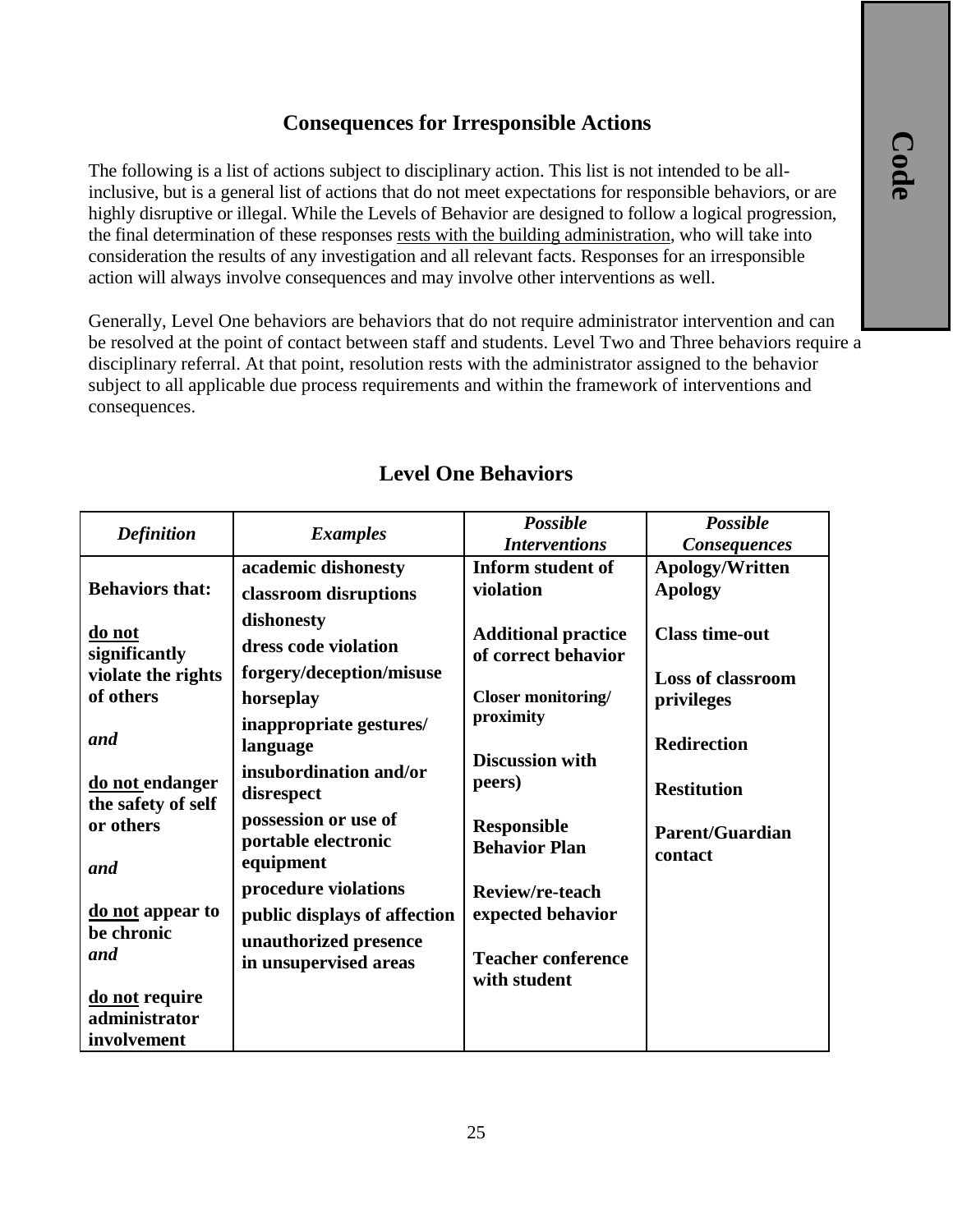# **Level Two Behaviors**

| <b>Definition</b>                                                                                                                                                                                                          | <b>Examples</b>                                                                                                                                                                                             | Possible $Response(s)$                                                                                                                                                                                                                                                                                                                             | <b>Possible</b><br><b>Consequences</b>                                                                                                                                                                         |
|----------------------------------------------------------------------------------------------------------------------------------------------------------------------------------------------------------------------------|-------------------------------------------------------------------------------------------------------------------------------------------------------------------------------------------------------------|----------------------------------------------------------------------------------------------------------------------------------------------------------------------------------------------------------------------------------------------------------------------------------------------------------------------------------------------------|----------------------------------------------------------------------------------------------------------------------------------------------------------------------------------------------------------------|
| <b>Behaviors that:</b><br>are chronic<br><b>Level One</b><br>behaviors<br>or<br>violate the<br>rights of others<br>or<br>may endanger<br>the safety of self<br>or others<br>and<br>require<br>administrator<br>involvement | <b>Bringing electronic</b><br>equipment to school<br>extortion<br>fighting<br>gang-related activities<br>libel and slander<br>obscenity<br>provocation<br>tobacco/vaping violation<br>minor vandalism/theft | Complete<br>appropriate<br>documentation<br><b>Conference with</b><br>administrator and<br>teacher<br><b>Contact local</b><br>agencies that can<br>provide support<br><b>Parent/Guardian</b><br>contact<br><b>Referral to RTI</b><br><b>Team</b><br><b>Referral to</b><br>counselor<br><b>Re-teach</b><br>appropriate<br>behavior with<br>practice | Apology/Written<br><b>Apology</b><br><b>Detention/In School</b><br><b>Suspension</b><br><b>Loss of privileges</b><br>Out of school<br>suspension<br><b>Required parent</b><br>conference<br><b>Restitution</b> |
|                                                                                                                                                                                                                            |                                                                                                                                                                                                             |                                                                                                                                                                                                                                                                                                                                                    |                                                                                                                                                                                                                |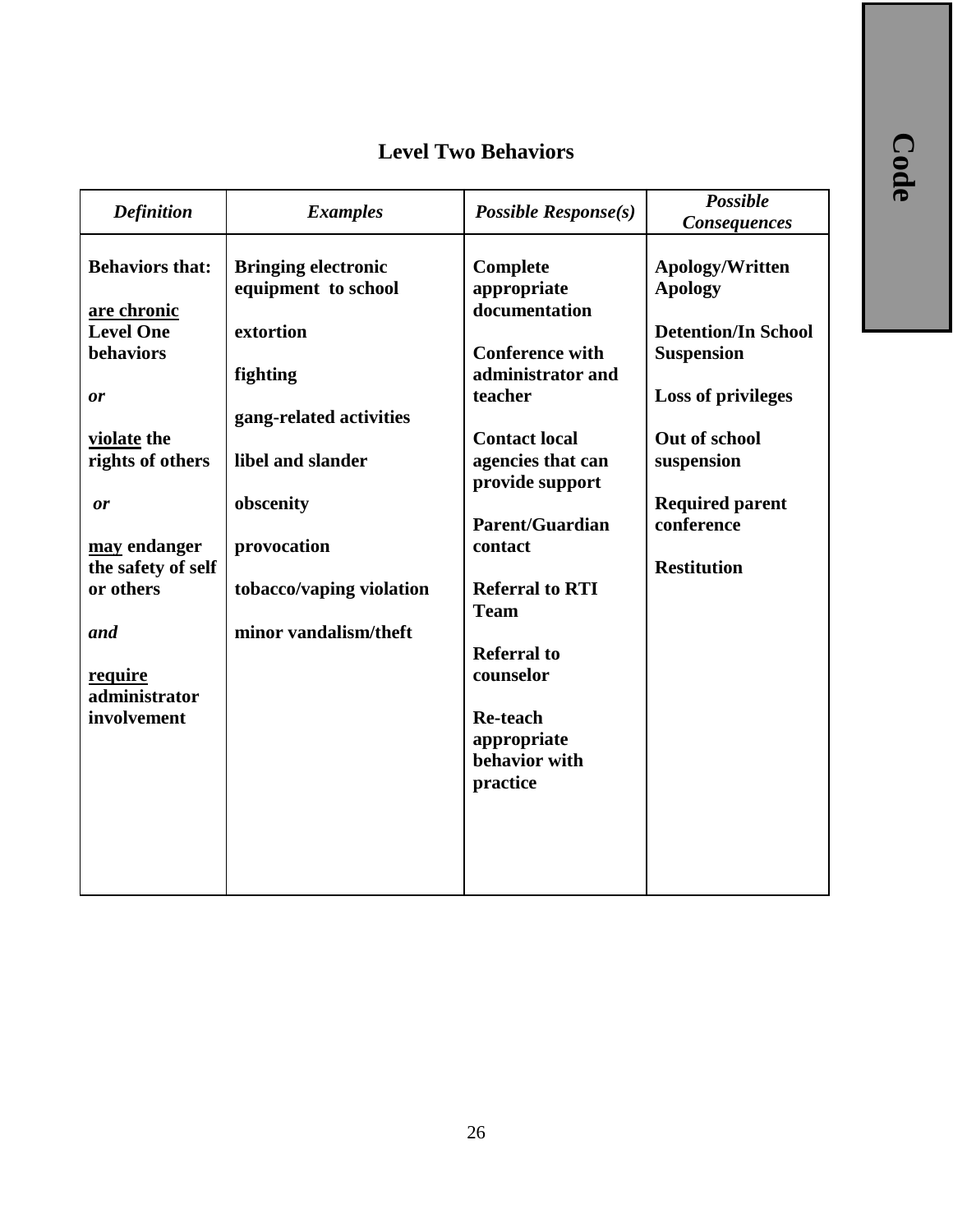# **Level Three Behaviors**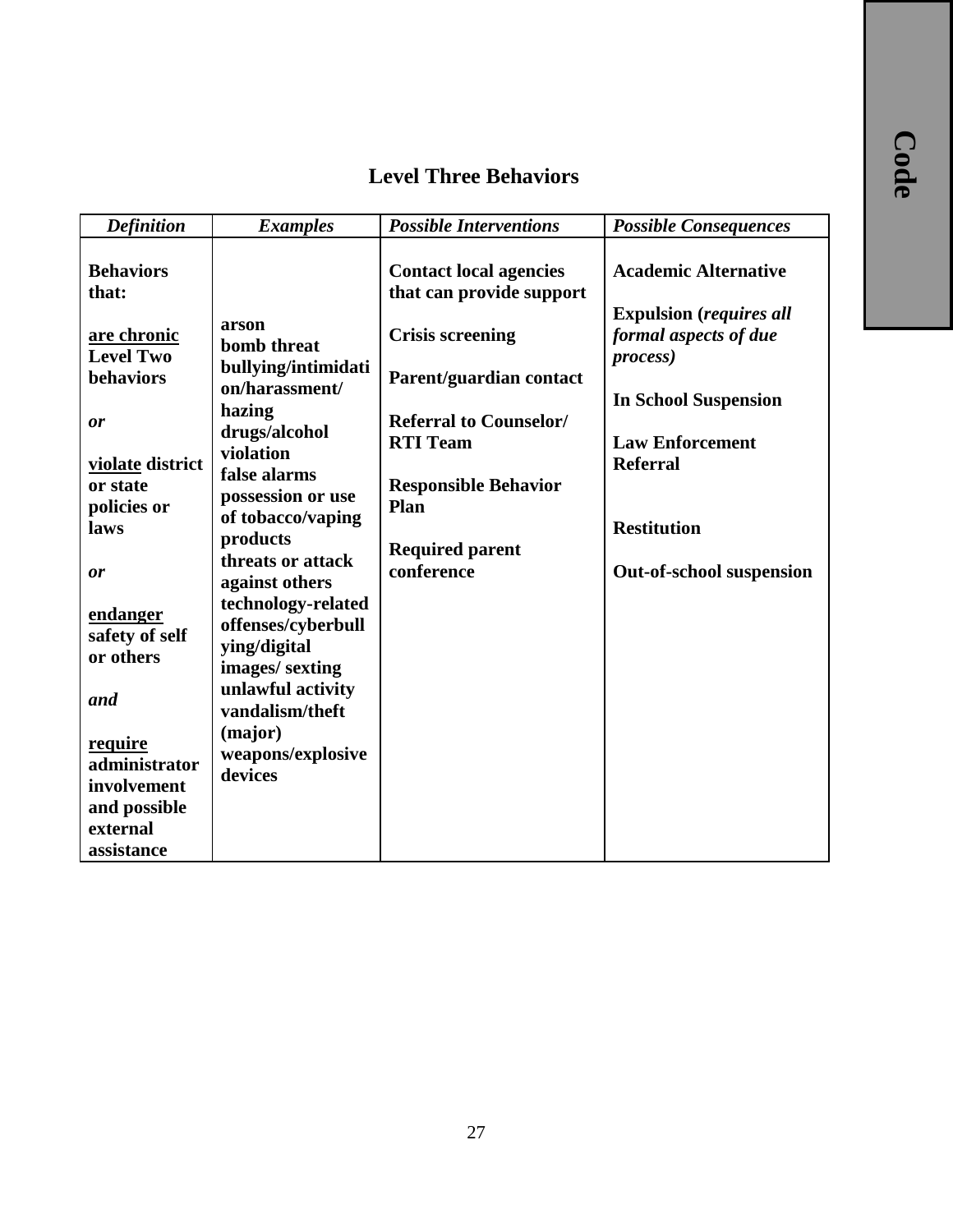# **DEFINITION OF TERMS**

**Academic Dishonesty** includes the following behaviors:

- Using or attempting to use unauthorized materials, information, or study aids in any assignment or exam.
- Using external assistance on an "in class" or "take home" examination, unless the instructor has authorized such assistance. This includes (but is not limited to) the use of tutors, books, notes, the Internet, calculators, and electronic devices.
- Submitting substantial portions of the same academic work for credit more than once without permission of the teacher.
- Allowing others to conduct research or to prepare work without authorization from the instructor. This includes (but is not limited to) commercial term-paper companies, websites, and past papers/work of other students.
- Collaborating with other students on a single project and turning in multiple copies that are represented as individual work.
- Falsifying or inventing information or citations in an assignment or exam.
- Plagiarism. A student must not adopt or reproduce the ideas, words, photographs, illustrations, or statements of another person without acknowledgment. A student must give credit whenever quoting another person's words; using another person's idea, opinion, or theory; or borrowing facts, statistics, or other illustrative material — unless the information is common knowledge.
- Stealing, changing, destroying, or impeding another student's work. Impeding another student's work includes (but is not limited to) the theft or destruction of common resources to deprive others of the information they contain.
- Helping or attempting to help another student to commit an act of academic dishonesty.

**Arson** is the act of setting fire to the school or any part of the school or school premises.

**Bomb Threat** includes any act that indicates the presence of a bomb or other destructive material when in fact there is none.

#### **Bullying and Intimidation**

**Under Indiana Law,** "bullying" means overt, unwanted, repeated acts or gestures, including verbal or written communications or images transmitted in any manner (including digitally or electronically), physical acts committed, aggression, or any other behaviors, that are committed by a student or group of students against another student with the intent to harass, ridicule, humiliate, intimidate, or harm the targeted student and create for the targeted student an objectively hostile school environment that: (1) places the targeted student in reasonable fear of harm to the targeted student's person or property;

(2) has a substantially detrimental effect on the targeted student's physical or mental health;

(3) has the effect of substantially interfering with the targeted student's academic performance; or (4) has the effect of substantially interfering with the targeted student's ability to participate in or benefit from the services, activities, and privileges provided by the school.

School staff will comply with the reporting and investigation requirements in Indiana Law. Consistent with Indiana Law, every school will enable an anonymous reporting procedure. Witnesses to the bullying or intimidation of another student are required to report it to a staff member. Failure to report bullying and/or intimidation may be cause for disciplinary action.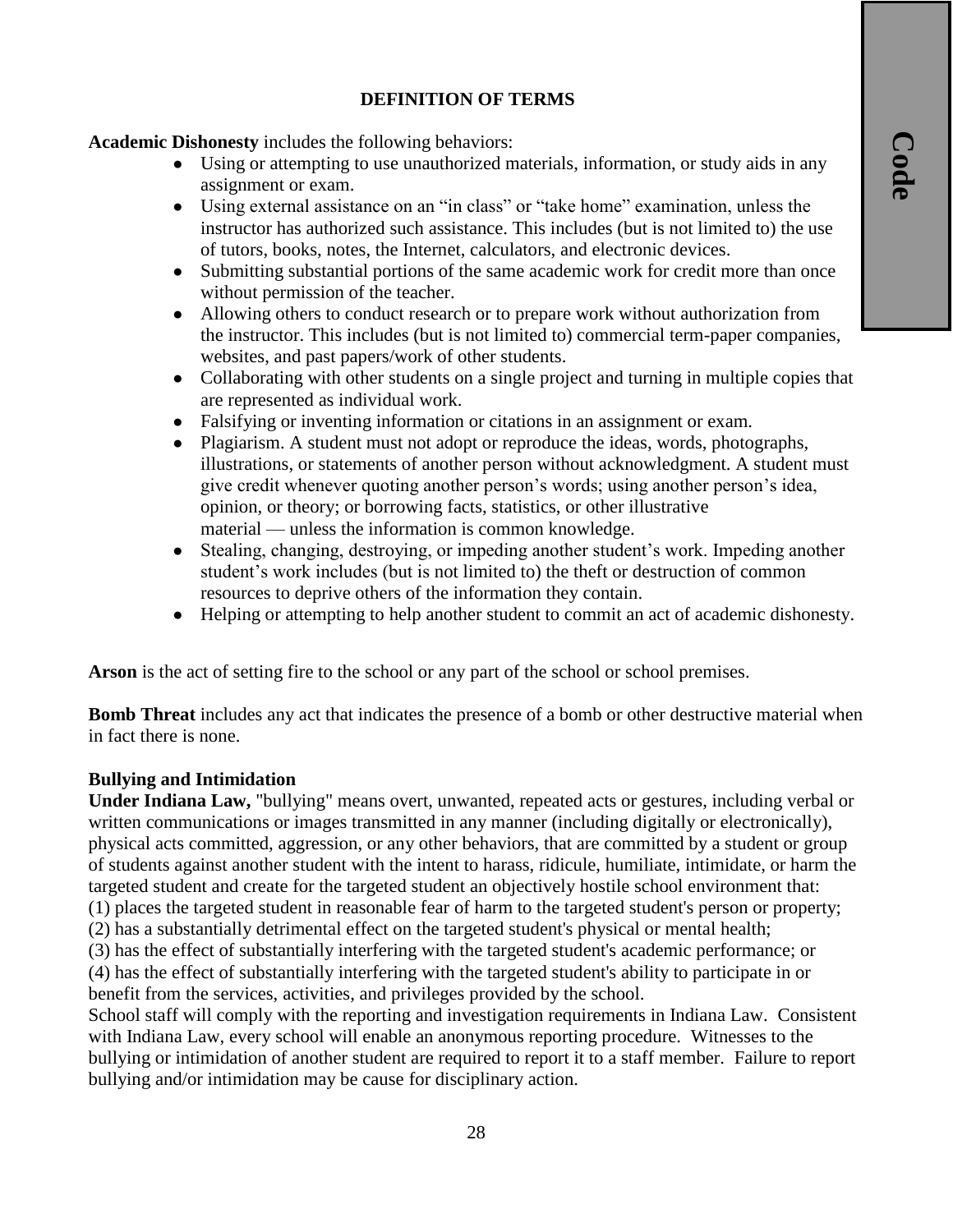**Class Disruption** is any combination of actions that interfere with, interrupt, or create disorder to the extent that instruction cannot take place.

**Cyberbullying** - See "Bullying" and "Technology-Related Offenses."

**Dishonesty** includes those occasions in which students choose to be untruthful or fail to disclose information.

**Dress Code Violations** involve attire that does not follow the "Dress for Success" code outlined in the Student Handbook section of this document. Dress code violations also involve attire or accessories that disrupt the educational environment, are destructive to school property, or are a threat to safety and health.

**Drug and Alcohol Violations** involve selling, purchasing, possessing, consuming, or distributing alcohol, illegal drugs, or controlled substances. Participating in a plan to sell, purchase, process, possess, consume, or distribute these substances is also prohibited — including prescription medication prescribed for someone else. Being under the influence of alcohol, illegal drugs, or any controlled substance or any prescription medication prescribed for someone else is prohibited. The possession of look-alike drugs is also prohibited. These rules apply on school property or at any school-related activity or event, or while traveling to or from school or any school-related activity or event.

**Drug Paraphernalia Violations** involve selling, purchasing, possessing, distributing, or participating in a plan to sell, purchase, possess, or distribute drug paraphernalia. This includes items associated with illegal drugs such as rolling papers, pipes, clips, razor blades, lighters, and hypodermic needles. Possession of these items at school or at any school-related activity or event, or while traveling to or from a school-related activity or event, is prohibited.

**Elementary Alternative Placement** (EAP) is an alternative placement for students that impede the learning of others or who are behaviorally at risk. Students in EAP maintain classroom assignments and remain in school but are isolated from other school activities. The building principal oversees the program. The "EAP Room" is staffed with a qualified person who supervises and serves as a supportive resource for students. Students may be sent to the EAP location by a teacher as a class "time-out" or the principal may assign students to a longer period of time in EAP. Frequent referrals to EAP will also result in referral to the school counselor and/or the RTI team.

**Extortion** occurs when a student forces another student to give him or her something, including but not limited to money, through force or threats.

**False Alarms** are the actions of setting off an alarm or sprinkler system when there is no fire or emergency.

**Fight Instigation** includes instances in which a student or students motivate, encourage, or plan to fight or motivate/encourage others to fight.

**Fighting** includes instances in which harmful or offensive contact occurs with another person. Fighting can include but is not limited to assault, battery, and bruising.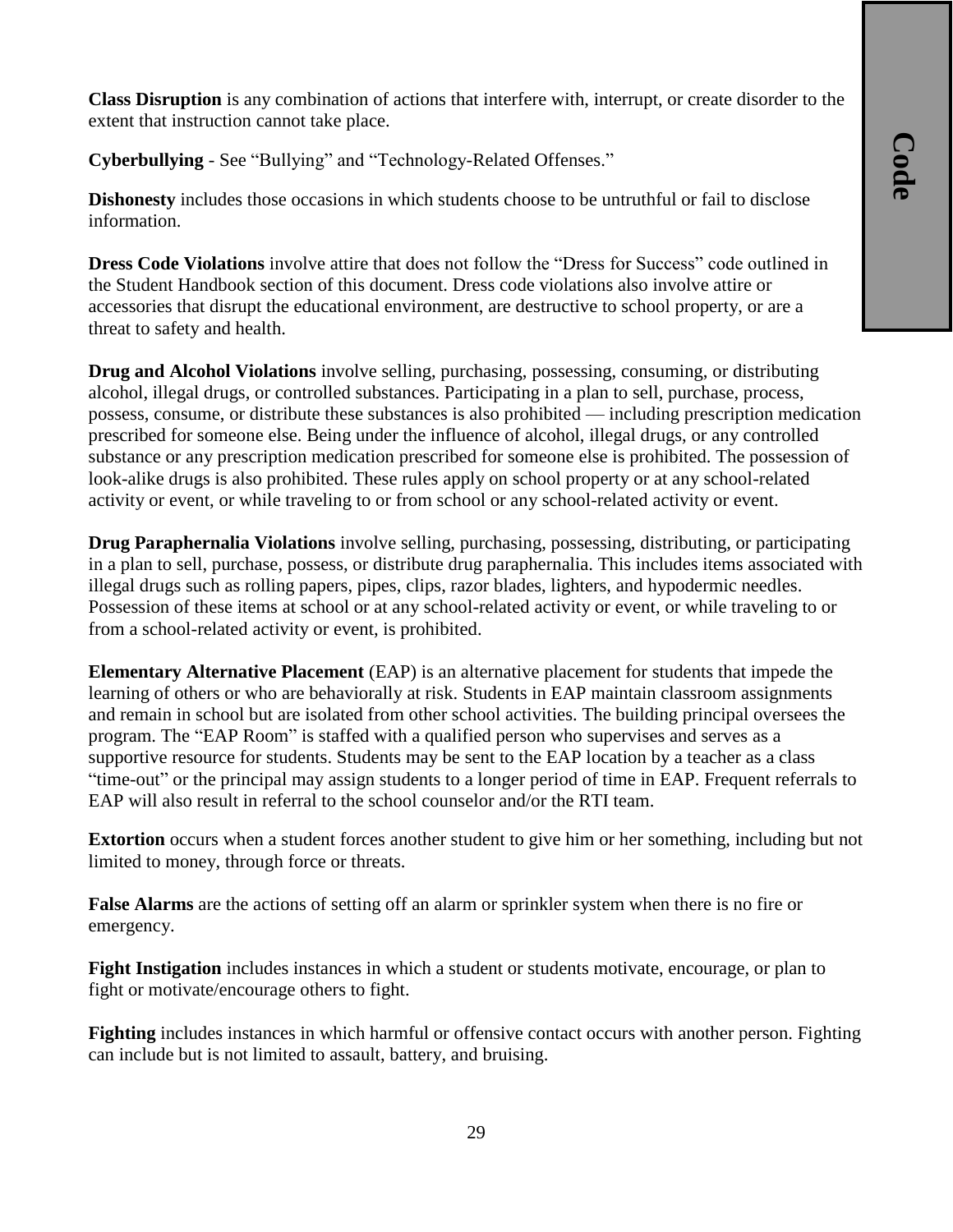#### **Fighting (Verbal)** - See "Provocation."

**Forgery** is the alteration or falsification of documents (i.e., passes or permission slips) or signatures.

**Gang-Related Activity** includes involvement in gangs or gang-related activities. No student on or near school property or at any school activity may show, wear, possess, use, display, or sell any clothing, jewelry, emblem, image, symbol, or sign that may be viewed as evidence of membership in or affiliation with any gang. This includes any badge, symbol, or sign that may be present in anything in the student's possession while on school grounds or at a school-related activity. No student may commit any act or use any speech, either verbal or nonverbal (gestures, handshakes, etc.) showing membership or affiliation in a gang. No student shall use any speech or commit any act promoting the interests of any gang or gang activity, including but not limited to: recruiting others for membership in a gang; requesting any person to pay for protection or otherwise intimidating or threatening; inciting others to physical violence; or committing any other illegal act or violation of school policies.

#### **Harassment: Sexual, Ethnic, Racial, Gender, or Religious**

**Sexual Harassment** consists of unwelcome sexual advances, requests for sexual favors, and other inappropriate verbal or physical conduct of a sexual nature by any student to another student, or by a student to a staff member. This includes conduct of a sexual nature that may include verbal or physical sexual advances and/or comments of a sexual nature regarding physical or personality characteristics. Verbal or physical conduct of a sexual nature constitutes sexual harassment when the allegedly harassed student has indicated, by his or her conduct or verbal objection, that such conduct is unwelcome. **Note: A student who has initially welcomed such conduct by active participation must give specific notice to the alleged harasser that such conduct is no longer welcome in order for subsequent conduct to be deemed unwelcome.**

**Sexual harassment** may include but is not limited to the following:

- Verbal harassment or abuse.
- Repeated remarks to a person with sexual or demeaning implications.
- Unwelcome touching.
- Pressure for sexual activity.
- Suggesting or demanding sexual involvement accompanied by implied or explicit threats concerning one's grades, job, or promotion.

**Ethnic, racial, gender, or religious harassment** may include but is not limited to:

- Written or oral innuendos, comments, jokes, insults, threats, or disparaging remarks concerning a person's gender, race, national origin, religious beliefs, or disabilities directed toward a fellow student, staff member, or other person associated with the school corporation; or conducting a "campaign of silence" toward a fellow student, staff member, or other person associated with the Corporation.
- Placing objects, pictures, or graphic commentaries in the school environment or making insulting or threatening gestures toward a fellow student, staff member, or other person associated with the school corporation.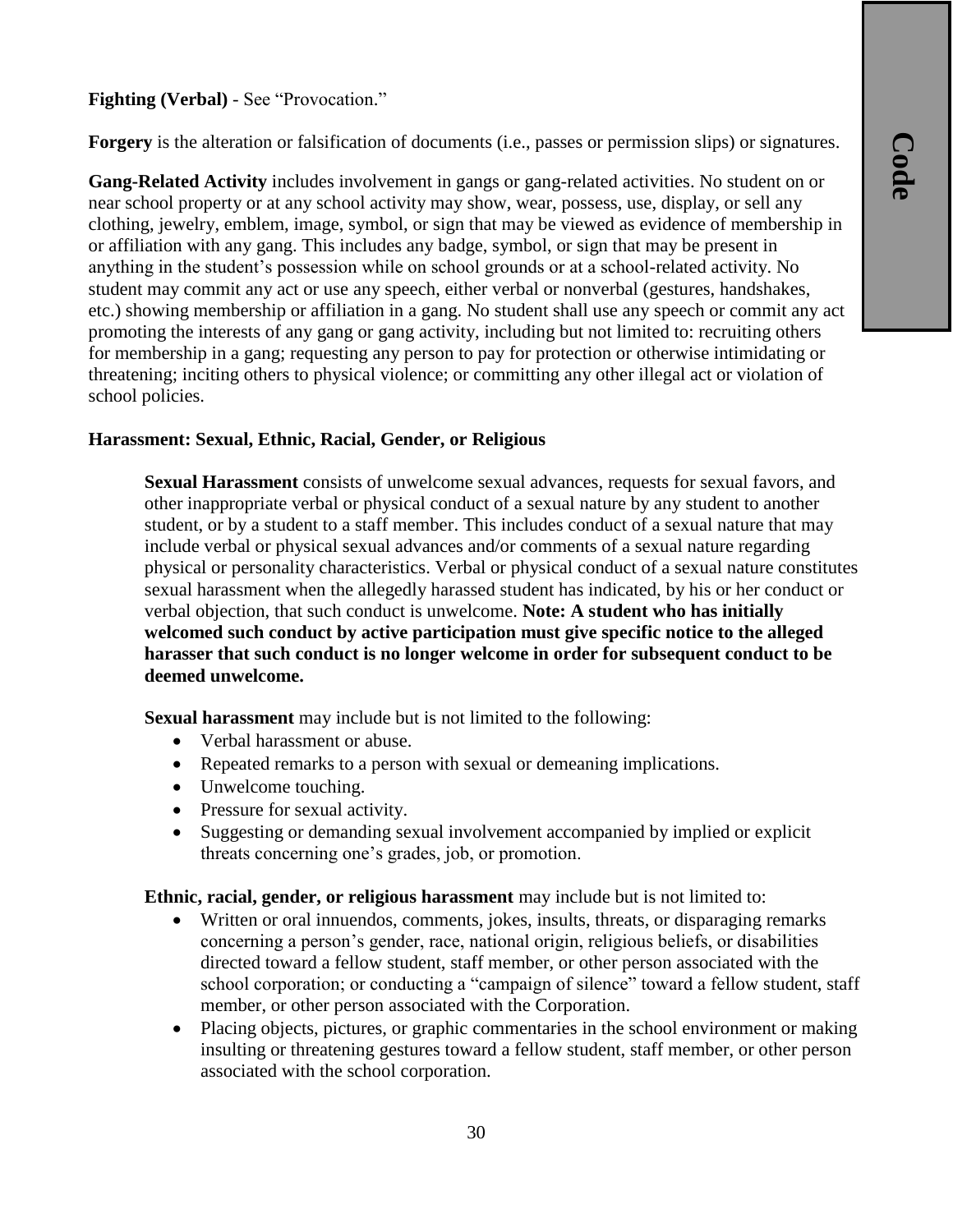Any intimidating or disparaging action such as hitting, hissing, or spitting on a fellow student, staff member, or other person associated with the corporation.

#### **False Reporting of Harassment**

Students who knowingly file false charges against an employee or a student in an attempt to demean, harass, abuse, or embarrass that individual shall be subject to disciplinary action.

**Hazing** is an abusive, often humiliating form of initiation into or affiliation with a group (such as organizations, clubs, and athletic teams). It includes any willful action taken or situation created that recklessly or intentionally endangers the mental or physical health of another. Urging or encouraging hazing is also prohibited.

**Horseplay** involves such actions as pretend/play fighting, tapping, poking, smacking or pinching, pulling on others' clothing, or placing hands or feet on others.

**Inappropriate Language or Gestures** includes behaviors and actions directed toward students/staff that are reasonably considered profane, vulgar, lewd, or obscene.

**Insubordination and/or Disrespect** includes those behaviors by which students refuse to respond to or follow the directions of staff members and/or act disrespectfully toward staff members. Examples of this kind of behavior include but are not limited to leaving a classroom without permission or obstructing staff in the performance of their duties.

**Libel and Slander** are two forms of defamation. **Libel** consists of printed communication whereas slander consists of oral communication. The actions of **Libel** and **Slander** consist of a false statement that is printed or broadcast about an individual that brings that person into public ridicule, contempt, or hatred, or inflicts injury. (Also see "Technology-Related Offenses.")

**Obscenity** includes those items or behaviors that an average person, when viewing the material or behavior and applying community standards for children of a relevant age, would find offensive and lacking in serious literary, artistic, political, or scientific value.

**Positive Behavior Supports (PBS)** is a school-wide approach to teaching and reinforcing school expectations. PBS allows the school to develop and maintain a positive atmosphere that fosters social and academic success for all students. For additional information, see the Handbook section of this document.

**Portable Electronic Equipment** includes cellphones, pagers, laser pointers, iPods, or any other electronic device. (See "Technology-Related Offenses.")

**Procedure Violation** is any behavior or action that does not follow established school-wide expectations.

**Provocation** includes verbal confrontations with a student or staff member, fight instigation, and other aggressive gestures and behaviors.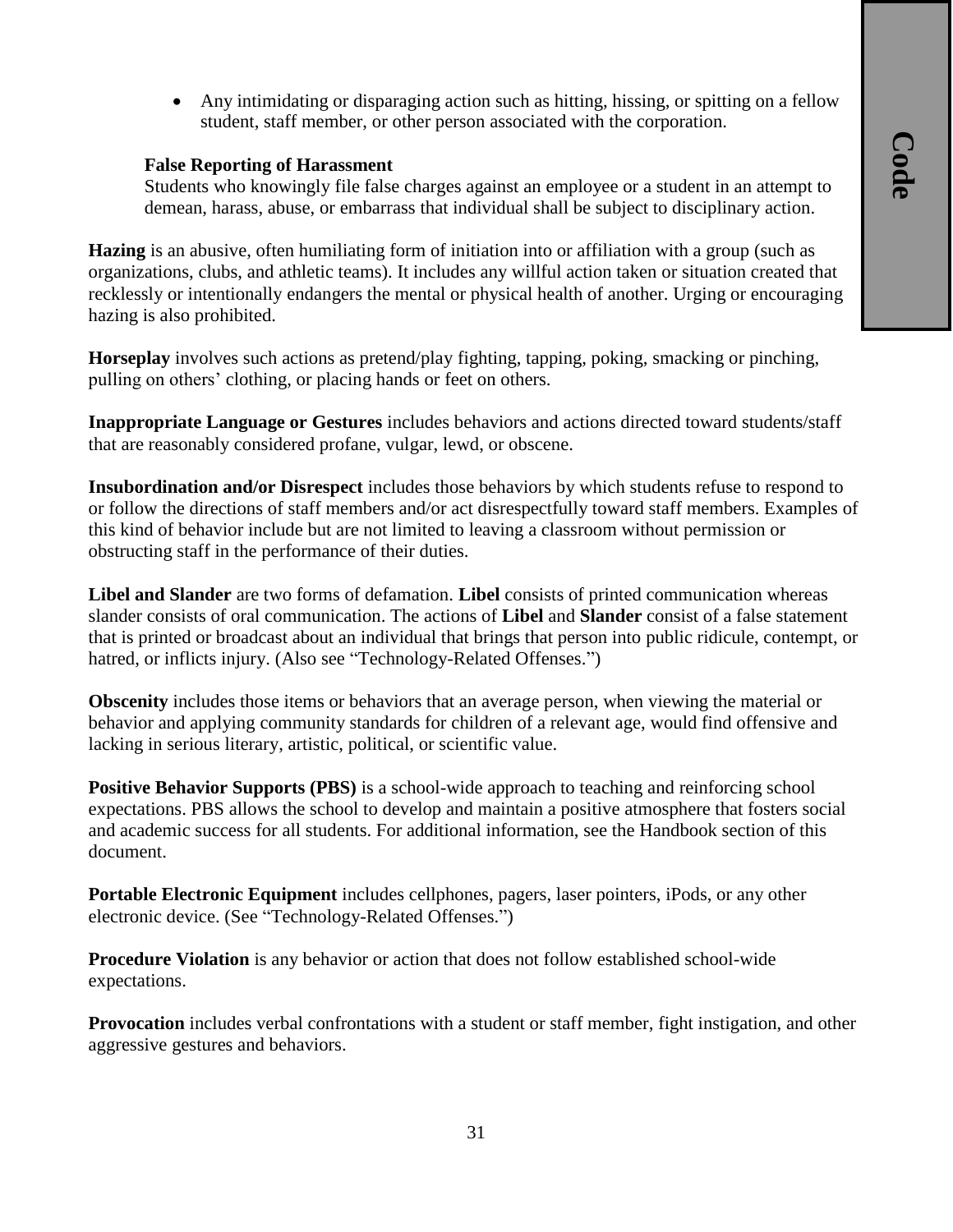**Public Displays of Affection** (other than the holding of hands) are not appropriate for the school environment. Students should not, while on school grounds or at school functions, show affection to one another in a manner that is immodest and/or draws undue attention to themselves.

**Response to Instruction (RTI)** is a process that provides systematic, research-based instruction and tiered interventions for at-risk students. Student progress is continuously monitored as interventions are implemented, and are reviewed/revised as needed. Please see the Handbook section for more information on RTI.

**Responsible Behavior Plan** is an individualized plan that helps students set goals for positive behaviors. This plan is created in conjunction with the school counselor, teacher and/or RTI team and is shared with parents.

**Sexting** - See "Technology-Related Offenses."

#### **Technology-Related Offenses:**

Please refer to the Michigan City Area Schools Technology Acceptable Use/Email Guidelines (Appendix B) for expectations and descriptions surrounding the use of MCAS technology. In addition, the behaviors below are subject to Leveled Responses under the MCAS Code of Responsible Behavior.

- **Electronic Devices:** Elementary students are not permitted to have cellphones, cameras, or other portable electronic devices at school or on the school bus. These items will be confiscated and parents will be contacted.
- **Digital Images:** Electronic devices capable of taking and/or transmitting digital photographic images can create a risk factor in locker rooms, restrooms, private areas, and other locations where students and/or staff have a reasonable expectation of privacy. In addition, because of their capacity to be used to carry out acts of academic dishonesty, use of electronic devices for the purposes of taking digital photographic images in the school is strictly prohibited. Violations off campus that threaten to disrupt the educational environment are subject to disciplinary action.
- **Cyberbullying** occurs when a student harasses, mistreats, or makes fun of another person online or while using a personal communication device or other electronic device. Violations off campus that threaten to disrupt the educational environment are subject to disciplinary action
- **Sexting** is sending, receiving, or forwarding sexually suggestive nude or nearly nude photos or sexually suggestive messages through any personal communication device or electronic equipment.

**Threat or Attack Against Others** involves any display of aggressive or negative gestures toward another individual. Written, verbal, or physical behavior that places another person in reasonable fear of harm is prohibited. Actions that have the effect of threatening, insulting, demeaning, or intimidating in such a way as to disrupt or interfere with the school and the school environment are also prohibited, regardless of where they occur.

**Tobacco, Smoking and Vaping Violations** involve the possession or use of tobacco products, ecigarettes, or paraphernalia (such as lighters) by students. This policy applies when students are at school or at any school-related activity or event, or while traveling to or from school or any school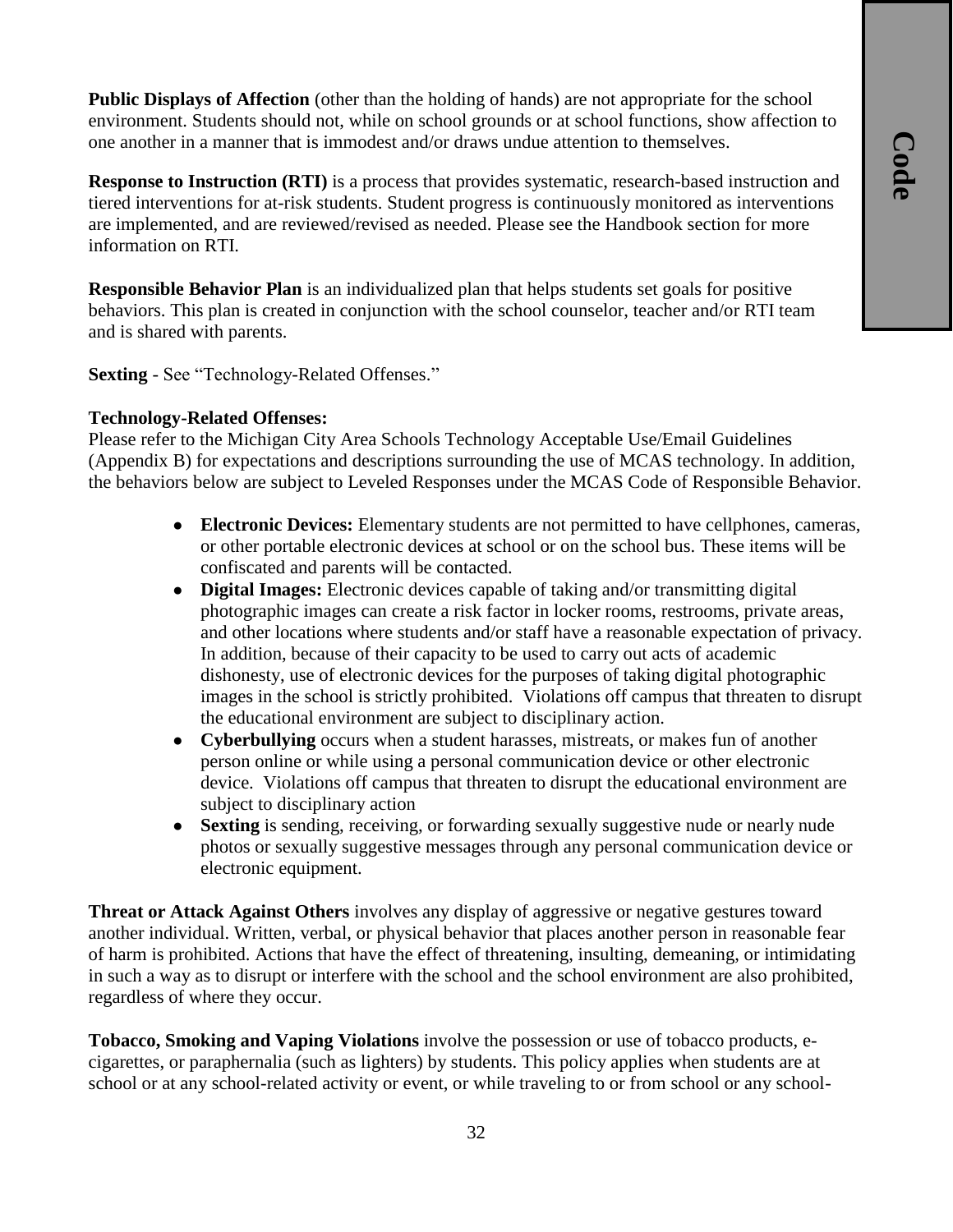related activity or event. Prohibited products include cigarettes e-cigarettes and other vaping devices, cigars, or tobacco in any other form, including smokeless tobacco that is loose, cut, shredded, ground, powdered, compressed, or leaf tobacco.

**Truancy** is a student's absence from school or class without a parent/legal guardian's or the school's knowledge. Any absence that is not phoned in or verified by a parent or legal guardian within three (3) days of the student's return will be labeled as truant. Truancies accumulate throughout the school year. Should a student be found truant from school, the child's parent will be contacted and relevant legal authorities, such as Project Attend, may be notified.

**Unauthorized Presence in Unsupervised Areas** is defined as being in an area without prior authorization from staff. Examples include but are not limited to athletic facilities, locker rooms, auditoriums, science labs, computer labs, resource centers, and classrooms.

**Unlawful Activity** includes any activity or behavior that violates the laws of the State of Indiana, or conviction under the laws of any other state in the United States, that takes place either while school is in session or on weekends, holidays, school breaks, and the summer period when a student may not be attending classes or other school functions. A student may be suspended or expelled for engaging in unlawful activity on or off school grounds if the unlawful activity may reasonably be considered to be an interference with school purposes or an educational function, or the student's removal is necessary to restore order to protect persons on school property. Note: **Trespassing** is considered an unlawful activity; students who have been suspended or expelled are not permitted on school grounds.

**Vandalism/Theft** includes behaviors such as theft, destruction of school property, and possession or sale of stolen materials. Note: Vandalism that causes a loss of more than \$300 is considered **major vandalism**. Vandalism that causes a loss of less than \$300 is considered **minor vandalism.**

**Weapons/Explosive Devices:** No student shall possess, handle, or transmit any weapon or destructive device while on school property. The following devices, while not a complete list, are considered weapons or explosive devices:

- 1. any weapon that will or is designed to or may readily be converted to expel a projectile by the action of an explosive or forced air;
- 2. any destructive device that is an explosive, incendiary, or poison gas bomb, grenade, or rocket having a propellant charge of more than 4 ounces;
- 3. any missile, rocket, or similar device having an explosive or incendiary charge of more than one quarter ounce;
- 4. any combination of parts either designed or intended for use in converting any device into a destructive device and from which a destructive device may be readily assembled;
- 5. any explosive, incendiary, or overpressure device that is configured as a bomb, a grenade, a rocket with a propellant charge of more than 4 ounces, a missile having an explosive or incendiary charge of more than one quarter ounce, a mine, a Molotov cocktail, or any device that is substantially similar to any of these items;
- 6. any knife, taser, electronic stun gun, equipment, chemical substance, or other material that in the manner it is used, or could ordinarily be used, or is intended to be used, is readily capable of causing serious bodily injury;
- 7. bullets or gun ammunition of any kind.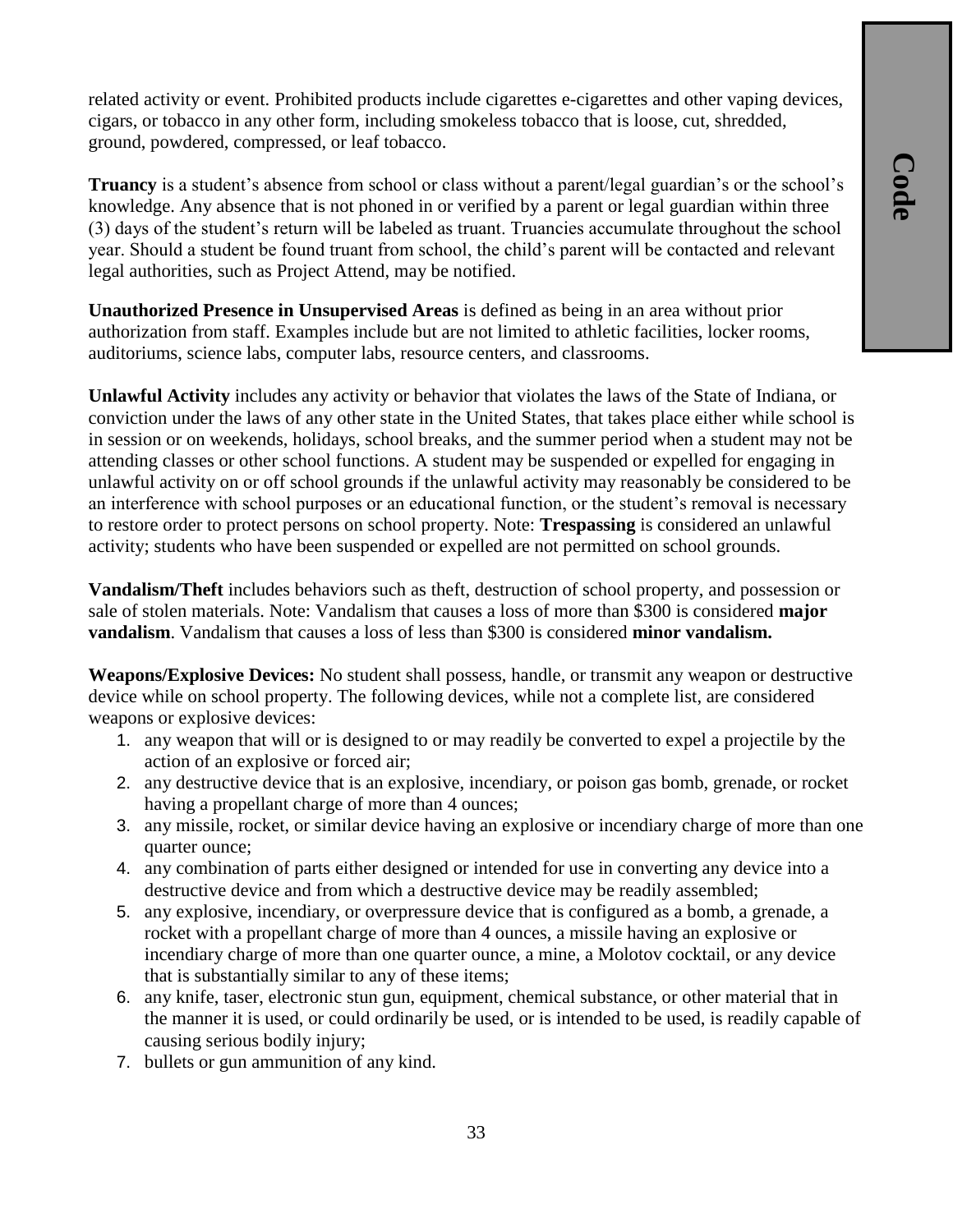8. any toy or look-alike weapon that, in the judgment of school staff, can be used to deceive others into believing the weapon is real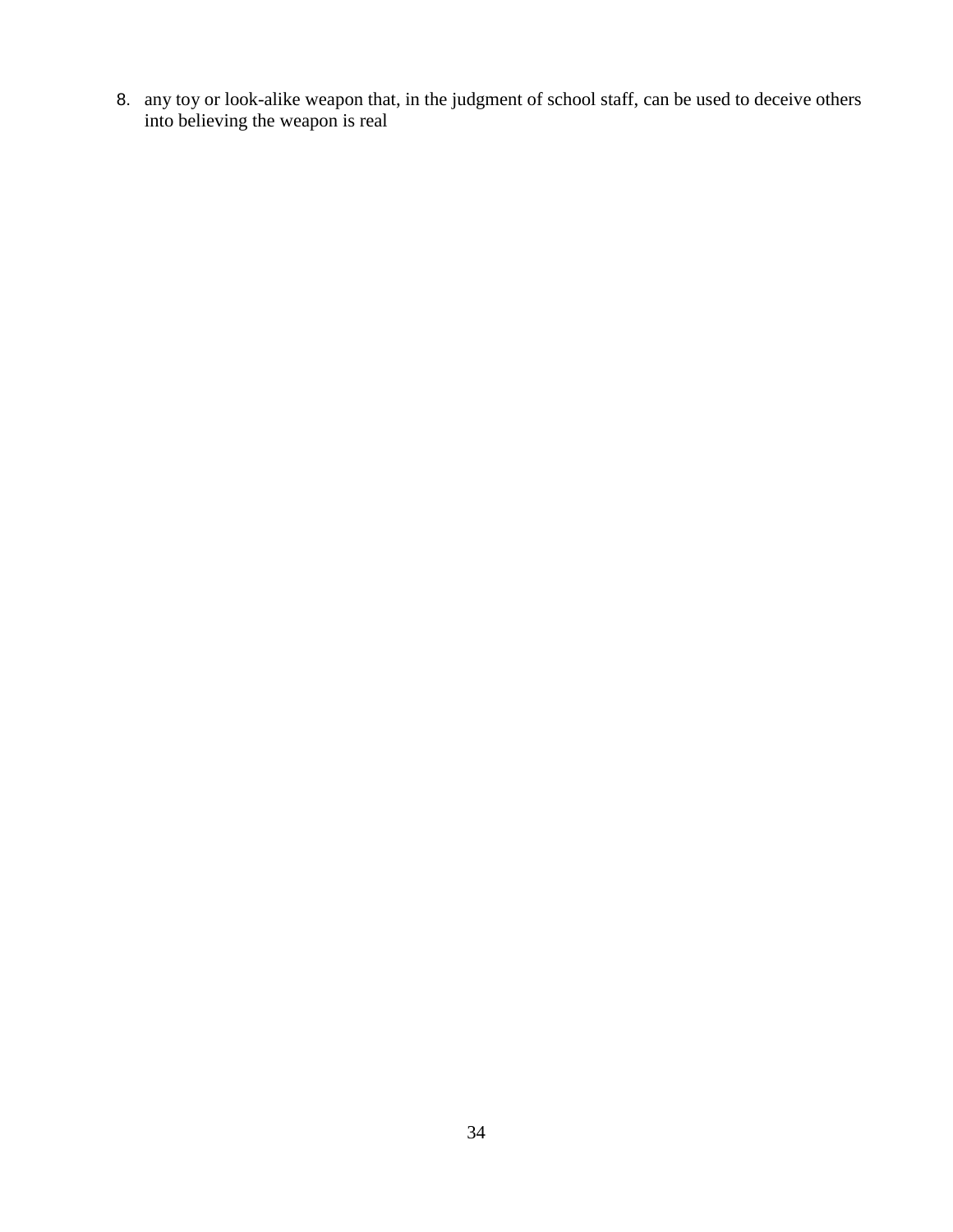#### **Appendix A**

# **Student Transportation Guidelines Michigan City Area Schools**

#### **OVERVIEW**

It is recognized that excessive distances and extraordinary or excessive hazards to pedestrian safety can affect access to an equal educational opportunity for some children in the school district. Therefore, it shall be the practice of the Michigan City Area Schools to provide safe, economical transportation to those children affected by these conditions. The Board of School Trustees retains the right to eliminate all, or portions of, transportation should conditions warrant such an action.

The primary purpose of the transportation system is to provide transportation for eligible students (see "Eligibility" below) from the vicinity of their homes to the school they attend. Use of transportation equipment for field trips, extracurricular activities, and other authorized educational, cultural, and recreational activities is permitted when it does not conflict with the primary purpose of transportation.

In organizing and operating the transportation system, all applicable statutes and rules and regulations of the State of Indiana, or its agencies, shall be strictly adhered to and all recommendations and suggestions shall be considered carefully.

In all cases, the primary consideration shall be to provide safe transportation to eligible students. Careful consideration shall also be given to efficiency and economy of operation.

Since school bus transportation is provided only for certain eligible students, **it shall be considered a privilege to be enjoyed by a student only as long as he/she accepts responsibility for his/her own conduct.** The student is to carefully follow all rules and regulations and promptly respond to the directions and requests of the bus driver. Most students will find it necessary to walk some distance to the designated bus stop.

School transportation equipment shall be used only for the transportation of students to and from school, extracurricular school activities, or for other purposes specifically authorized by the Board of School Trustees.

#### **ELIGIBILITY**

Any elementary students living one and one-half  $(1/2)$  miles, more or less, from the school they attend and secondary (middle school and high school) students living two (2) miles more or less from the school they attend, are eligible for transportation to and from school. However, the Transportation Director or his/her designee, with the approval of the Superintendent, may determine that transportation service should be extended to selected students within these stated distances.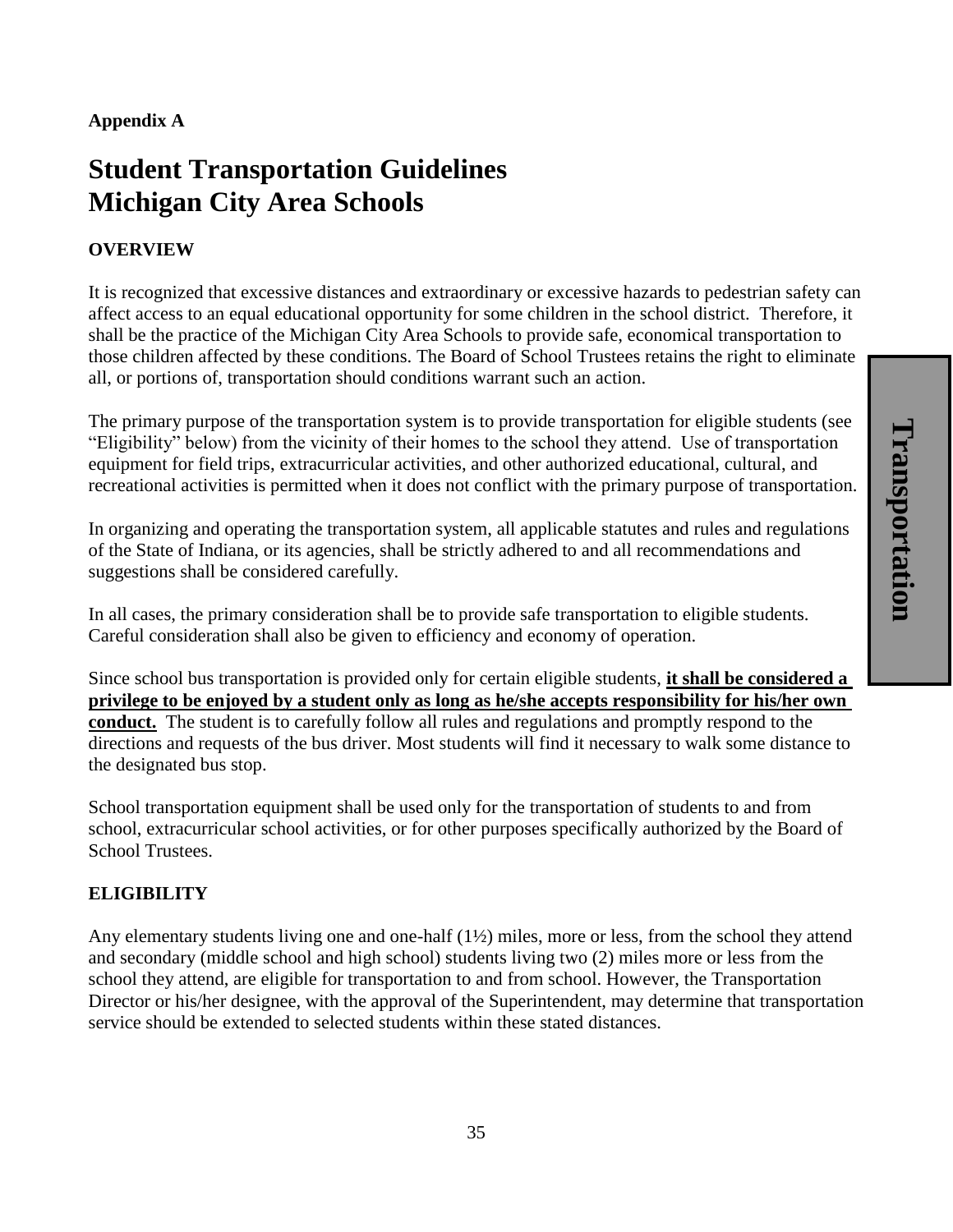A student identified with a disability in accordance with Article 7 of the Individuals with Disabilities Education Act may be provided special transportation as a related service. Accommodations for such transportation are specified within the student's Individual Education Program (IEP).

Students with a temporary medical condition that necessitates the use of crutches, wheelchairs, or other aids must call the Transportation department so that temporary accommodations for transportation can be made.

Persons other than eligible students shall not be provided transportation. Exceptions to this rule will be made only by the Building Administrator or his/her designee.

#### **TRANSPORTATION PROCEDURES**

#### **I. TRANSPORTATION SERVICE LIMITATIONS**

A. Bus routes shall be planned to achieve maximum safety of operations with reasonable economy.

- 1. Bus routes will not be extended, or stops scheduled, unless an eligible elementary student would otherwise be required to walk in excess of one quarter  $(4)$  mile to a bus stop or a secondary student in excess of one-half  $(\frac{1}{2})$  mile to a bus stop.
- 2. A bus will not make more than four (4) stops in any one mile unless safety requirements make additional stops necessary.
- 3. In establishing routes in new or existing residential subdivisions, buses will be scheduled to use perimeter routes and/or main thoroughfares. Students will be required to walk to bus stops in accordance with Sections 1 and 2 above to the extent walking safely permits.
- 4. In apartment complexes and trailer parks, bus service shall be provided off the public road onto the private property only in the interest of safety. Departure from the public road in such instances will be only to the extent of a turnaround or for a limited number of stops, where space permits.
- 5. Buses will not be routed on dead-end roads. Exceptions will be student safety and availability of an adequate turnaround.
- B. Bus routes are to be designed to keep individual riding distance and time to a practical minimum.
- C. In setting up bus schedules, it shall be the objective to arrange for buses to arrive at school approximately ten (10) minutes prior to the scheduled time for the beginning of classes in the morning and to leave approximately five (5) minutes after the scheduled dismissal time.

#### **II. SERVICE REDUCTIONS**

When conditions warrant, the Superintendent, along with the Transportation Director or his/her designee, shall develop a plan for reduction of transportation services subject to approval by the Board of School Trustees.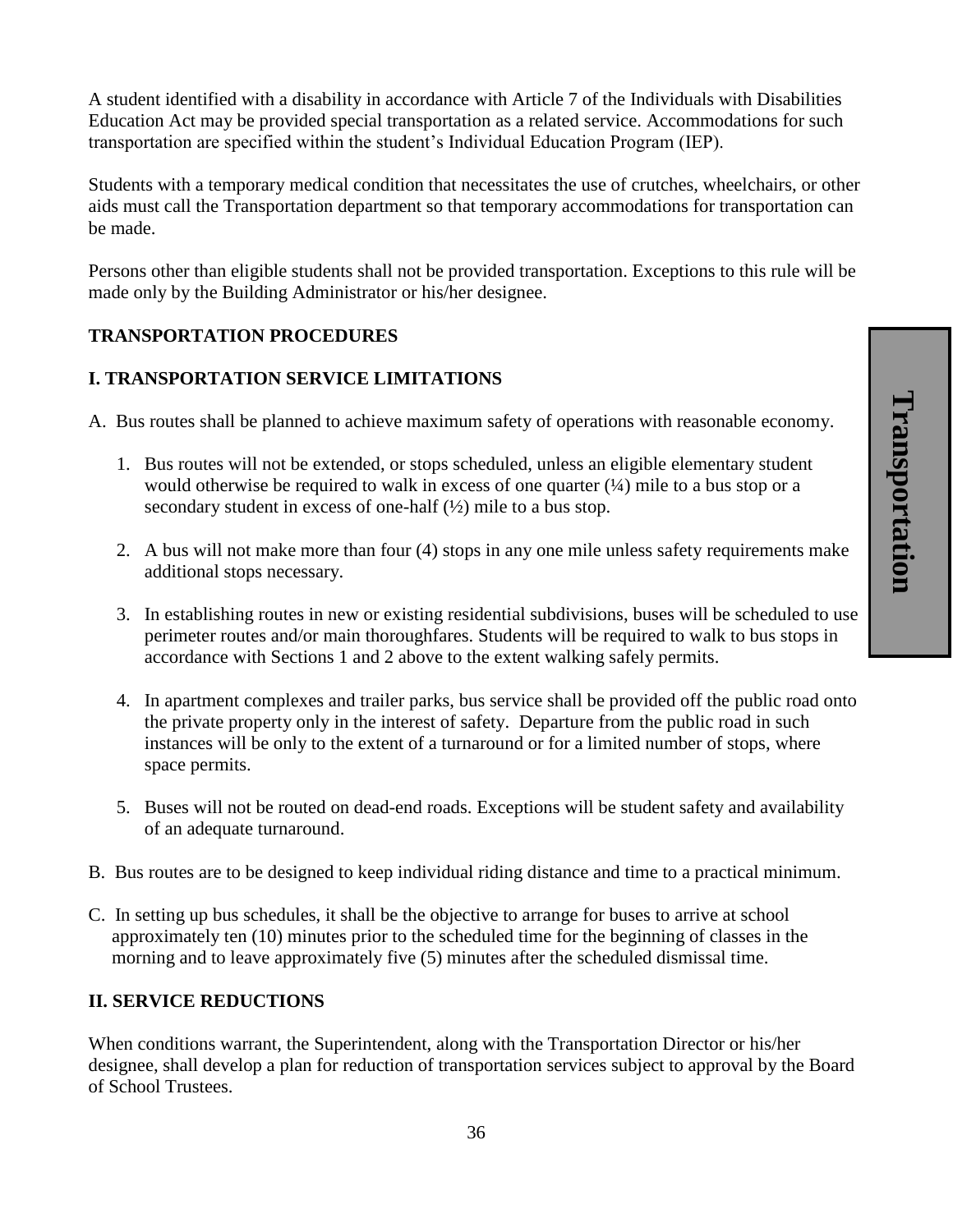# **III. OPERATION OF THE SYSTEM**

A. The measurement of the mileage to determine eligibility for transportation shall be the responsibility of the Director of Transportation or his/her designee. This measurement shall be accepted as conclusive evidence of eligibility for transportation.

B. Each eligible student will be assigned to use a specific bus and bus stop. Any exceptions must be approved by the Director of Transportation or his/her designee. Pre-kindergarten and Kindergarten students must be met at the bus stop by an acknowledgement from a responsible adult. If no adult is available to acknowledge the student drop off, the student will be returned to the transportation department until a pick up is arranged.

C. The scheduled number of students assigned to ride a standard bus will not exceed 100% of its rated passenger capacity. When circumstances result in overload, an adjustment in the routes and stops will be made.

D. The Director of Transportation or his/her designee may grant permission for a student to ride a different bus or use a different scheduled stop. Such permission may be granted for a specified period of time subject to the following conditions and limitations:

- 1. The receipt of a written request of a parent or guardian.
- 2. Upon authorization of the building Administrator.

3. The request for change may not result in the overcrowding of any bus, altering of any regular bus route, stop, or time schedule, or the creation of a new route.

- 4. The purpose of such special permission requested shall be:
	- a. To participate in a regularly organized group activity for children of school age that is educational in nature.
	- b. To relieve a temporary situation that would otherwise result in a severe hardship on a student in getting to and from school.
	- c. For other emergencies as shall be approved by the Director of Transportation or his/her designee.

5. Drivers are to transport only their regularly assigned passengers unless other authorization is received from the Director of Transportation or his/her designee.

6. In an emergency, written request may be waived. Such emergency requests should be made to the child's building administrator, who will be responsible for coordinating necessary actions with the Director of Transportation or his/her designee.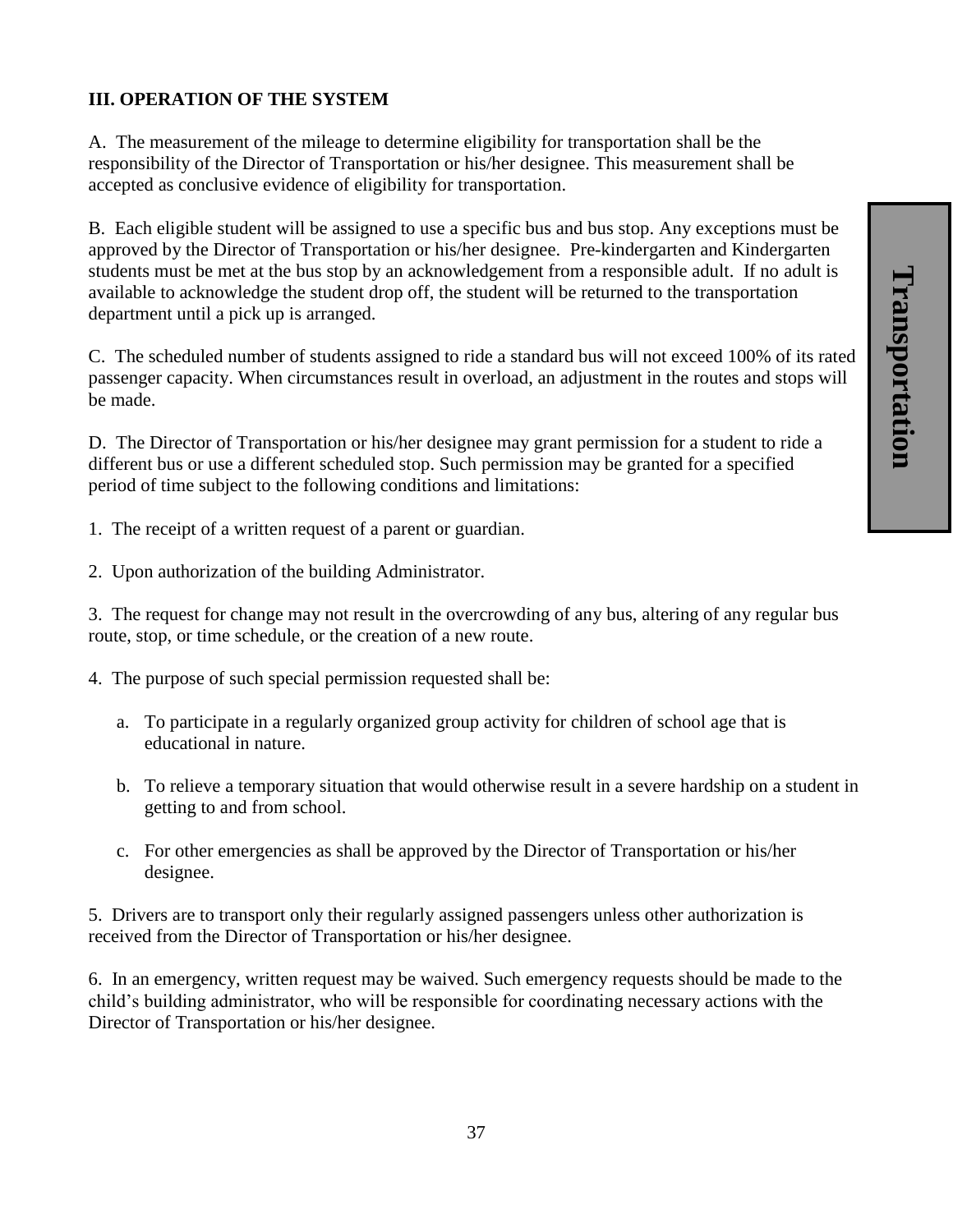E. The Director of Transportation or his/her designee will maintain a comprehensive bus safety education program for students. The program includes, but is not limited to, instruction in rules of behavior when riding, boarding, and exiting the bus at stops, and emergency bus evacuation drills.

F. The safety of walking conditions for students ineligible for bus transportation will be reviewed by the Director of Transportation or his/her designee. Actions to alleviate unsafe walking conditions may include coordinated actions with local governments, provision of bus service, or other alternatives. The Director of Transportation or his/her designee will make recommendations to the Superintendent of Schools as specific problems arise.

# **V. BUS DISCIPLINE PROCEDURE**

Listed below are the expectations for students' behavior while they are being transported by school bus or any school vehicles. These rules apply to any trip under school sponsorship. Any violation of these rules will result in the driver proceeding with the steps listed under "Consequences" below.

Michigan City Area Schools believes parents must monitor and accept responsibility for student behavior at the bus stop.

#### **Bus Rules**

A. Prior to loading (on the road and at the school) students are required to:

1. Be at their assigned bus stop at least five (5) minutes prior to the scheduled pickup time. Note: Buses may arrive five minutes before OR after the scheduled pickup time, due to traffic conditions. The driver is responsible for keeping his/her bus on schedule and cannot wait if a student is not present.

2. Stay off the roadway or street while waiting for the bus. Bus riders are to conduct themselves in a safe manner while waiting.

3. Wait until the bus comes to a complete stop and the stop arm is extended before attempting to board.

4. Board in an orderly manner and immediately take their seats.

5. Practice rules of safe behavior as they go to and from their assigned bus stop.

B. While on the bus students are required to:

1. Keep all body parts and possessions inside the bus.

2. Assist in keeping the bus clean and sanitary. Trash goes in the waste container at the front of the bus.

3. Talk quietly and avoid acting in any manner that distracts the driver's attention away from driving. This includes but is not limited to teasing others, horseplay, throwing objects, etc.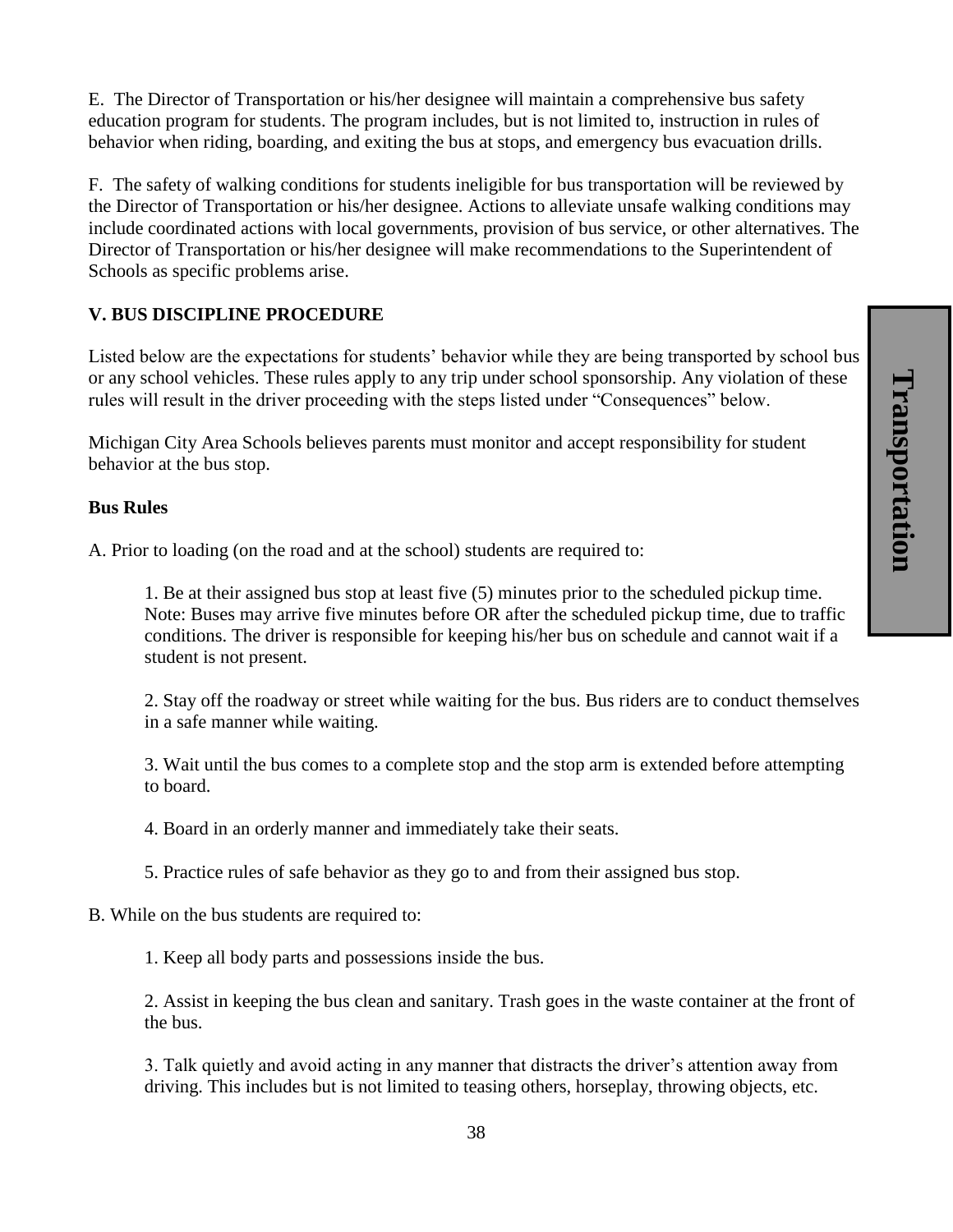4. Refrain from tampering with any bus equipment.

5. Keep books, lunches, and other articles in their possession.

6. Sit in the seat assigned by the driver. Students are to remain in their seats while the bus is in motion and will be held responsible for the condition of the assigned seats surrounding them.

7. Be **ABSOLUTELY** quiet while approaching a railroad crossing. Students will remain quiet until the bus has cleared all sets of railroad tracks.

8. In case of an emergency, remain in their assigned seat on the bus unless instructed by the driver to leave.

9. Refrain from eating or drinking, chewing gum or having any other objects in their mouths when on the bus. Glass bottles are not permitted on the bus.

10. Refrain from bringing live animals on the bus.

11. Turn off cellphones. Radios, iPods, and other electronic listening devices may be used with earphones.

11. Keep musical instruments on their laps or under their seats.

12. Refrain from the use of profanity or offensive language.

13. Board and get off at the regularly-assigned bus stop.

- 14. Use emergency bus exits **only** at the direction of the driver.
- 15. Close windows before getting off the bus.

#### C. After leaving the bus students are required to:

1. Cross the road by passing at least ten (10) feet in front of the school bus, only after looking in both directions to be sure no traffic is approaching.

2. **NEVER** cross behind the bus for any reason.

3. **NEVER** attempt to retrieve an item from under the bus for any reason.

4. Move immediately away from the bus and refrain from hitting or throwing things at the bus.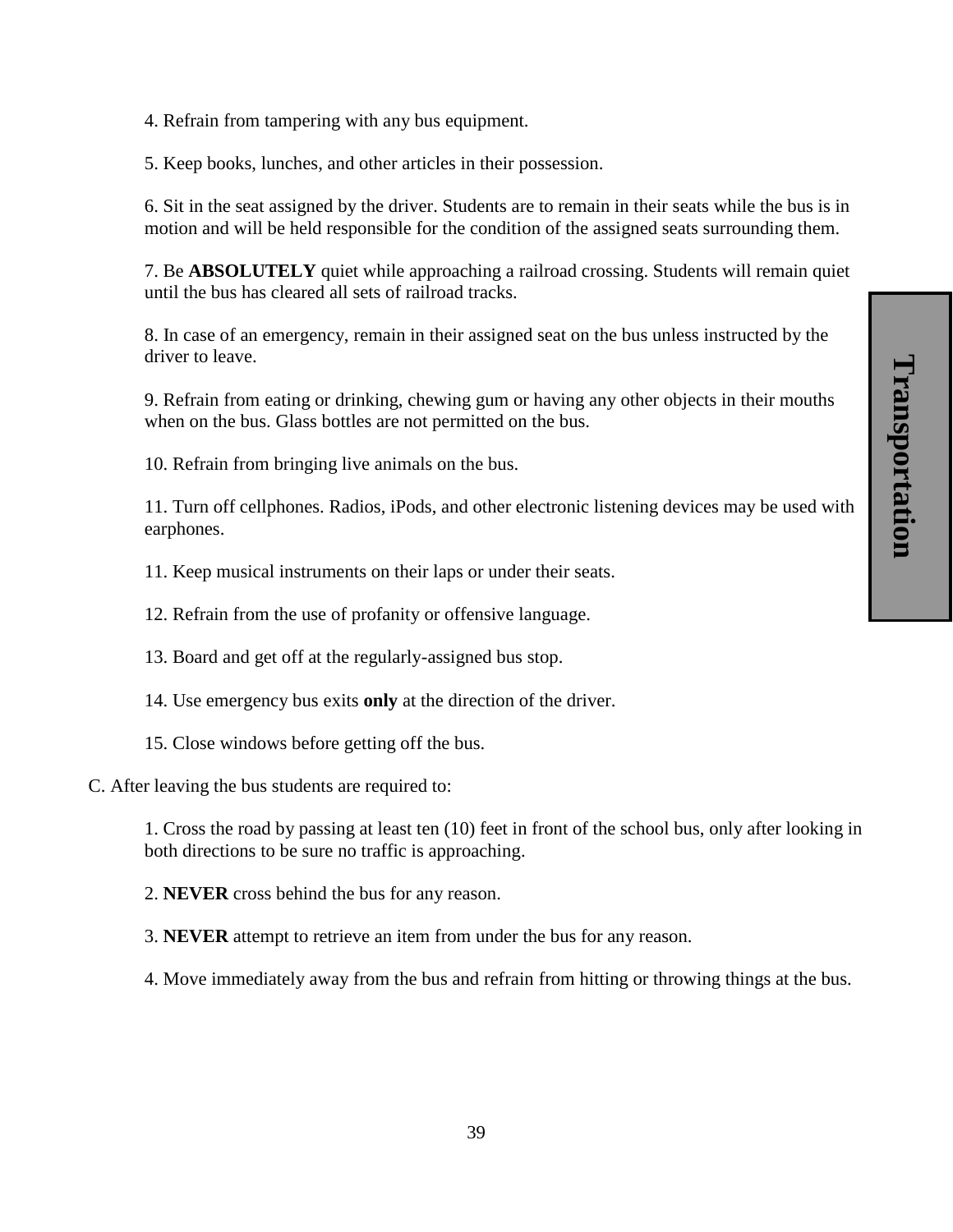#### **VI. DISCIPLINARY PROCESS**

Drivers will make every effort to maintain appropriate student behavior on the bus. When these efforts are no longer effective, the driver will submit a written referral to the Transportation Director.

A. The first (1st) referral will result in parent contact in all but the most serious infractions.

B. The second (2nd) referral will result in parent contact and a formal written warning in all but the most serious infractions.

C. After the second (2nd) referral, a student who violates these rules shall be subject to disciplinary action that may include a meeting with the parents, loss of riding privileges for a period (determined by the severity of the infraction) or permanent loss of bus-riding privileges.

At any point in the disciplinary process, the Transportation Director may refer a disciplinary situation to the school principal. The principal and the director may work together to develop and enforce disciplinary consequences at school for bus-related behavior.

**Please note that suspension of bus privileges does not mean suspension from school. Parents are required to transport their children to school in the event of a bus suspension. Lack of school attendance will be considered truancy. However, bus-related behavior may lead to a school suspension. At that point, the attendance requirements for school suspensions apply.**

#### **VII. SERIOUS IRRESPONSIBLE BEHAVIORS**

In cases of more serious irresponsible behavior, in addition to a meeting with the parents and possible loss of riding privileges, students shall be subject to disciplinary measures provided for in the Code of Responsible Behavior, including but not limited to suspension or expulsion from school. In cases where the law has been broken, penalties may further result in a report being filed with local law enforcement.

**Serious Irresponsible Behaviors** may include (but are not limited to):

- A. Possession of Fireworks
- B. Extortion and Intimidation
- C. Gambling
- D. Throwing Objects
- E. Damaging Personal Property
- F. Disorderly Conduct

G. Vandalism (Student or parent will be financially responsible for damage to seats,

- windows, etc.)
- H. Insubordination
- I. False Alarm/Bomb Threat
- J. Possession of Weapons
- K. Fighting/Battery
- L. Tobacco, Drugs, or Alcohol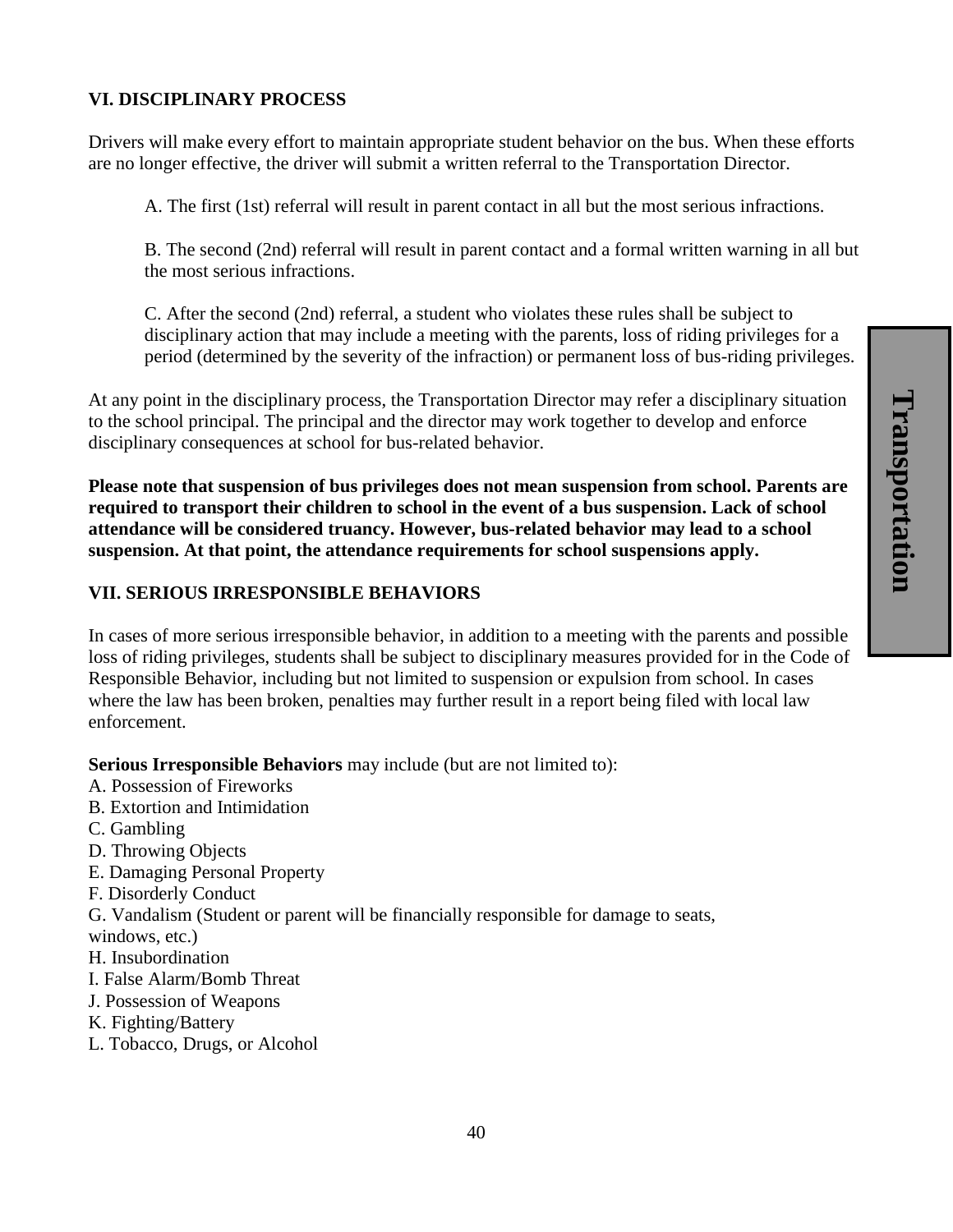#### **VIII. APPEAL PROCEDURES**

In any aspect of the application of the provisions of this policy, a parent, guardian, or adult student may appeal the decision of any school employee. A decision of a bus driver may be appealed to the Director of Transportation within five (5) working days. A decision of the Director of Transportation may be appealed to the Superintendent or his/her designee within five (5) working days and, if necessary, to the Board of School Trustees within ten (10) working days. The appellant should be prepared in every instance to both meet with the official involved and submit the specifics of the case in writing, if required. The response of such appeals at each level will be rendered within ten (10) working days.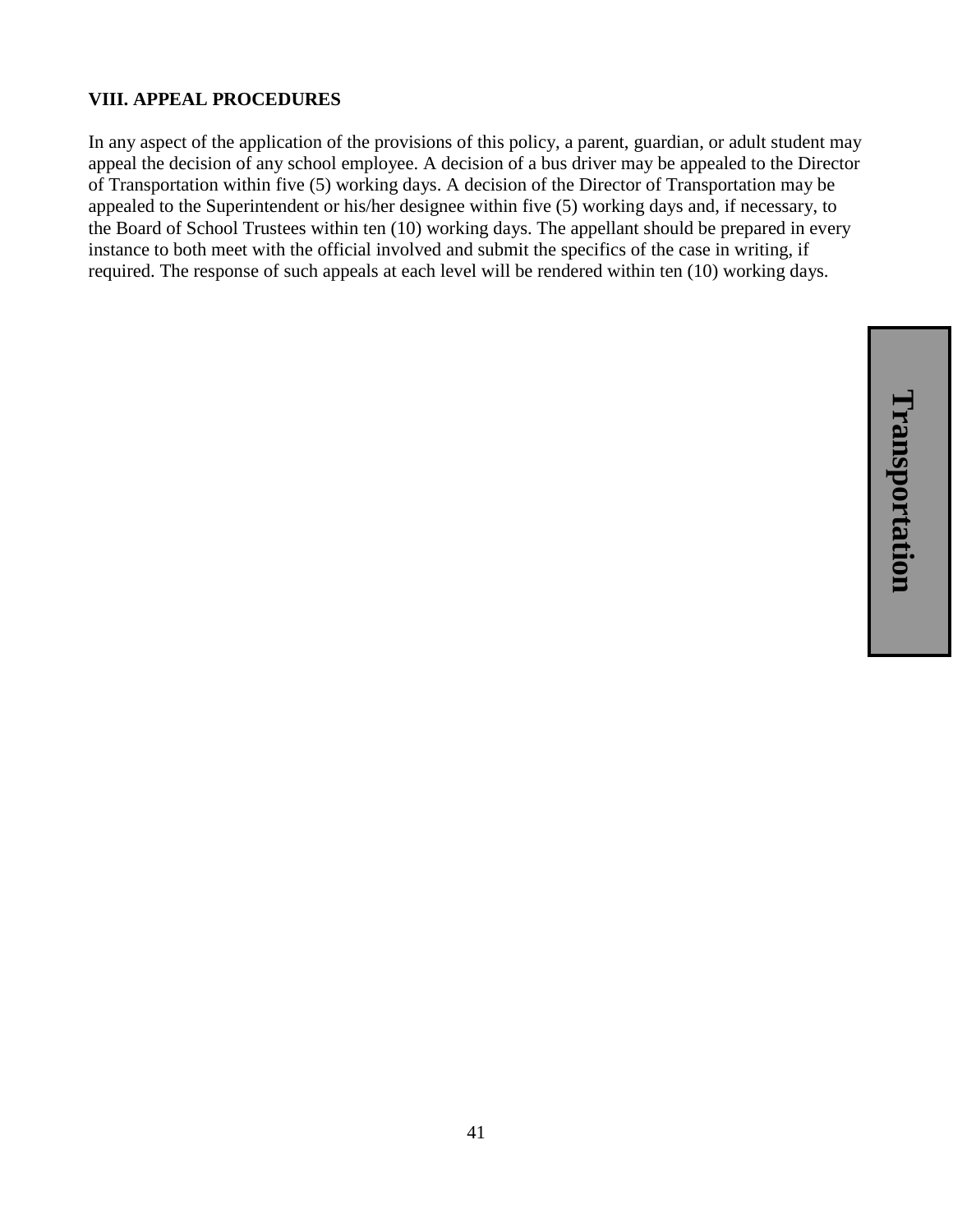# **Technology Acceptable Use/Email Guidelines Michigan City Area Schools**

Because of the ever-changing nature of technology, not all possible violations can be covered in this policy. Nevertheless, the Michigan City Area Schools is ready to take immediate action when individuals violate system integrity. The use of computers is a privilege, not a right. *Violations may result in a loss of computer access as well as other disciplinary and/or legal action.* 

Students accept personal responsibility for all activity while using a computer or other school owned equipment. *The student and parents will be held accountable for damage and repair costs.* 

The activities listed below are not permitted:

1. Damaging or defacing the network, hardware, and/or software.

2. Sharing your password, using another person's password, or allowing another person to use the computer under your login.

3. Setting, changing, or removing passwords on any district computer or wireless device.

4. Giving personal information, such as complete name, phone number, address or identifiable photo, without permission from teacher and parent or guardian.

5. Accessing "gaming sites" or the playing of games, chat rooms, bulletin boards, or instant messaging, except use of resources that have been assigned by the teacher.

6. Using the network for cheating, plagiarism, fraud, financial gain, or commercial purposes

7. Installing or downloading software, shareware, or freeware on school-owned equipment.

8. Viewing, sending, displaying, or transmitting offensive materials such as those that are illegal, defamatory, inaccurate, unsolicited or potentially offensive to some people.

9. Cyberbullying - defined as overt, repeated acts or gestures, including verbal or written communications transmitted; or any other behaviors committed by individuals or groups of people against another with the intent to harass, ridicule, humiliate, intimidate, or harm the other. Violations off campus (regardless of whether using school owned equipment) that cause a disruption of the school environment are also subject to appropriate school discipline and/or legal action.

10. Violating federal, state, or local laws, copyright laws, and/or license agreements.

11. Accessing files, information, or any other resources (hardware or software) to which you have not been given the specific right of access.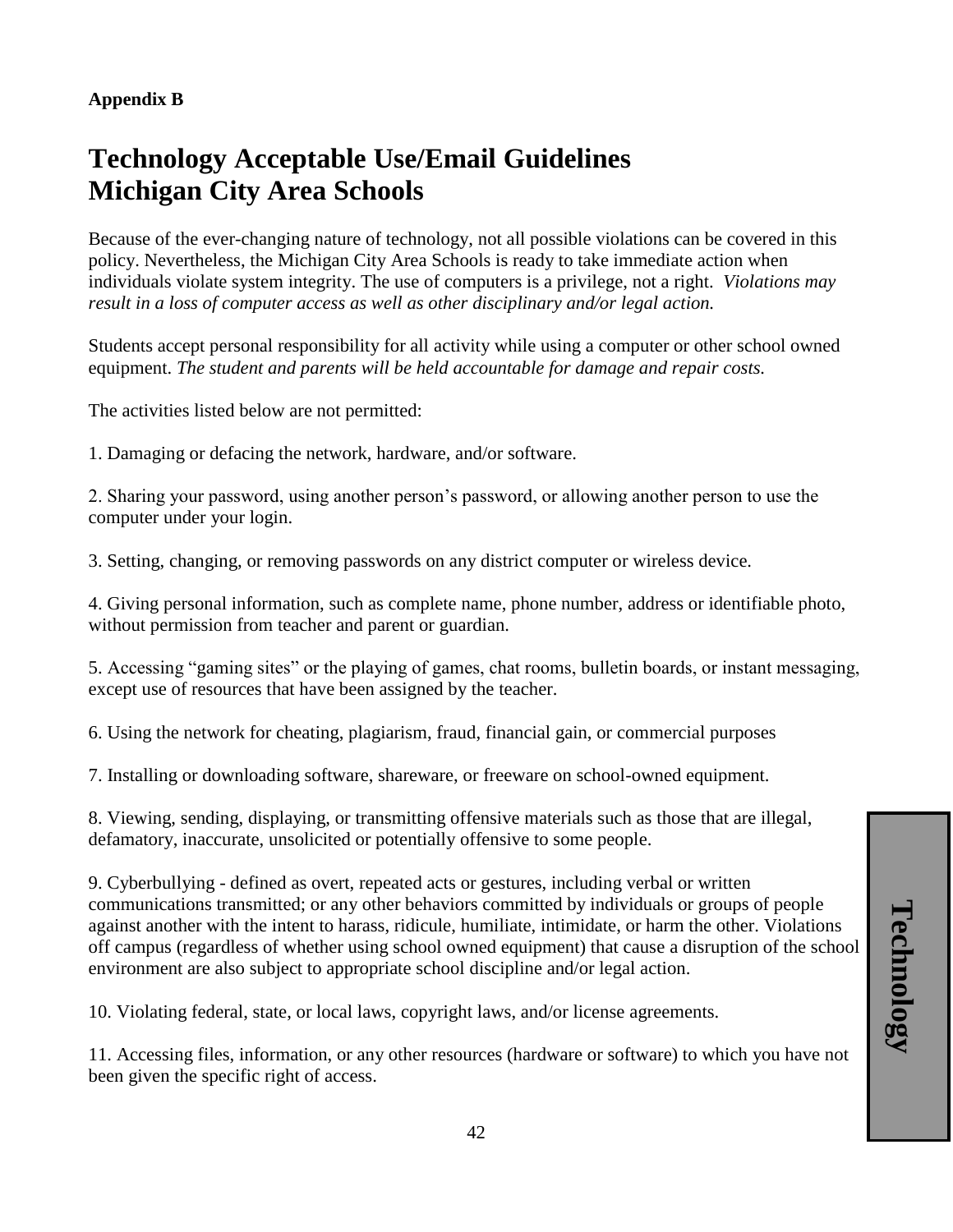12. Engaging in any other activity deemed inappropriate by the administration, or discovered by any staff that may cause or tend to cause substantial disruption to school activities.

*This is an evolving document. All additions and changes will become effective immediately upon posting to the MCAS district Technology website. All changes to this document will be made through the MCAS K-12 Technology Committee.*

# **Uses for MCAS Student Email**

Email can be a powerful tool for students, increasing communication and collaboration. For example, teachers may send email to their students to communicate reminders and course content, to pose questions related to classwork, and for other instructional purposes. Students may send email to their teachers with questions or comments regarding class or to turn in an assignment. Students are encouraged to check their email at least once per day.

# **General Email Guidelines for Students**

Email is to be used for school-related communication only. Student email is also covered by the student Acceptable Use Policy. These guidelines cannot possibly cover all unacceptable activities because of the ever-changing nature of technology. MCAS staff will take immediate action when individuals violate school rules or abuse the technology.

The activities listed below are not permitted:

- Sending harassing email messages or content.
- Sending offensive email messages or content.
- Sending spam email messages or content.
- Sending email containing a virus or other malicious content.
- Sending or reading email at inappropriate times, such as during class instruction.
- Sending email to share test answers or promote cheating in any way.
- Using another person's account.

# **Limits on Email Senders and Recipients**

The Gmail accounts provided to our students are only for use within the school district. This is to provide another way for students to communicate with their teachers. The following limits are set on email use:

- MCAS students can email all staff.
- MCAS students cannot email anyone outside of the MCAS domain.
- MCAS students cannot receive email from outside of the MCAS domain.

Because no email can come in from outside of the school district, students will not receive spam, unsolicited messages, or anything inappropriate from the outside world. Also, students cannot send messages to people who are not staff or students in our district. Monitoring and filtering of email that is sent within our district is monitored and filtered based upon content. All student email passes through Google's Message Security system. Rules/filters are setup to monitor student email for profanity, harassment, and other inappropriate content.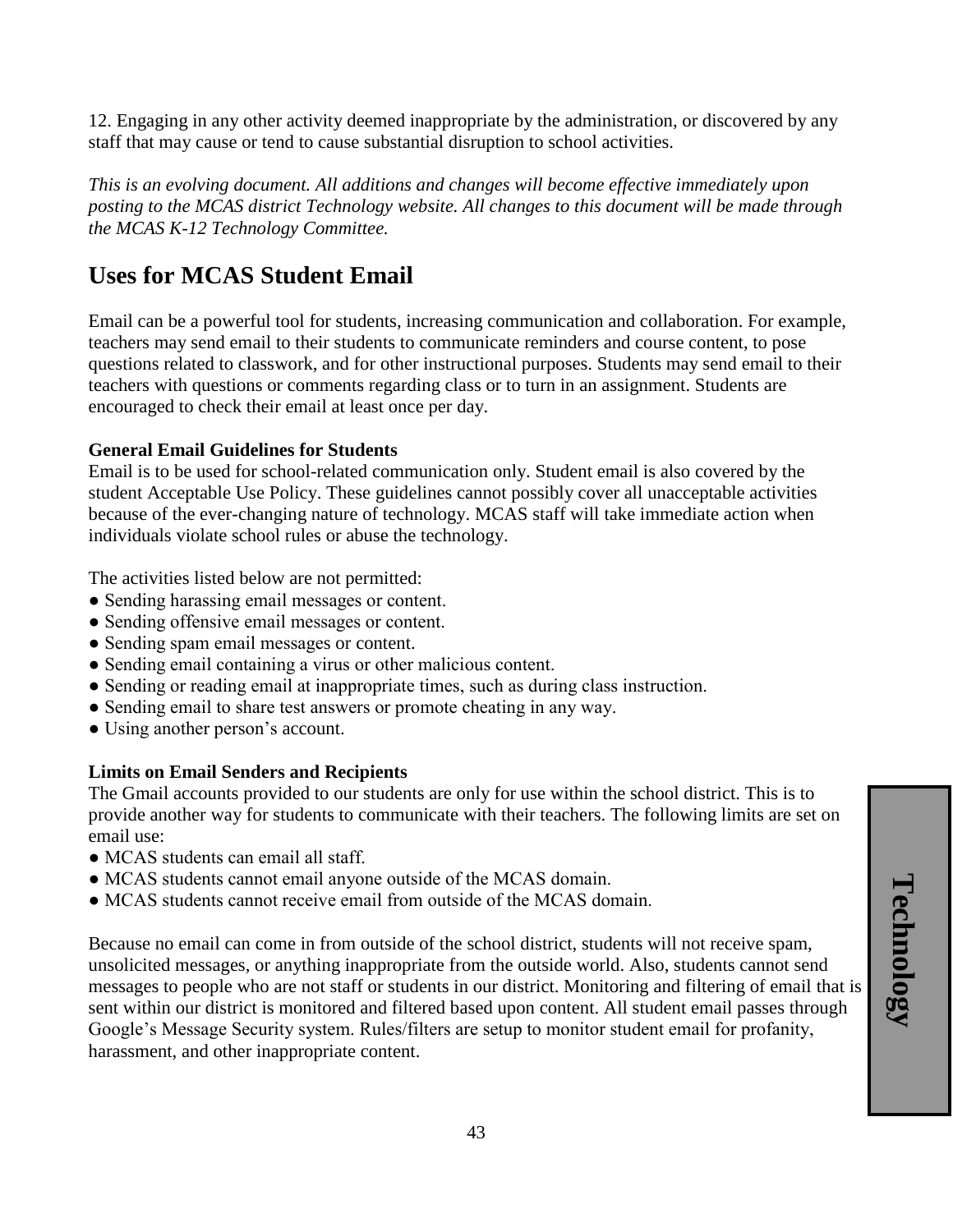Student email that is identified as inappropriate will be blocked from delivery, and instead may be sent to the school administration for review.

#### **Consequences of Misuse of Email**

Use of the computer network and/or Internet is an integral part of research and class work, but abuse of this technology can result in loss of privileges. Students could also face additional disciplinary or legal action.

*This is an evolving document. All additions and changes will become effective two (2) days after the posting date. All changes to this document will be recommended through the MCAS K-12 Technology Committee.*

Revised: May 2016